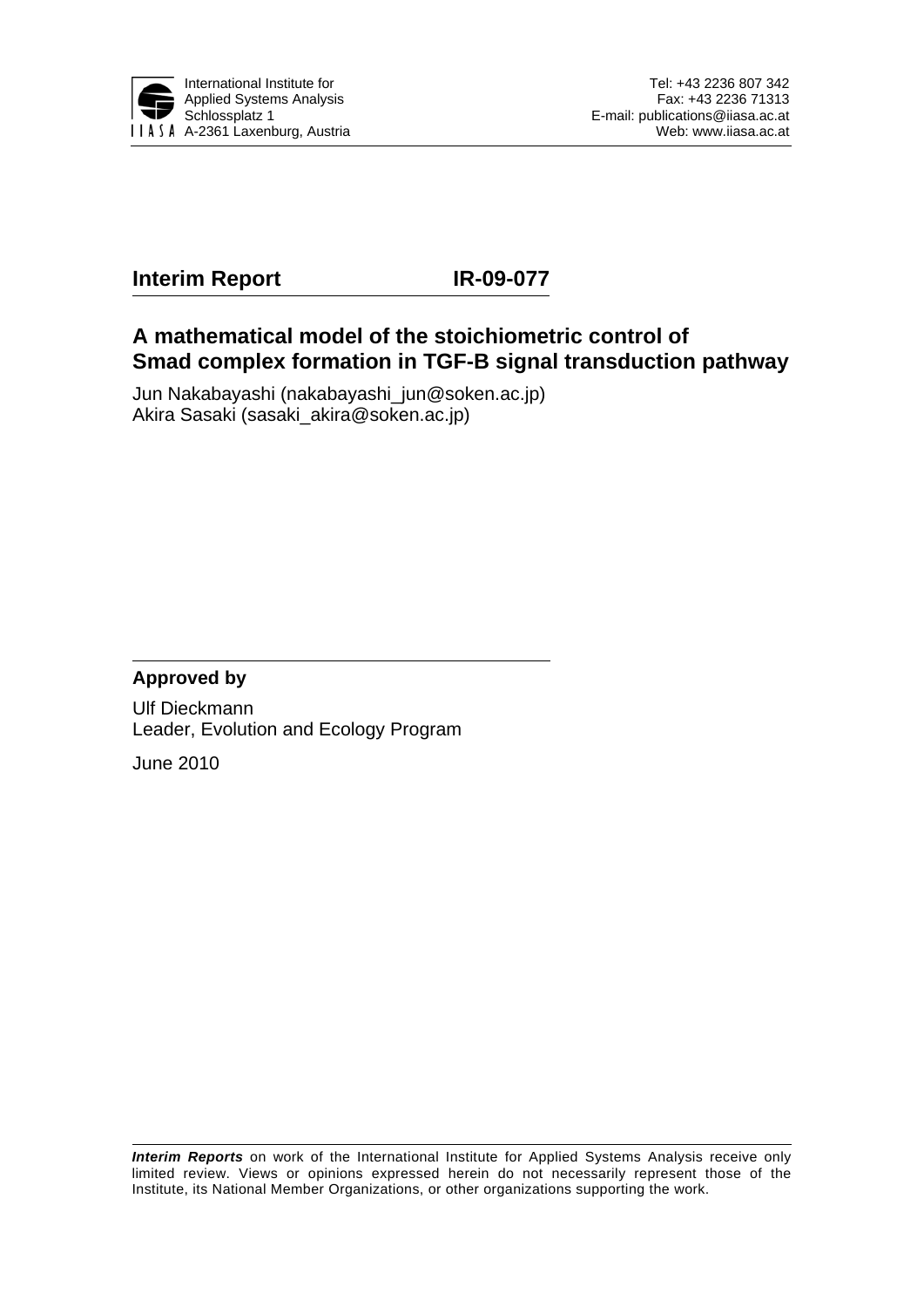# **Contents**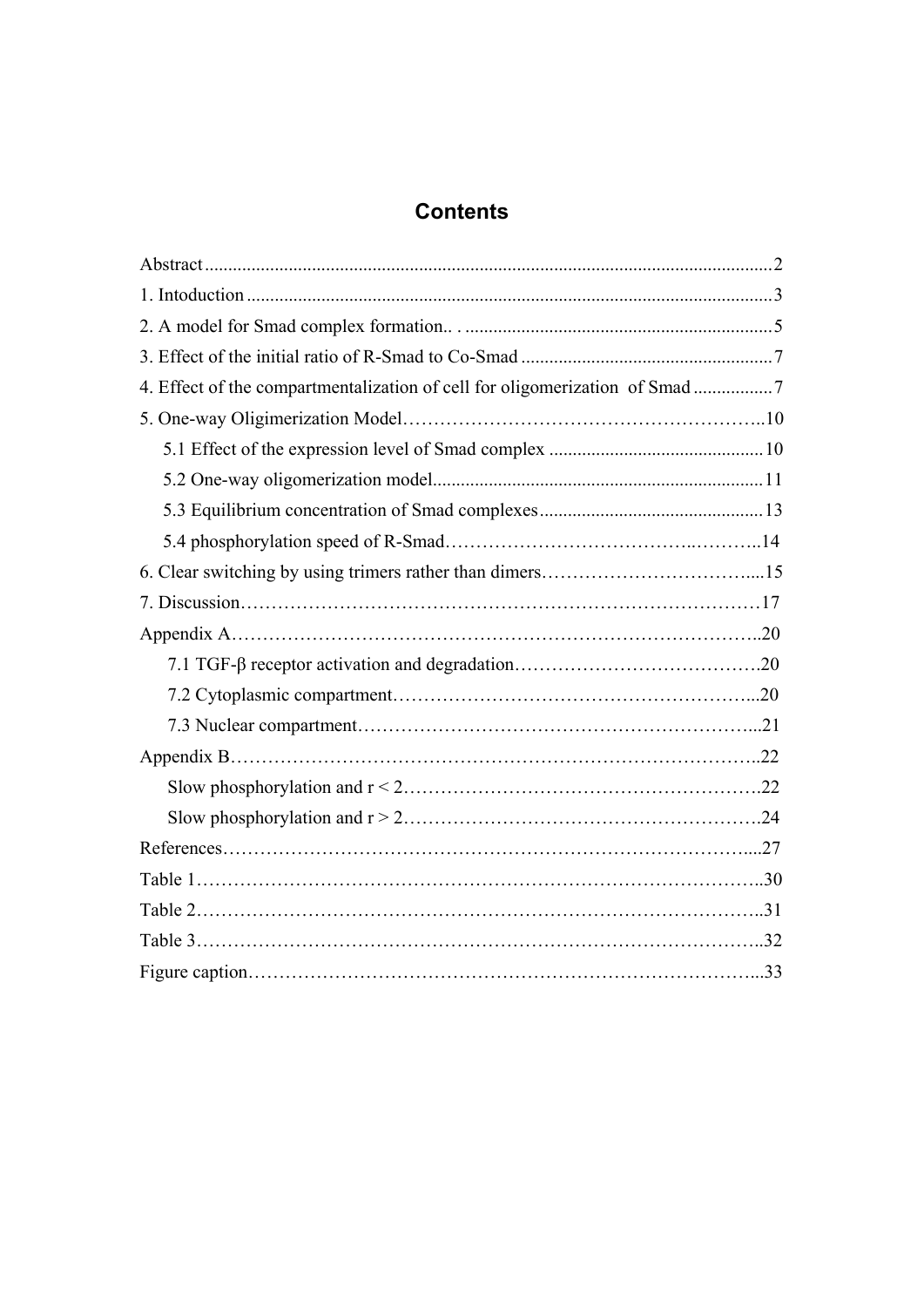# A mathematical model of the stoichiometric control of Smad complex formation in TGF- $\beta$  signal transduction pathway

Jun Nakabayashi∗# and Akira Sasaki∗ † ‡

∗ Department of Evolutionary Study of Biosystems, The Graduate University for Advanced Studies (SOKENDAI), Hayama, Kanagawa 240-0193, Japan Phone: +81-46-858-1580 Facsimile: +81-46-858-1542 † Evolution and Ecology Program, International Institute for Applied Systems Analysis, A-2361 Laxenburg, Austria ‡ PRESTO, Japan Science and Technology Agency, 4-1-8 Honcho Kawaguchi, Saitama, Japan  $#$  Corresponding author, email: nakabayashi\_jun@soken.ac.jp

April 16, 2009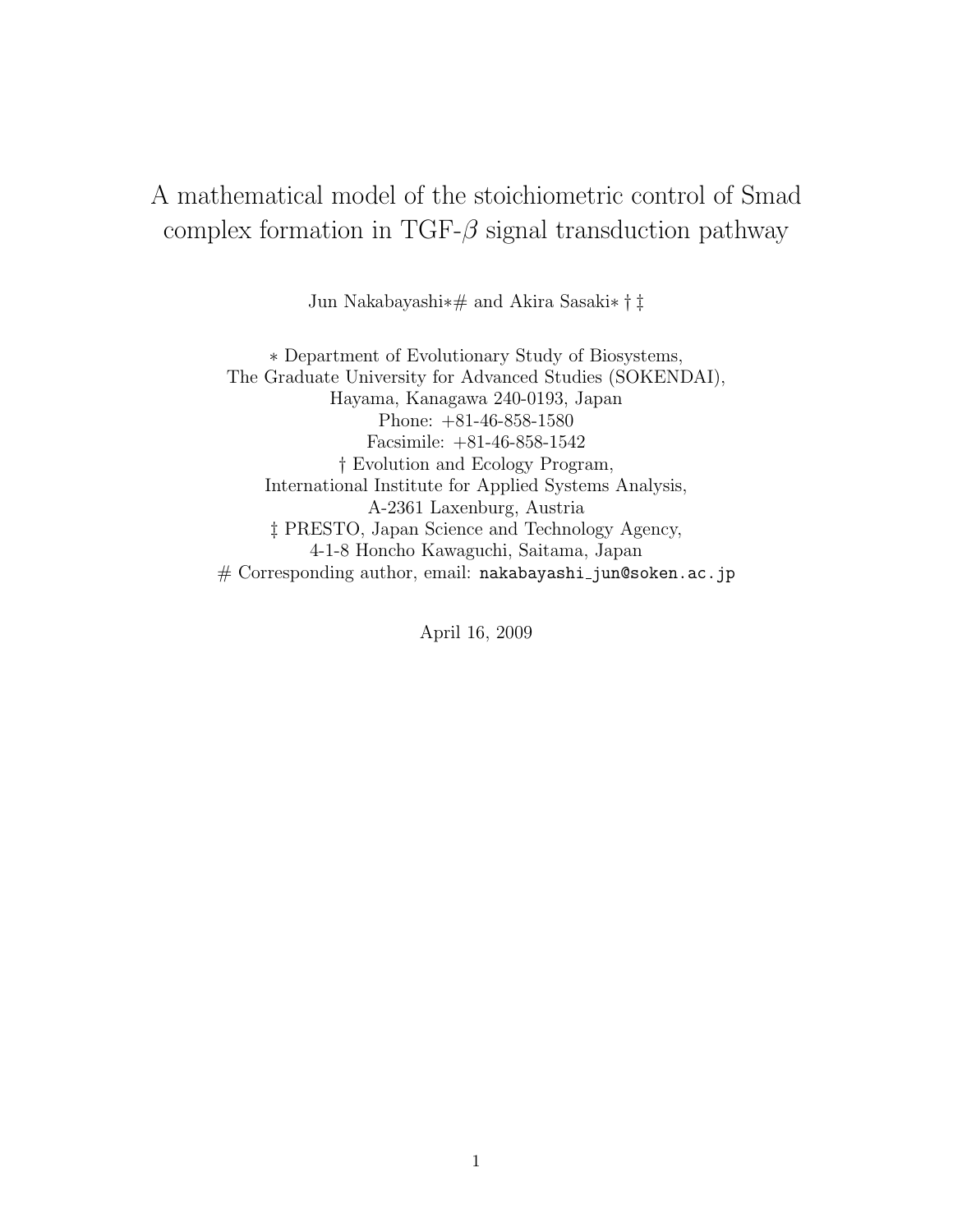## Abstract

Cell fate in multicellular organism is regulated by the diffusible factor from surrounding cells in concentration-dependent manner. TGF- $\beta$  is a large protein family of the diffusible proteins secreted from a localized source. The signal of  $TGF-\beta$  is transduced by Smad family transcription factor. Though it is well known that the stoichiometry of Smads in the transcriptional complex regulates the specificity of target genes of  $TGF-\beta$  signal, little is known what the stoichiometry of Smads in the transcriptional complex is determined in  $TGF-\beta$  signal transduction in concentration dependent manner. To investigate the dynamics of Smad complex formation, we construct a two-compartment model for Smad complex formation in TGF-β signal transduction. A simplified one-way oligomerization model, which ignores dissociation and well appropriate the full model under high expression levels of R- and Co-Smad, is constructed to analytically investigate the effect of the oligomerization of Smad. Our one-way model reveals that not only shuttling of the Smad from the cytoplasm to the nucleus but also the preferential accumulation of the heteromeric complex in oligomerization can contribute to the predominant production of the heteromeric complex of Smad including both R- and Co-Smad. It is also shown that oligomerization of Smad can contribute to the specificity of signal transduction. In endothelial cells, both  $\text{Smad-1}/5/8$  and  $-2/3$  pathways are activated by TGF- $\beta$ . The difference of the activity between the two pathways is amplified by trimerization but not by dimerization, suggesting possible importance of trimerization in maintaining the specificity of signal transduction.

Keywords: Smad,signal transduction,transcriptional complex formation, stoichiometry of oligomers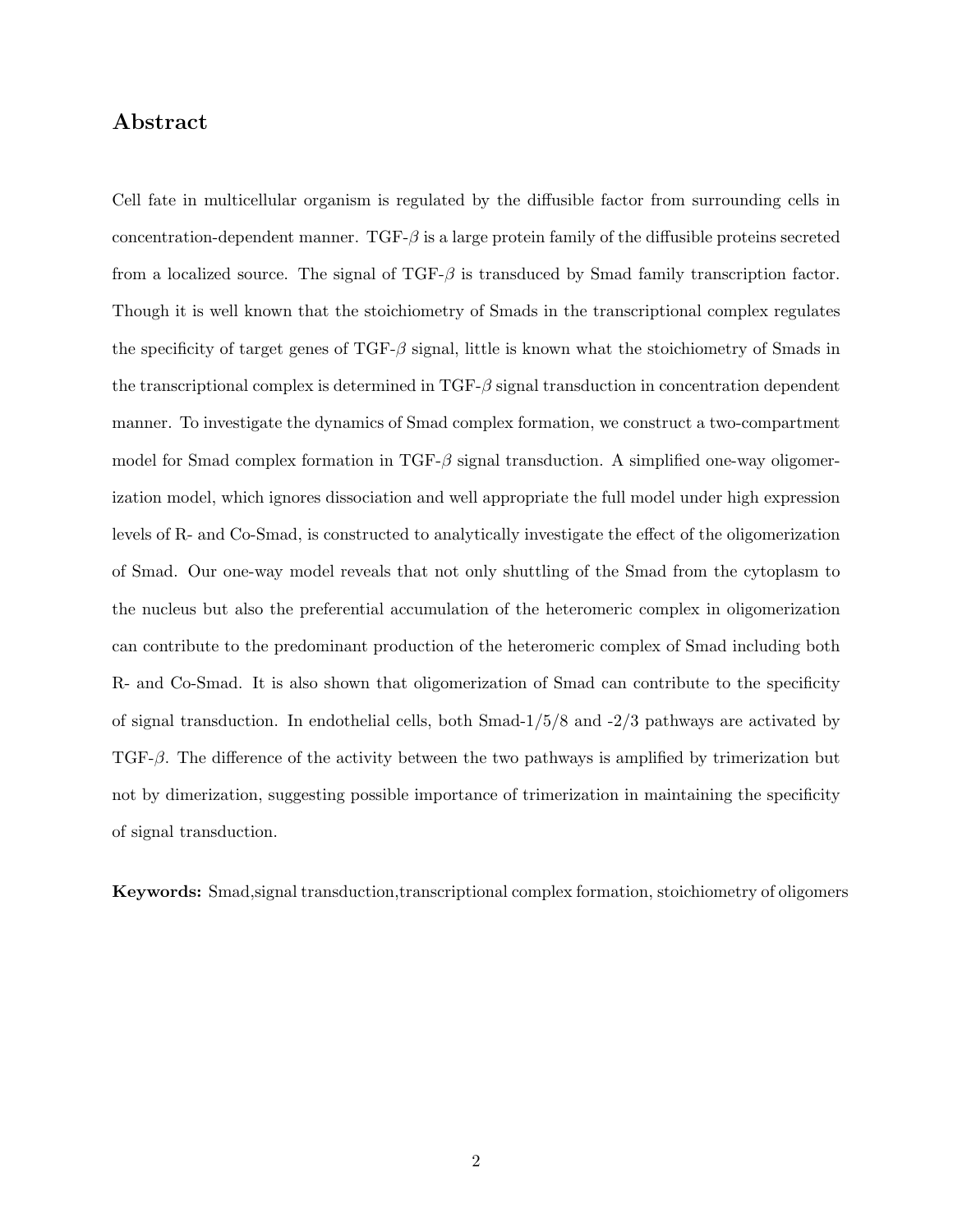## 1 Introduction

In multicellular organisms, the behavior of an individual cell is regulated by various signals from the neighboring cells. The members of  $TGF-\beta$  super family are well known diffusible signal molecules or morphogens that regulate cell proliferation and differentiation (Podos & Ferguson, 1999; Gurdon & Bourillot, 2001; Green, 2002). In the developmental process, secreted from a localized source, diffusible TGF-βs determine the fate of the cell receiving them in a concentration-dependent manner. The signal of TGF-β is transduced by Smad family member transcription factors (Massague et al., 2005; Feng & Derynck, 2005; ten Dijke & Hill, 2004; Shi & Massague, 2003; Hill, 2001; ten Dijke et al., 2000; Miyazono, 2000; Kawabata et al., 1999). The TGF- $\beta$  signal transduction by Smads is the key mechanism interpreting the information of  $TGF-\beta$  ligand. Three critical process, phosphorylation of R-Smad, Smad complex formation, and nuclear import of Smad complex, are thought to control the TGF- $\beta$  signal transduction.

When cells receive the TGF- $\beta$  signal, the Smad protein is phosphorylated by the active receptor complex of  $TGF-\beta$ , which initiates the intracellular signal transduction pathway. Phosphorylated Smads form the transcriptional complex with other components and move to the nucleus (Yeo et al., 1999). The transcriptional complex then positively or negatively regulates the expression of specific target genes determining cell fates. In the cytoplasm, there are several kinds of Smad proteins differing in their functions. The transcriptional activity of the target gene is specified by the combination of Smads and cofactors included in the transcriptional complex. In vitro experiments revealed that the stoichiometry of Smad complex, the numbers of R- and Co-Smad molecules consisting of a complex, differs widely in transcriptional complexes resulting in their differential binding to specific cis-acting elements of gene. For example, two Smad2, one Smad4 and a cofactor FAST-1 consist of a transcriptional complex in activin responsive element of Xenopus Mix.2 gene promoter. Whereas, one Smad3, one Smad4 and unknown transcription factor consist of a transcriptional complex in SBR of c-jun promoter (Inman & Hill, 2002). Because the transcrip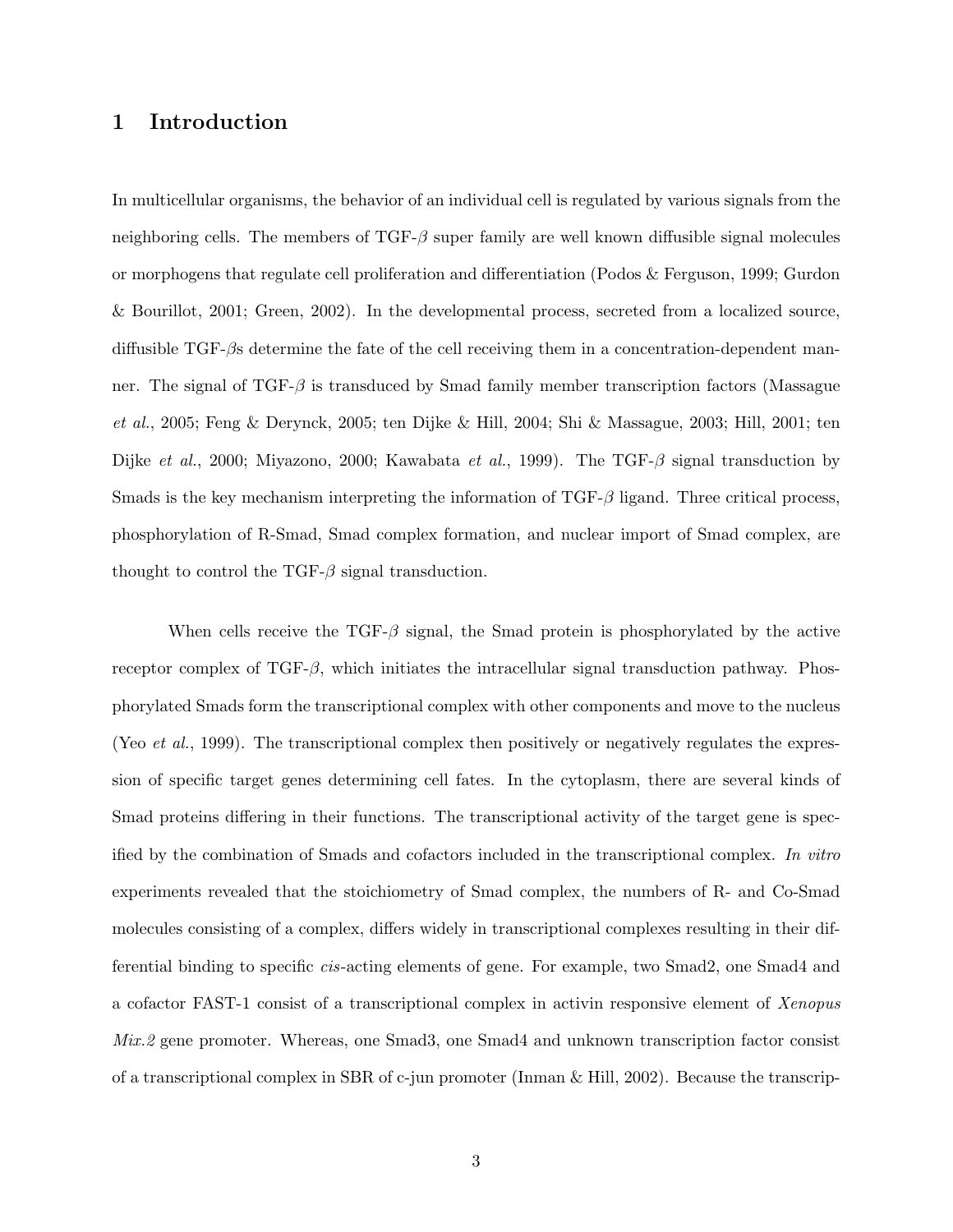tional complex composed of Smads and cofactors plays a critical role in determining the expression of the target genes and cell fates, it is important to understand what combination of Smads and cofactors is formed in the transcriptional complex under given initial concentrations of Smad member monomers and the concentration of signal molecules (e.g. ligand concentration). Though the role of heteromeric complex of Smad  $(Smad2/2/4$  and  $Smad3/4)$  in the transcriptional complex is clarified, that of the homomeric complex  $(Smad2/2 \text{ or } Smad2/2/2)$  is elusive. As many kinds of Smad oligomers including homo-dimer, homo-trimer, hetero-dimer and hetero-trimer can be produced in a signal transduction pathway, it is important to understand the conversion efficiency of the heteromeric Smad complex which have the role in target gene regulation.

The kinetic models of Smad signal transduction has been proposed by Schmierer *et al.* who show the importance of the nucleo-cytoplasmic shuttling of Smad for the TGF- $\beta$  signal transduction(Schmierer et al., 2008). We construct a mathematical model following their model, which is extended to include not only the dimerization but also trimerization of Smad. This model represent the whole process of Smad complex formation in response to  $TGF-\beta$  signal, such as receptor activation by  $TGF-\beta$  ligand, degradation of active receptor, phosphorylation and dephosphorylation of R-Smad, association and dissociation of Smads, and shuttling of Smad from cytoplasm to nucleus. We investigate the dynamics of  $TGF-\beta$  signal transduction via Smad pathway by using this two-compartment model.

We next consider a single-compartment model eliminating the cytoplasm-nucleus structure of cell to clarify the effect of the compartmentalization of cell for Smad complex formation by comparing two-compartment model with single-compartment model. Lastly we consider a simplified one-way oligomerization model that focuses only on oligomerization of Smad (i.e. ignores dissociation). We verified that one-way model well approximate the full two-compartment model under high expression level of R- and Co-Smads monomers. We then analytically study the effect of the oligomerization of Smad for  $TGF-\beta$  signal transduction compared the result with the numerical results of two-compartment model.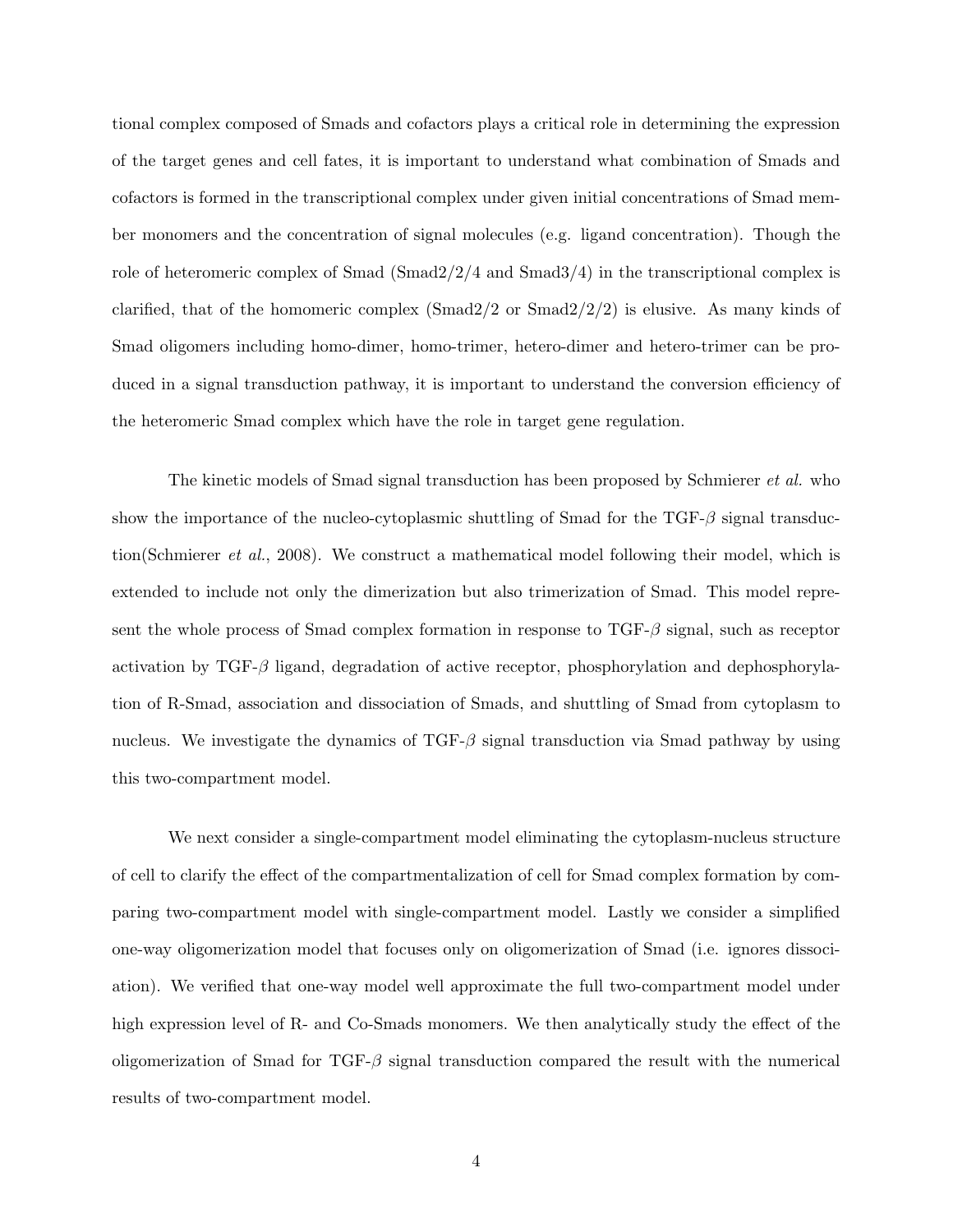### 2 A model for Smad complex formation

We construct a mathematical model of TGF-β signal pathway following Schmierer's model (Schmierer et al., 2008). We then extend their model by including the trimerization in addition to the dimerization. The chemical reaction equation is summarized in Table1 and a set of the dynamic equations of the full kinetics model are shown in Appendix A. The process of the intracellular signal transduction is schematically shown in Fig 1 and briefly explained below. Cell is partitioned into two compartments, the cytoplasm and the nucleus. R-Smad denoted by  $R_0$  is expressed as an inactive monomer in the absence of the signal. Smad monomers are transported between cytoplasm and nucleus with the import rate constant  $K_{\text{in}}$  and the export rate constant  $K_{\text{out}}$  independently of the signal. The localization of Smads are indicated by superscript in Appendix A. Signal transduction starts on the membrane when a TGF- $\beta$  ligand bind a specific receptor with the association rate constant  $\alpha$  to form an active receptor complex. Active receptor is degraded with the degradation rate constant  $\delta_r$ . Receptor mediated Smad, R-Smad, is phosphorylated by this activated TGF- $\beta$ receptor with the reaction rate constant  $\gamma$ . Phosphorylated R-Smad then begin to oligomerize.

Smad proteins have two conserved domains, MH-1 and -2, in their amino acid sequences, and between them there is a linker region. An inactive Smad has a bending shape at the linker. Once the C-terminal SxS motif of R-Smad is phosphorylated, R-Smad is stretched and can bind another member of Smad family called common-mediator Smad (Co-Smad) (Moustakas & Heldin, 2002; Wu et al., 2001; Kawabata et al., 1998; ten Dijke & Hill, 2004). Co-Smad lacks the SxS motif in its C-terminus and is not subject to phosphorylation. Phosphorylated R-Smad monomer and Co-Smad monomer are designated by  $R_1$  and  $C_1$ , respectively. Phosphorylated R-Smad can associate both with itself and common Smad with the association rate constant  $\mu_i$ . Because Smad proteins interact with each other through the well conserved amino acid sequence, we assume that association constants,  $\mu_1$ ,  $\mu_2$ ,  $\mu_3$ ,  $\mu_4$  and  $\mu_5$  are the same. Four kinds of Smad complexes, homomeric and heteromeric dimer or trimer dissociate with the dissociation rate constant  $\lambda_i$  per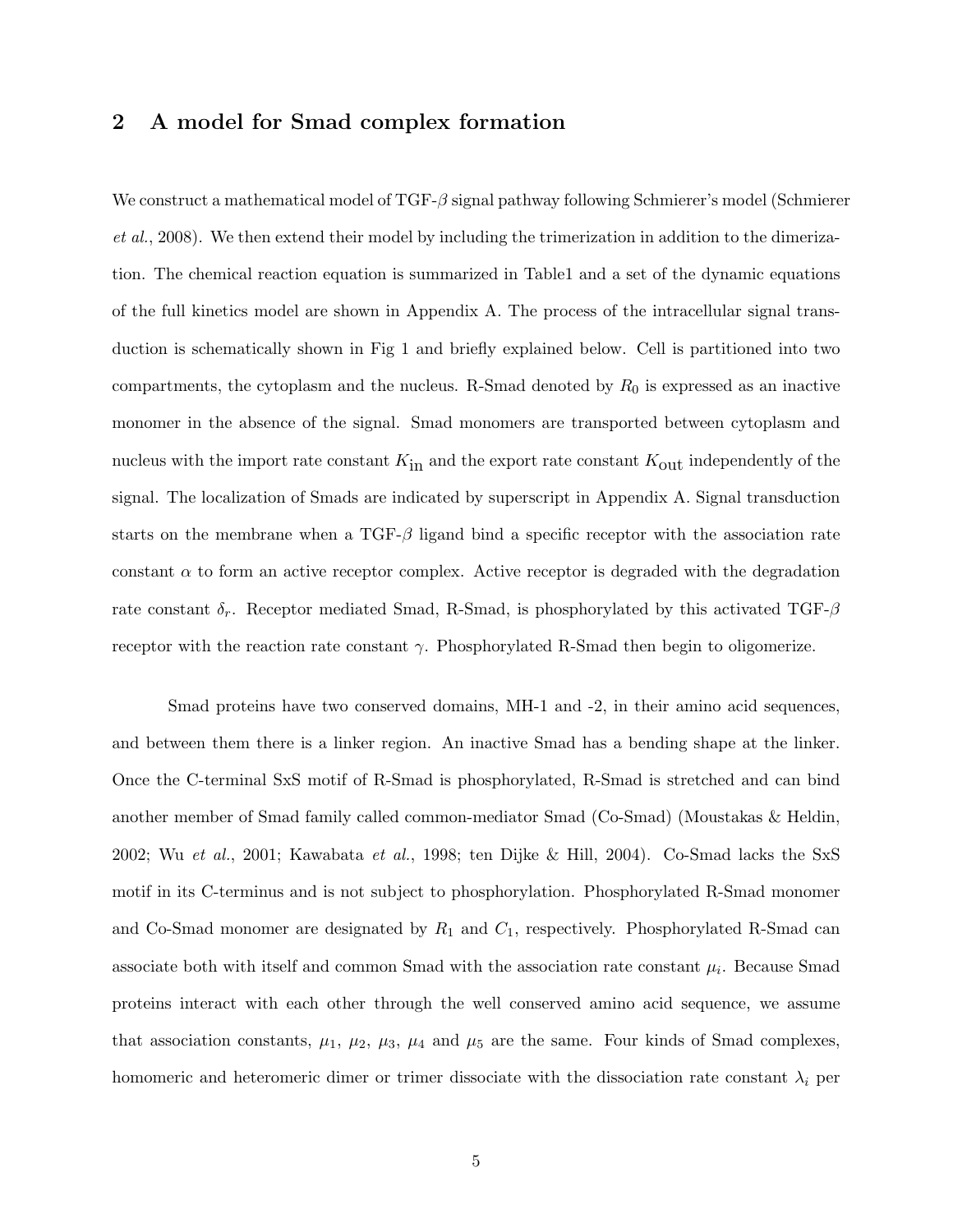binding site. The reaction equation of the Smad oligomerization is briefly summarized as a chemical reaction equation as follows:

$$
R_1 + R_1 \xrightarrow{\mu_1} R_2
$$
  
\n
$$
R_1 + R_2 \xrightarrow{\mu_2} R_3
$$
  
\n
$$
R_1 + C_1 \xrightarrow{\mu_3} C_2
$$
  
\n
$$
R_1 + C_2 \xrightarrow{\mu_4} C_3
$$
  
\n
$$
R_2 + C_1 \xrightarrow{\mu_5} C_3
$$
  
\n(1)

The abbreviations are shown in Table1. The localization of these oligomers is indicated by superscript in Appendix A. Oligomerization of Smad proceeds both in the cytoplasm and the nucleus. Produced Smad oligomers irreversibly move into nucleus with the import rate constant  $K_{\text{in}}^*$ . Phosphorylated R-Smad monomer are dephosphorylated in the nucleus by phosphatase with the reaction rate constant  $\delta_p$ . It is assumed that phosphorylated R-Smad is constantly dephosphorylated by the phosphatase. The parameters and the initial concentrations of  $TGF-\beta$ ,  $TGF-\beta$  receptor, R-Smad, and Co-Smad used in this model are cited from Schemierer's results. Those are summarized in Table 3. The initial concentrations of TGF- $\beta$ , inactive TGF- $\beta$  receptor, and inactive R-Smad monomer and Co-Smad monomer are positive value. Other components are absent in cell before stimuli. The total concentration of R- and Co-Smad monomer are conserved during the signal transduction.

Time course of the Smad phosphorylation and oligomerization both in cytoplasm and nucleus obtained from two-compartment model is shown in Fig 2A to D. The initial concentration of R-Smad in cytoplasm is higher than that of Co-Smad because the export rate of R-Smad to nucleus is higher than that of Co-Smad. Inactive R-Smad is accumulated in cytoplasm before stimuli. The concentration  $R_0$  of inactive R-Smad is decreased by the phosphorylation when the signal transduction starts at time 0. The concentration  $C_1$  of Co-Smad monomer is also decreased by its binding to phosphorylated R-Smad. The concentrations of Smad dimers and trimers in the cytoplasm are then increased as the phosphorylation of R-Smad proceeds. The concentrations of Smad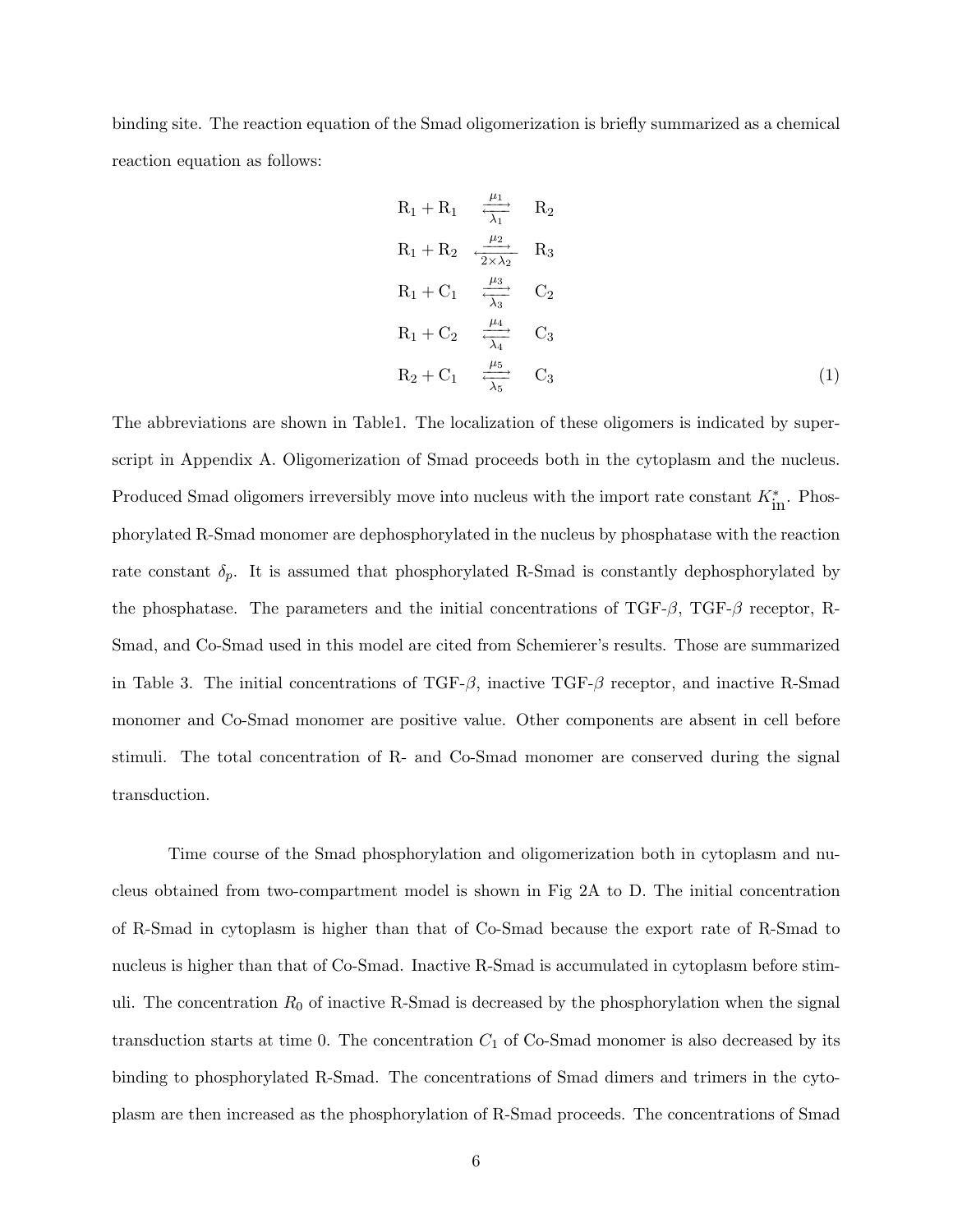oligomers in cytoplasm are much lower than those in nucleus because of the irreversible import of Smad oligomers to nucleus. In this case, hetero-dimer is predominantly accumulated in nucleus in response to the signal. In the following we ask which Smad species is predominantly produced in response to the TGF- $\beta$  signal.

## 3 Effect of the initial ratio of R-Smad to Co-Smad

We here ask which Smad oligomer is predominantly accumulated in the nucleus in response to the signal. To change the initial ratio of R-Smad to Co-Smad, we varied the initial concentration of R-Smad while that of Co-Smad being kept constant. The peak concentration of the Smad oligomers in the nucleus, the maximum value of  $R_2^{\text{nuc}}, R_3^{\text{nuc}}, C_2^{\text{nuc}}$  and  $C_3^{\text{nuc}}$  during the signal transduction, are plotted as a function of the ratio of the R-Smad to the Co-Smad in Fig 3. The result indicates that hetero-dimer is predominantly accumulated in the nucleus in response to the signal for small to intermediate R-Smad/Co-Smad ratio of the initial monomer concentrations. The result that the heteromeric complex Smad is predominantly produced agree with Schmierer's result even though the trimerization is added in our model. For a large R-Smad/Co-Smad ratio around from 4 to 5, hetero-trimer is predominantly produced. For even larger R-Smad/C-Smad ratio, homomeric dimer and trimer of Smad are predominantly produced. According to Schmiere's data, the ratio of endogenous R-Smad to Co-Smad is smaller than 1. The hetero-dimer is predominantly produced in this R/C ratio.

## 4 Effect of the compartmentalization of cell for oligomerization of Smad

To clarify the effect of the compartmentalization of cell for Smad complex formation in response to TGF- $\beta$  signal, a model eliminating the compartment from full kinetics model is constructed. In this single-compartment model, Smads in the nucleus and the cytoplasm are not distinguished.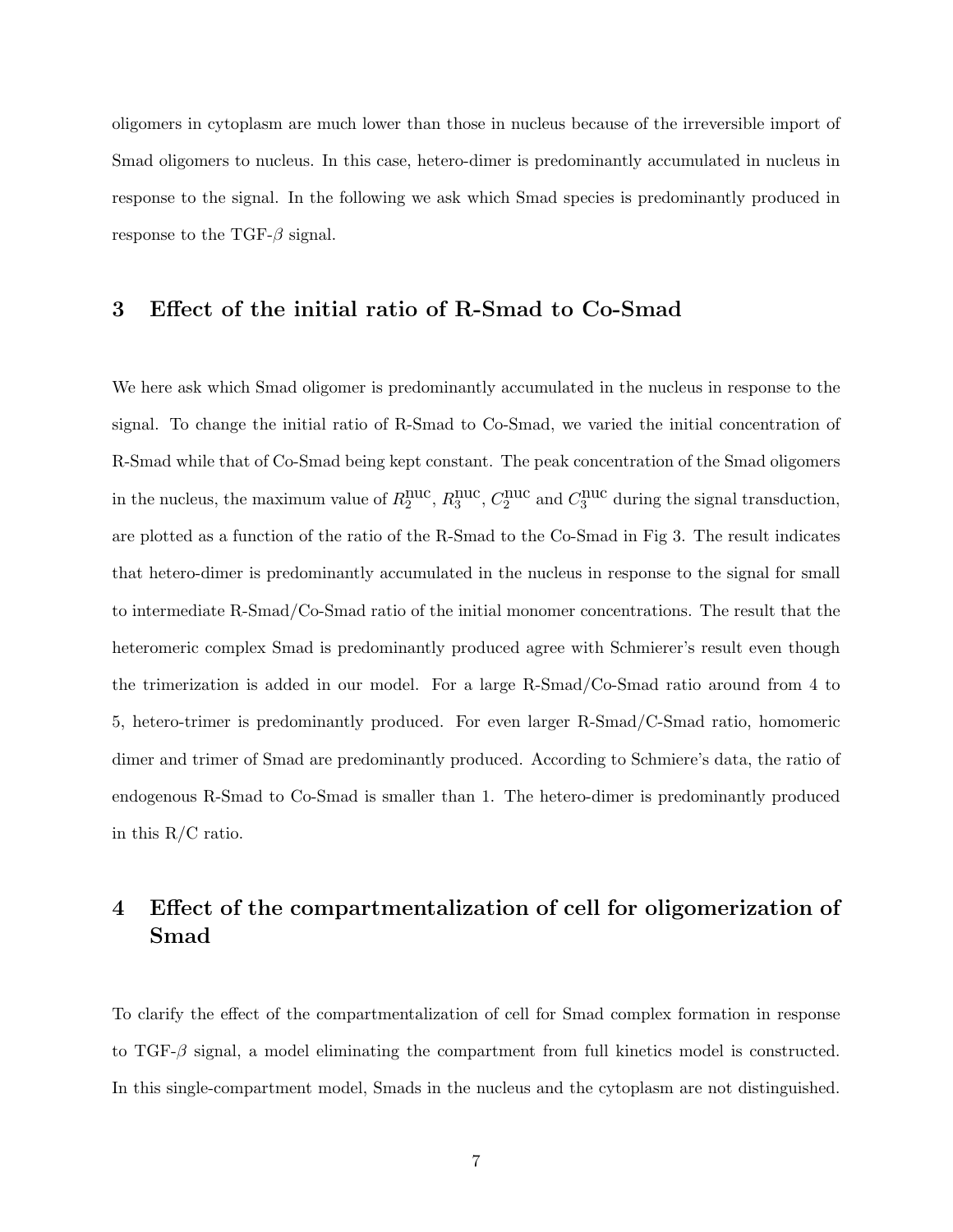The oligomerization process is as same as that in the two-compartment model described in (1).

$$
\frac{d[\text{TGF}\beta]}{dt} = -\alpha_1[\text{TGF}\beta][\text{T}\beta\text{R}] \n\frac{d[\text{T}\beta\text{R}]}{dt} = -\alpha_1[\text{TGF}\beta][\text{T}\beta\text{R}] \n\frac{d[\text{T}\beta\text{R}^*]}{dt} = \alpha_1[\text{TGF}\beta][\text{T}\beta\text{R}] - \delta_r[\text{T}\beta\text{R}^*] \n\frac{dR_0}{dt} = -\gamma R_0[\text{T}\beta\text{R}^*] + \delta_p R_1 \n\frac{dR_1}{dt} = \gamma R_0[\text{T}\beta\text{R}^*] \n- R_1 (2\mu_1 R_1 + \mu_2 R_2 + \mu_3 C_1 + \mu_4 C_2) + 2\lambda_1 R_2 + 2 \times \lambda_2 R_3 + \lambda_3 C_2 + \lambda_4 C_4 \n- \delta_p R_1 \n\frac{dR_2}{dt} = \mu_1(R_1)^2 - R_2 (\mu_2 R_1 + \mu_5 C_1) + 2 \times \lambda_2 R_3 + \lambda_5 C_3 \n\frac{dR_3}{dt} = \mu_2 R_1 R_2 - 2 \times \lambda_2 R_3 \n\frac{dC_1}{dt} = -C_1 (\mu_3 R_1 + \mu_5 R_2) + \lambda_3 C_2 + \lambda_5 C_3 \n\frac{dC_2}{dt} = \mu_3 R_1 C_1 - \mu_4 R_1 C_2 + \lambda_4 C_3 \n\frac{dC_3}{dt} = \mu_4 R_1 C_2 + \mu_5 R_2 C_1 - (\lambda_4 + \lambda_5) C_3
$$
\n(2)

Initial conditions and parameters are the same in two-compartment model (7) except for the import and export rate of Smads. The peak concentration of Smad oligomers,  $R_2$ ,  $R_3$ ,  $C_2$  and  $C_3$  in the single-compartment model, are plotted in Fig 4 as a function of R/C ratio as well as in the two-compartment model. The result obtained from the single-compartment model shows quite similar result (Compare the result in Fig 3 with that in Fig 4). The heteromeric complex of Smad is predominantly produced for small and intermediate R-Smad/Co-Smad ratio of the initial monomer even in the absence of the compartmentalization of cell. This result indicate that not only compartmentalization of cell but also oligomerization itself contributes to predominant production of the heteromeric complex of Smad. The switching  $R/C$  ratio from hetero-trimer to homo-trimer obtained from single-compartment model slightly shifts to left as compared with the result obtained from the two-compartment model shown in Fig 3. R/C ratio maximizing the peak concentration of hetero-trimer is around from 3 to 4 in single compartment model (from 5 to 6 in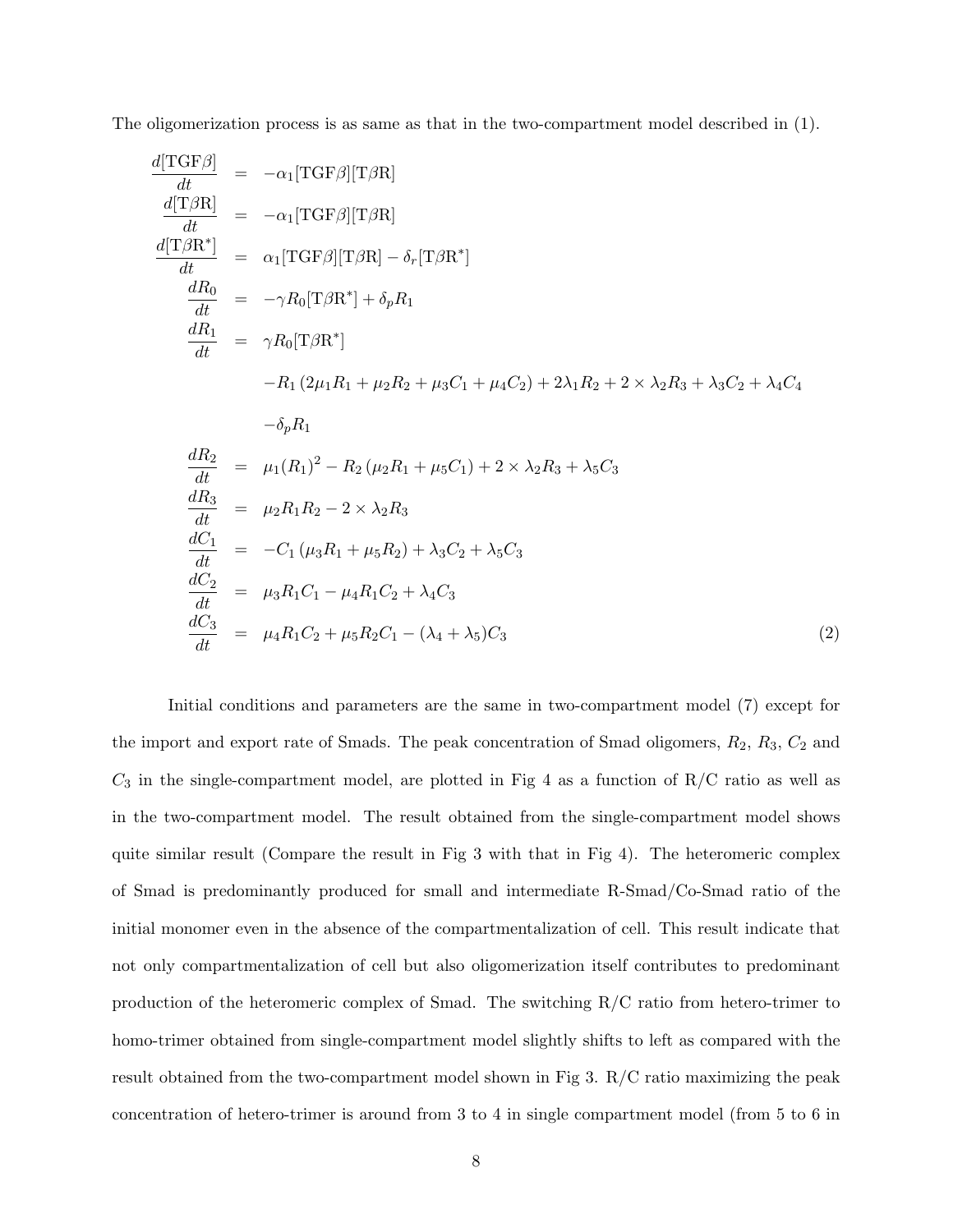two-compartment model). This result indicate that the compartmentalization of cell enhances the predominant production of heteromeric complex of Smad in response to the signal.

The import and the export between cytoplasm and nucleus of Smad affect the predominant oligomer species of Smad for a given initial  $R/C$  ratio. As shown in Fig 5-A, the peak concentrations of all Smad species monotonically deceases depending on the import rate of R-Smad to nucleus. This is because the concentration of R-Smad is decreased by the accumulation of R-Smad in nucleus because R-Smad is only phosphorylated in cytoplasm by the activated  $TGF-\beta$  receptor. This result indicate that the accumulation of R-Smad in nucleus inhibit the Smad complex formation. On the other hands, the peak concentrations of heteromeric complex of Smad but not homomeric complex of Smad is increased depending on the import rate of Co-Smad as shown in Fig 5-B. The accumulation of Co-Smad does not inhibit the complex formation. The accumulation of Co-Smad specifically enhances the production of the heteromeric complex of Smad.

It is revealed both from the two-compartment and single-compartment model that which Smad oligomer is predominantly produced is primarily determined by the ratio of the initial concentration of R-Smad monomer to that of Co-Smad monomer. Unless the R/C ratio becomes sufficiently large, heteromeric complex of Smad is predominantly produced. This predominancy of heteromeric complex of Smad is caused not only by the compartmentalization of cell but also by preferential accumulation of a specific Smad polymer in oligomerization process.

We also numerically examined the relative peak concentration in two-compartment model over a wide range of parameters, and found that the relative peak concentrations of Smad oligomers are hardly affected by changing the degradation rate of TGF- $\beta$  receptor,  $\delta_r$ , or the dephosphorylation rate of R-Smad,  $\delta_p$  (data not shown). The degradation of active receptor and dephosphorylation of R-Smad contribute to the restoration of Smad to normal condition in a longer time span than oligomerization process (Fig 2, but does not contribute preferential accumulation of heteromeric or homomeric complex of Smad. To summarize the results mentioned above, compartmentalization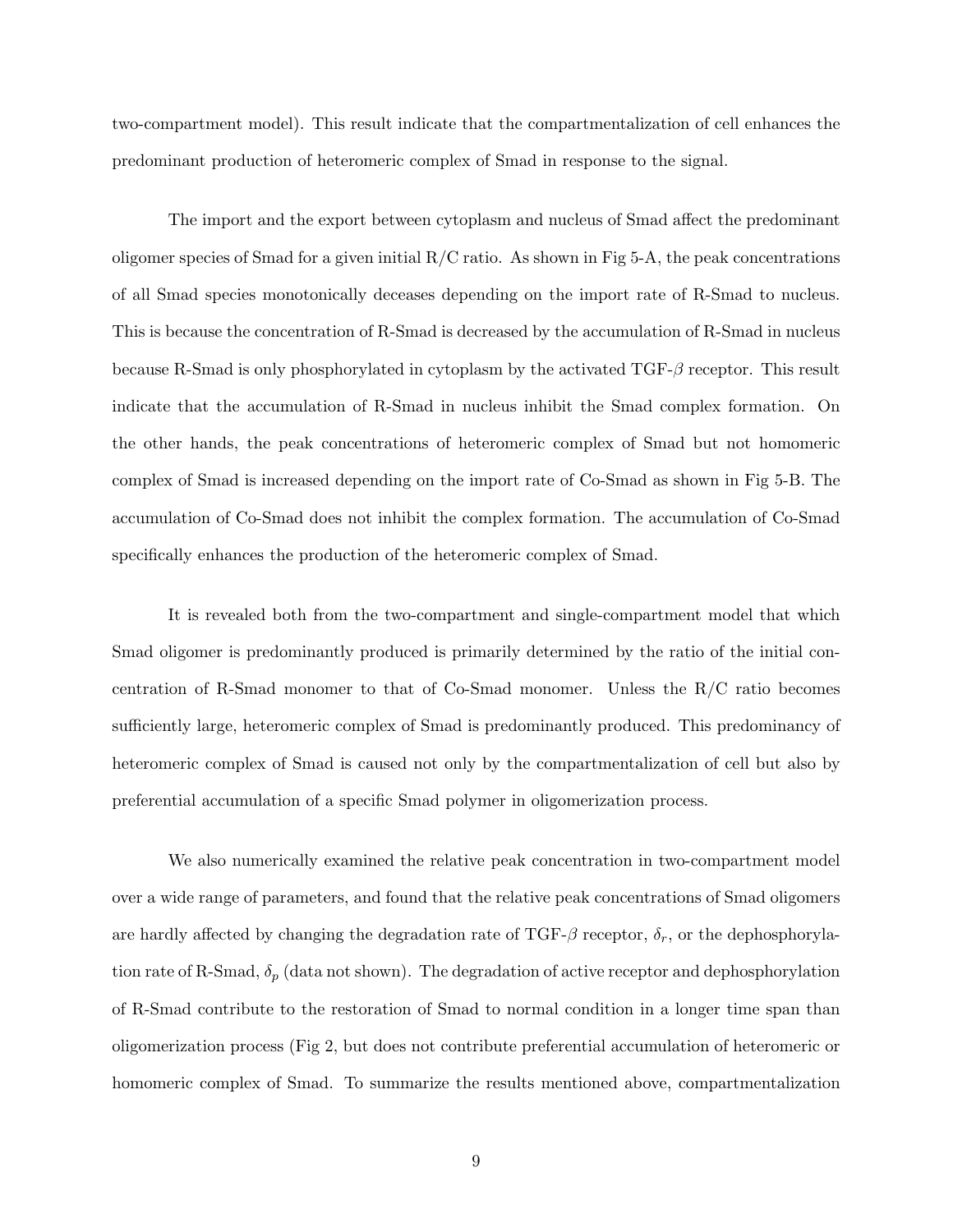of cell, degradation of active receptor and dephosphorylation of R-Smad does not critically affect which Smad species is predominantly produced for given initial R/C ratio.

### 5 One-way Oligomerization Model

#### 5.1 Effect of the expression level of Smad complex

Un like degradation of TGF-β receptor, dephosphorylation of R-Smad, and compartmentalization of cell, we found, by numerically examining the two-compartment model, that the dissociation of Smad complex and the expression level of Smads do affect the peak concentrations and peak positions of Smad oligomers among the processes of the  $TGF-\beta$  signal transduction. We examine the relative peak concentrations of Smad oligomers in two-compartment model when the expression of Smads is increased. As shown in Fig 6-A, the relative peak concentrations of both homo- and hetero-trimer increase, but the peak concentrations of both homo- and hetero-dimer decrease when the expression of R- and Co-Smad are large as compared with Fig 3. This result indicates that the conversion efficiency of Smad complex formation from monomer to trimer is improved by a larger expression level of R- and Co-Smad. The effect of the dissociation of Smad complex becomes relatively weak as compared with the association of R- and Co-Smad as the expression of Smad increases. This is because the association process has the speed proportional to the product of the concentrations of R- and Co-Smad, while the dissociation has the speed proportional to the concentration of single Smad species. Thus increasing the concentration of Smad promotes the association and demotes the dissociation. We confirm that the improvement of the conversion efficiency of Smad complex formation is achieved in a quite similar way when the dissociation Smad complex is eliminated from the single-compartment model. As shown in Fig 6-B, the peak concentrations of both homo- and hetero-trimer increase when the dissociation rate constant  $\lambda$ is 0 in single-compartment model as well as shown in Fig 6-A. Homomeric complex of Smad is predominantly produced after R/C ratio becomes sufficiently large if dissociation is neglected or the expression level is high. The thresholds  $R/C$  ratio at which the predominant Smad species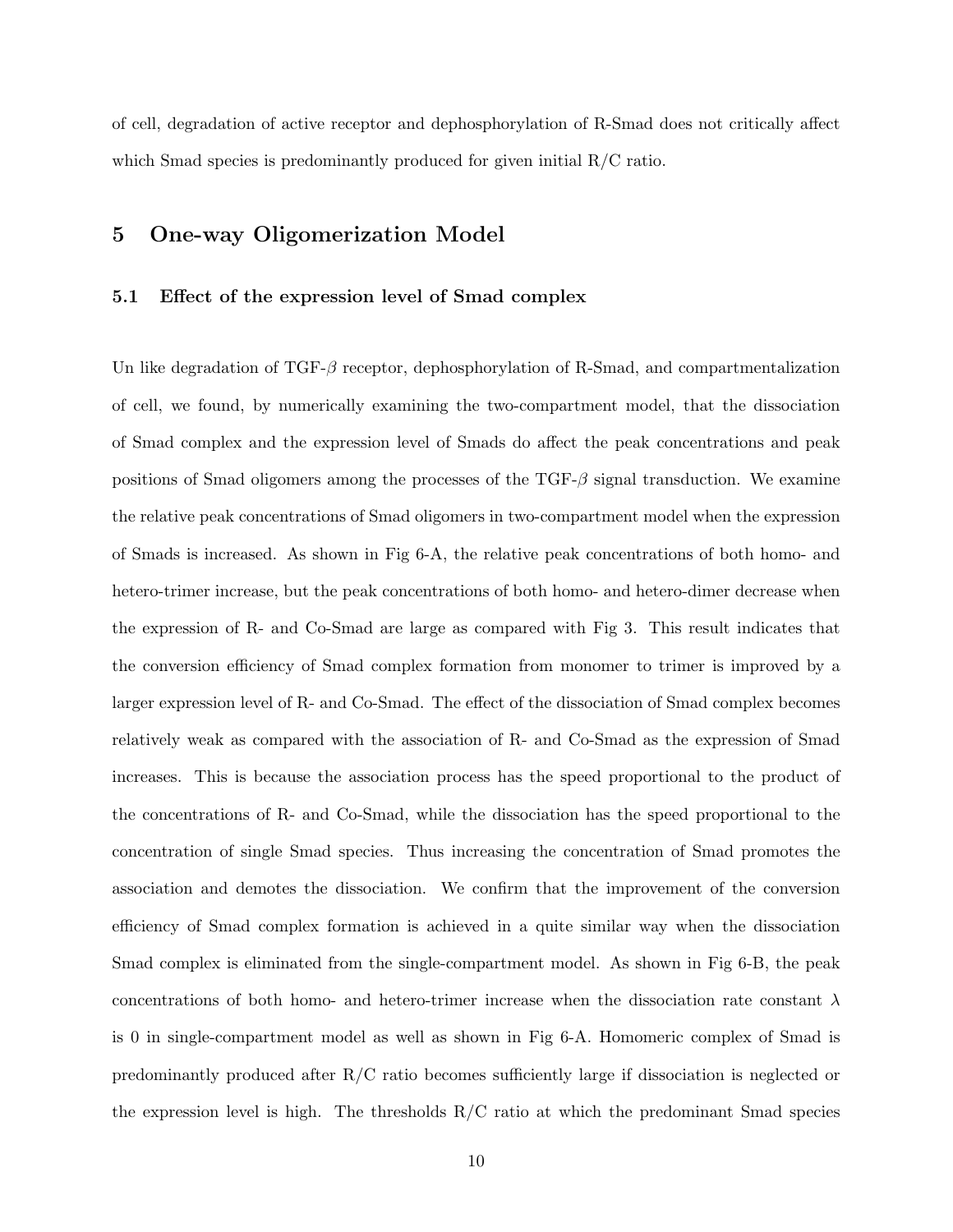switches from homo-dimer and hetero-trimer and from hetero-trimer to homo-trimer are similar, but the transitions are much clearer when  $\lambda = 0$  or when expression level is large. According to these results, we construct a simplified one-way oligomerization model to investigate the switching mechanism of the preferential production of Smad complex species as a function of  $R/C$  ratio. This model well approximate the process of Smad complex formation when the expression level of Rand Co-Smad is sufficiently large.

#### 5.2 One-way oligomerization model

Phosphorylated R-Smad monomer denoted by  $R_1$  can bind either R-Smad monomer  $(R_1)$  or Co-Smad monomer  $(C_1)$  to form homo-dimer  $(R_2)$  or hetero-dimer  $(C_2)$ . R-Smad homo-dimer can bind either R- or Co-Smad monomer, while RC hetero-dimer can bind only R-Smad monomer. Produced trimers  $(R_3 \text{ and } C_3)$ . The concentrations of phosphorylated R-Smad monomer, homodimer, homo-trimer, hetero-dimer and hetero-trimer are designated by  $x_1$ ,  $x_2$ ,  $x_3$ ,  $y_1$ ,  $y_2$  and  $y_3$ , respectively. The time change for the concentrations of Smads are

$$
\frac{dx_1}{dt} = -\mu x_1 (2x_1 + x_2 + y_1 + y_2) \n\frac{dx_2}{dt} = \mu x_1^2 - \mu x_2 (x_1 + y_1) - \mu x_2 \n\frac{dx_3}{dt} = \mu x_1 x_2 \n\frac{dy_1}{dt} = -\mu y_1 (x_1 + x_2) \n\frac{dy_2}{dt} = \mu x_1 y_1 - \mu y_2 x_1 \n\frac{dy_3}{dt} = \mu x_1 y_2 + \mu x_2 y_1
$$
\n(3)

Here we analyze a generalized model of homo-oligomer and hetero-oligomer in which the final product is composed of n molecules. The homo-oligomer of i R-Smad monomers can bind both homo- and hetero-oligomer composed of j monomers, only when  $i + j$  is less than n. Whereas, the hetero-oligomer composed of a single Co-Smad monomer and  $j-1$  R-Smad monomers can bind a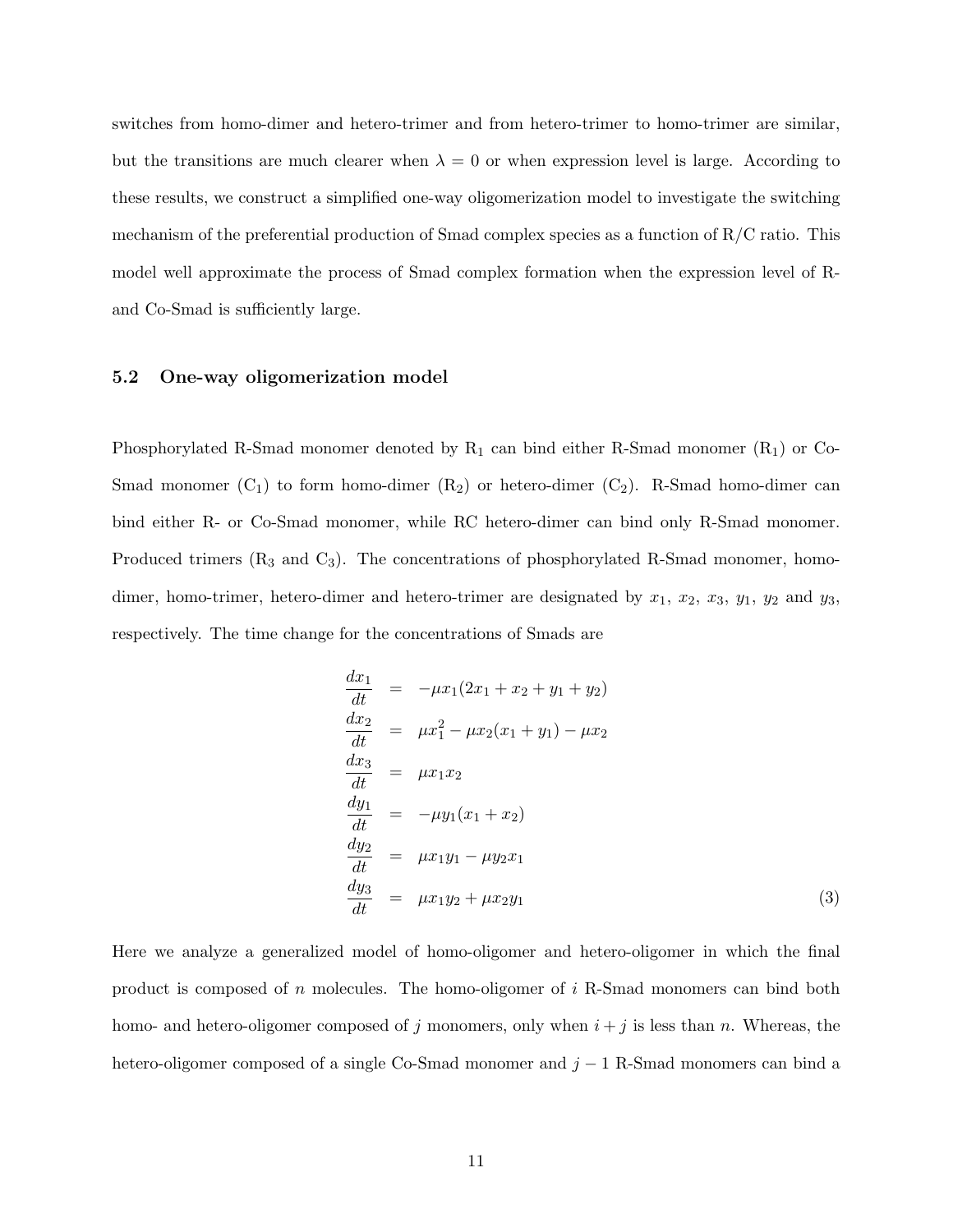homo-oligomer with i R-Smad monomers (again  $i + j \leq n$ ). The reaction equation is

$$
R_i + R_j \xrightarrow{\mu} R_{i+j}
$$
  

$$
R_i + C_j \xrightarrow{\mu} C_{i+j}
$$

We denote by  $x_i$  the concentration of homo-oligomer composed of i molecules of R-Smad, and by  $y_i$  the concentration of hetero-oligomer composed of one Co-Smad molecule and  $i - 1$  R-Smad molecules. The final product of Smad complex is trimer  $(n = 3)$ . The concentrations of the homo-oligomer composed of i R-Smads and the hetero-oligomer composed of a Co-Smad and  $i - 1$ R-Smads is designated by  $x_i$  and  $y_i$ , respectively. The time change of the concentrations of Smad oligomers are

$$
\frac{dx_1}{dt} = -\mu x_1 \sum_{i=2}^{n-1} ((1 + \delta_{ij})x_i + y_i)
$$
\n
$$
\frac{dx_i}{dt} = \mu \sum_{k=1}^{[i/2]} x_k x_{i-k} - \mu x_i \sum_{j=1}^{n-i} ((1 + \delta_{ij})x_j + y_j), \qquad (i = 2, 3, \dots, n-1),
$$
\n
$$
\frac{dx_n}{dt} = \mu \sum_{i=1}^{[n/2]} x_i x_{n-i}
$$
\n
$$
\frac{dy_1}{dt} = -\mu y_1 \sum_{i=1}^{n-1} x_i
$$
\n
$$
\frac{dy_i}{dt} = \mu \sum_{k=1}^{i-1} x_k y_{i-k} - \mu y_i \sum_{j=1}^{n-i} x_j, \qquad (i = 2, 3, \dots, n-1),
$$
\n
$$
\frac{dy_n}{dt} = \mu \sum_{i=1}^{n-1} x_i y_{n-i}
$$
\n(4)

Here,  $[n/2]$  denotes the largest integer which is less than or equal to  $n/2$ , and  $\delta_{ij} = 1$  if  $i = j$ and  $\delta_{ij} = 0$  if  $i \neq j$ . The initial concentration of R- and Co-Smad monomer is designated by  $x_1(0) = x_0, y_1(0) = y_0$ . Whereas,  $x_i(0) = y_i(0) = 0$  for  $i = 2, 3, \dots, n$ . To simplify the analysis, we non-dimensionalize the above equations by rescaling the concentration  $x_i(t)$  and  $y_i(t)$  relative to the initial concentration of the total Smad monomers  $x_0 + y_0$  as  $X_i(t) = x_i(t)/(x_0 + y_0)$  and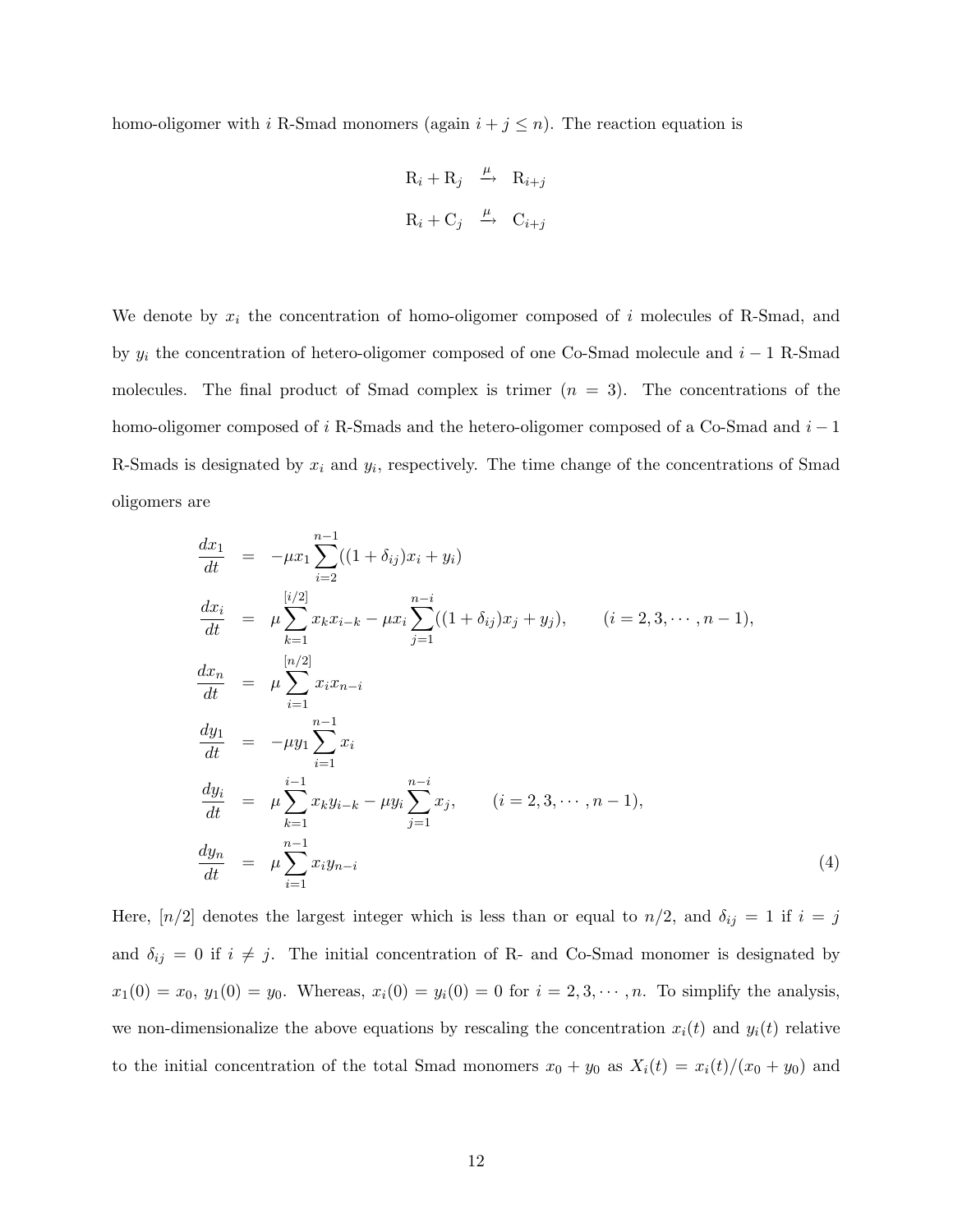$Y_i(t) = y_i(t)/(x_0 + y_0)$  and by rescaling time as  $\tau = \mu(x_0 + y_0)t$ . This yields

$$
\frac{dX_1}{d\tau} = -X_1 \sum_{i=1}^{n-1} ((1 + \delta_{ij})X_i + Y_i)
$$
\n
$$
\frac{dX_i}{d\tau} = \sum_{k=1}^{[i/2]} X_k X_{i-k} - X_i \sum_{j=1}^{n-i} ((1 + \delta_{ij})X_j + Y_j), \qquad (i = 2, 3, \dots, n-1),
$$
\n
$$
\frac{dX_n}{d\tau} = \sum_{i=1}^{[n/2]} X_i X_{n-i}
$$
\n
$$
\frac{dY_1}{d\tau} = -Y_1 \sum_{i=1}^{n-1} X_i
$$
\n
$$
\frac{dY_i}{d\tau} = \sum_{k=1}^{i-1} X_k Y_{i-k} - Y_i \sum_{j=1}^{n-i} X_j, \qquad (i = 2, 3, \dots, n-1),
$$
\n
$$
\frac{Y_n}{d\tau} = \sum_{i=1}^{n-1} X_i Y_{n-i}
$$
\n(5)

The initial conditions are given by  $X_1(0) = x_0/(x_0 + y_0)$ ,  $Y_1(0) = y_0/(x_0 + y_0) = 1 - X_1(0)$  and  $X_i(0) = Y_i(0) = 0$  for  $i = 2, 3, \dots, n$ . This rescaled system (5) has only one parameter, the initial ratio  $x(0)/y(0)$  of R-Smad to Co-Smad (R/C ratio), which determines the concentrations of Smad homo-dimers, homo-trimers, hetero-dimer, hetero-trimers and so forth, produced in the cell receiving TGF- $\beta$  signal.

#### 5.3 Equilibrium concentration of Smad complexes

When enough time has passed since the receipt of  $TGF-\beta$  signal in the cell, all reactions described in (5) stop because all the phosphorylated R-Smad monomers are consumed to form either homoor hetero-oligomers of Smads. As shown in Fig 7, the equilibrium concentration is determined by the initial ratio of phosphorylated R-Smad to that of Co-Smad. When the initial concentration of phosphorylated R-Smad is smaller than that of Co-Smad, surplus Co-Smads remain as monomers and the hetero-dimer is produced predominantly. This result is independent of number of molecules included in the final product. Heteromeric dimer, trimer, and larger heteromeric complexes are sequentially become predominant as the ratio of the initial concentration of phosphorylated R-Smad to that of Co-Smad increases. When the ratio of initial concentration of R-Smad to that of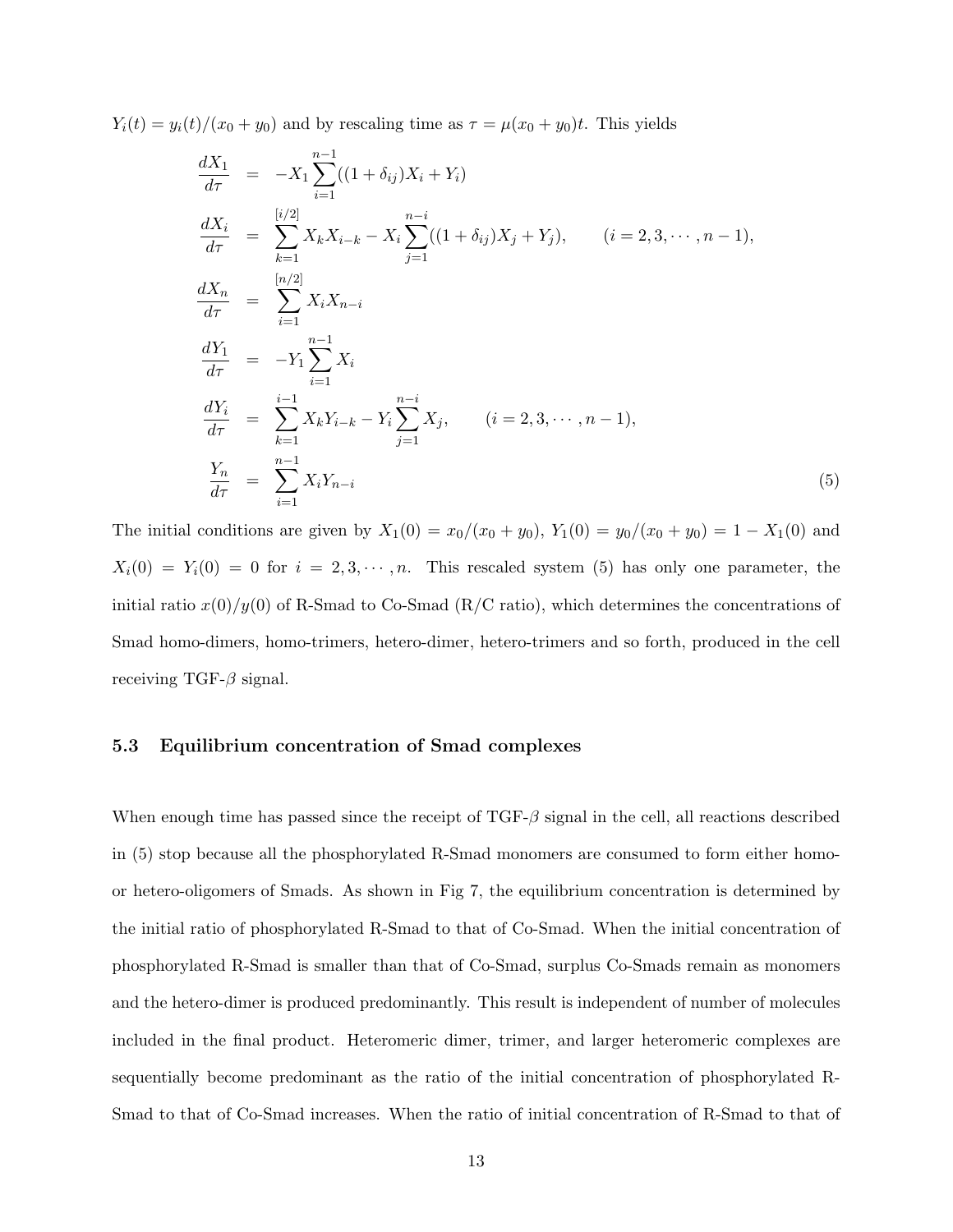Co-Smad,  $x_0/y_0$ , is around 2, the production of the hetero-trimer, RRC, is maximized. If the ratio is further increased, homo-oligomer composed of  $n$  molecules of R-Smad becomes predominant in the final product.

#### 5.4 phosphorylation speed of R-Smad

We relax the condition that all R-Smad is phosphorylated when the signal transduction has started. The phosphorylation of R-Smad is described

R-Smad 
$$
\xrightarrow{\hat{\gamma}}
$$
 phosphorylated R-Smad,

In active R-Smad is constantly phosphorylated. The concentration of active receptor complex is constant. The concentration of inactive R-Smad is designated by  $x_0$ . The time change of inactive and phosphorylated R-Smad is then

$$
\begin{array}{rcl}\n\frac{dx_0}{dt} & = & -\hat{\gamma}x_0\\
\frac{dx_1}{dt} & = & \hat{\gamma}x_0 - \mu x_1(2x_1 + x_2 + y_1 + y_2).\n\end{array} \tag{6}
$$

The concentration  $x_1$  of phosphorylated R-Smads increases by  $\hat{\gamma}x_0$  in a unit time interval (see (3) derived later). By this modification, we can see how the process is changed when R-Smad phosphorylation proceeds more slowly. The equilibrium concentration with gradual R-Smad phosphorylation is shown in Fig 7. The result obtained from one-way oligomerization model in Fig 7 is well correspond to that both from two-compartment model with large Smad expression and from single-compartment model without dissociation in Fig 6-A and -B. The switching between the production of hetero-dimer, hetero-trimer and homo-trimer as  $x_0/y_0$  varies becomes much clearer than in Fig 6-A and -B. The concentration of homo-dimer is almost 0 around the all region. The switching mechanism of predominant products is show by  $(AG)$  to  $(ATc)$  when  $r < 2$  and  $(A10b)$  to  $(A12b)$  when  $r > 2$  in Appendix. In addition, the equilibrium concentration of homo-dimer remain small for all values of  $x_0/y_0$ . Slow phosphorylation of R-Smad makes the phosphorylated R-Smad monomers supplied gradually, which converts homo-dimer to homo-trimer efficiently.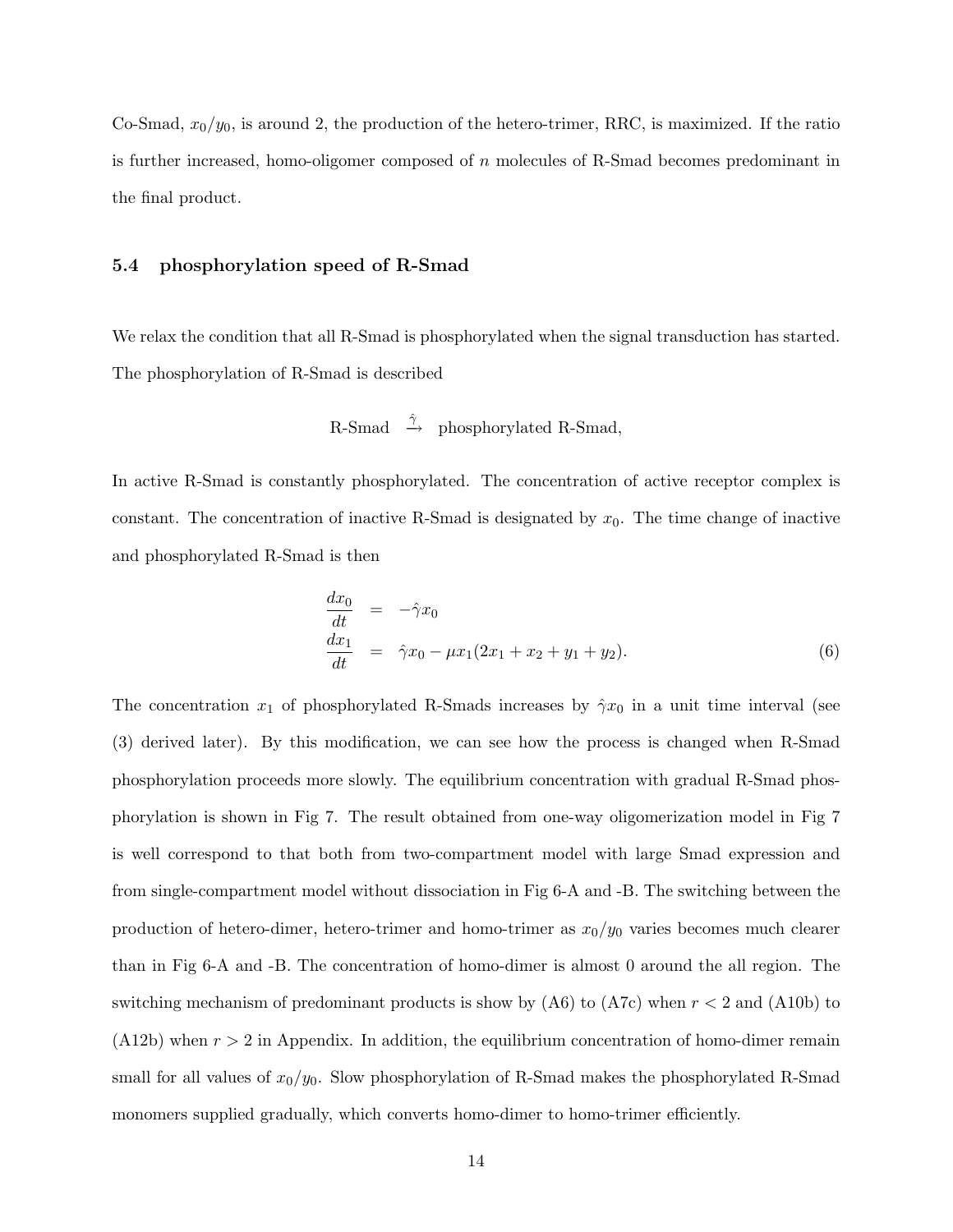### 6 Clear switching by using trimers rather than dimers

The result obtained from the basic oligomerization model analytically reveal that the oligomerization itself plays important role in predominantly producing the heteromeric complex of Smad that regulates the target gene expression in response to  $TGF-\beta$  signal. Next, we investigate what difference between dimerization and trimerization. Especially, the function of oligomerization for specificity of the signal transduction is focused. We apply our simplified model to explain the switching mechanism for the expression of Smad1 and Smad2 in response to the relative concentrations of ALK-1 and ALK-5 signals reached to the endothelium cell. This result indicate that trimerization affect distinguishing the signal under the mixed ligand.

ALK-1 and ALK-5 are known to be simultaneously expressed in endothelial cells as  $TGF-\beta$ receptor(Goumans et al., 2003; Goumans et al., 2002). ALK-1 and -5 have conflicting effect for each other. ALK-1 can phosphorylate Smad-1/5 as R-Smad and activate Smad-1/5 pathway that introduce cell proliferation and migration. On the other hand, ALK-5 can phosphorylate Smad-2/3 as R-Smad and activate Smad-2/3 pathway that repress cell proliferation and migration. The balance between the activity of Smad-1/5 pathway and that of Smad-2/3 pathway determine the cell fate of endothelium. It is reported that the amount of ALK-5 mRNA is higher than that of ALK-1 in bovine aortic endothelium. Inversely ALK-1 is higher in bovine corneal endothelium. The response of endothelium for  $TGF-\beta$  signal is different depending on the ratio of expression level of ALK-5 to that of ALK-1.

We consider the effect of Smad complex formation on the degrees of activation of two alternative signal transduction pathways in endothelium. Our basic oligomerization model is extended to include two R-Smads. Smad-1/5 (i.e., Smad-1 or Samd-5) and Smad-2/3 are designated by  $R_1$  and  $R_2$ , respectively. The rule of oligomerization is the same as the previous model. That is, R-Smad can interact with both R-Smad and Co-Smad. Co-Smad can interact only with R-Smads.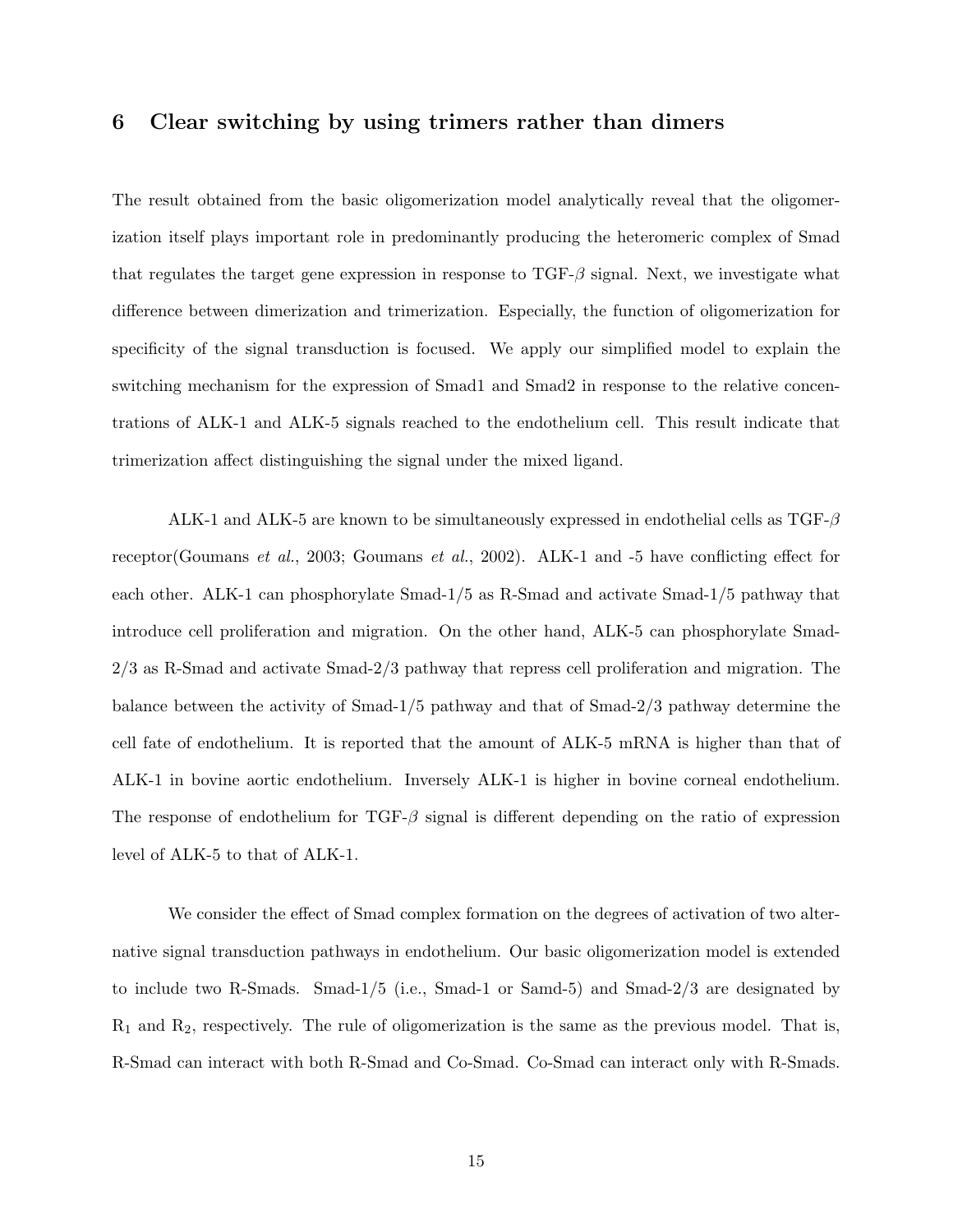The reaction equation of dimerization is

$$
R_i + R_j \rightarrow R_i R_j, \qquad (i, j = 1, 2),
$$
  

$$
R_i + C \rightarrow R_i C, \qquad (i = 1, 2).
$$

Three dimer composed of only R-Smads  $(R_1R_1, R_1R_2, R_2R_2)$  can interact with two R-Smads and Co-Smads further to form trimer. While two hetero dimers  $(R_1C, R_2C)$  can interact with two R-Smads. As a result, 7 kinds of trimers  $(R_1R_1R_1, R_1R_1R_2, R_1R_2R_2, R_2R_2R_2, R_1R_1C, R_1R_2C,$  $R_2R_2C$ ) are produced by this complex formation. the chemical reaction equations for trimerization are

> $R_iR_j + R_j \rightarrow R_iR_jR_k, \quad (i, j, k = 1, 2),$  $R_iR_j + C \rightarrow R_iR_jC, \quad (i, j = 1, 2),$  $R_iC + R_j \rightarrow R_iR_iC, \quad (i, j = 1, 2).$

The trimer composed of two  $R_1s$  and one C is final product of the signal transduction introduced by ALK-1. While  $R_2R_2C$  is the final product of the signal transduction introduced by ALK-5. To compare the equilibrium concentration of these two trimers, activity ratio of ALK-1 to ALK-5 signal transduction are investigated.

The time change of each concentration are given by the law of mass action. The equilibrium concentration is obtained as the concentrations after sufficiently long time has passed. It is assumed that the initial concentration of  $R_1$  and  $R_2$  are proportional to the expression level of ALK-1 and -5, respectively.

The ratio of the equilibrium concentration of  $R_1R_1C$  (the signal transducer of ALK-1) to that of  $R_2R_2C$  (the signal transducer of ALK-5) is plotted against the ratio of the initial concentration of  $R_1$  to that of  $R_2$  in Fig 8, in logarithmic scales in both axes. Dashed line show the same results when the final products are hetero-dimers rather than hetero-trimers. Comparison of these two curves shows that the switching between a hetero-trimer and another hetro-trimer by changing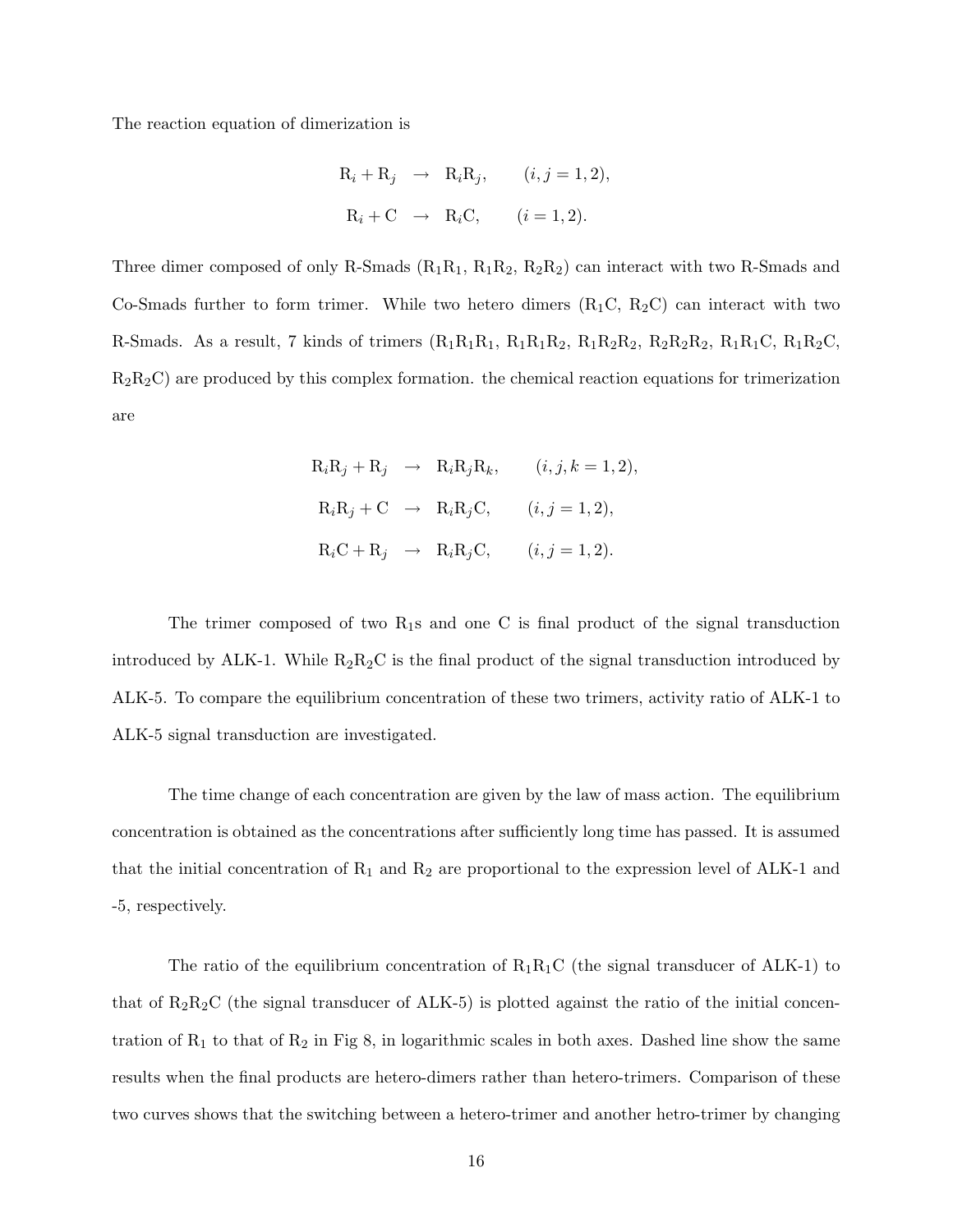the initial R-Smads concentration is much sharper than than the switching between hetero-dimers.

## 7 Discussion

We construct a mathematical model of the  $TGF-\beta$  signal transduction following the Schmierer's model and extended it by including the trimerization of Smad. Even when trimerization is taken into consideration, the Schmiere's compartmentalized model explain the predominant production of the heteromeric complex of Smad. We however found the qualitatively quite similar results by using the single-compartment model for what Smad species is predominantly produced as a function of the ratio of the initial concentration of R-Smad to that of Co-Smad. To understand what determines the predominant Smad species, we compare the results of compartmentalized model with that of single-compartment model (2) and the further simplified one-way oligomerization model (5). Tough the conversion efficiency from Smad monomer to trimer increases in the one-way oligomerization model (5), the relationship between predominant Smad species produced in response to the signal and  $R/C$  ratio is qualitatively conserved. We investigate the equilibrium concentration of Smad oligomers in one-way oligomerization model. The equilibrium concentrations of Smad oligomers are determined by the ratio of  $R/C$  ratio. When  $R/C$  ratio is low, the hetero-dimer is predominantly produced. The predominant produced heteromeric complex shifts from the hetro-dimer to heterotrimer as  $R/C$  ratio increases. It is reported that Smad homo-oligomer cannot be detected when Smad4, which is Co-Smad, is expressed excessively (Kawabata *et al.*, 1999), as is compatible with our result. It is reported that the hetero-oligomer of Smad can contribute to regulate the target gene expression in response to the  $TGF-\beta$  signal. On the other hand, the function of homomeric complex of Smad is not clear yet. The predominant production of the heteromeric complex of Smad that regulate the target gene expression is reasonable for the  $TGF-\beta$  signal transduction. Our model reveals that not only the compartmentalization of cell but also preferential accumulation of Smad in oligomerization process promotes the predominant production of the heteromeric complex of Smad, especially when R/C ratio is small. Our one-way oligomerization model is very useful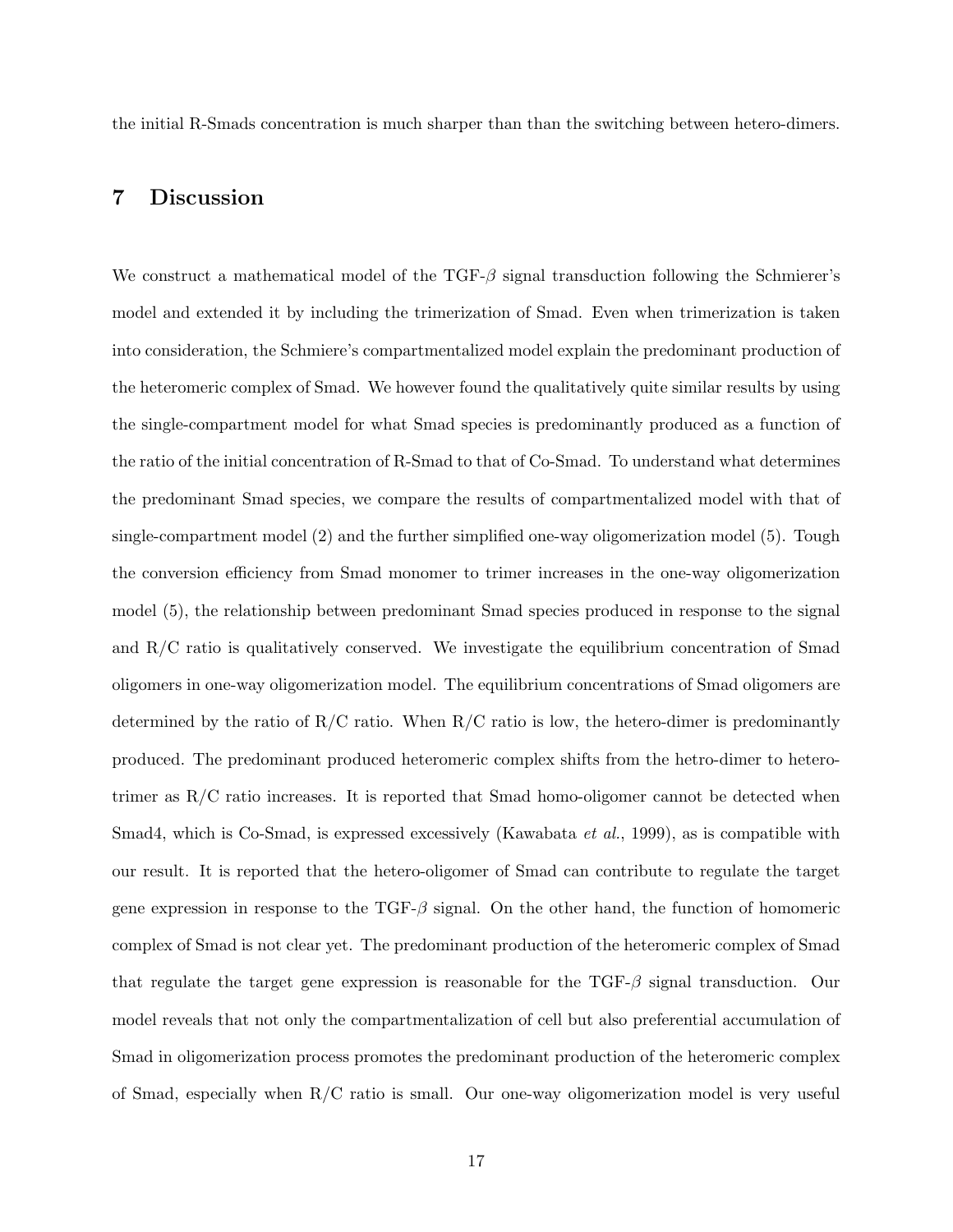to analytically understand which oligomer is predominantly produced depending on R/C ratio. Especially, the result obtained from two-compartment model well correspond to that from one-way oligomerization model as the expression level of R- and Co-Smad increases.

Next we consider the phosphorylation speed of R-Smad. The speed of phosphorylation is determined by the concentration of active  $TGF-\beta$  receptor complex, R, and association constant between R-Smad and TGF- $\beta$  receptor,  $\beta$ . The slow phosphorylation decrease the intermediate homo- and hetero-dimer when the initial concentration of R-Smad is larger than that of Co-Smad. Slow phosphorylation ensures a larger parsistence of active R-Smad monomer which can bind both monomer and dimer. Though the hetero- and homo-trimer are increased by the slow phosphorylation, it takes more time to accumulate the final product. Within a finite time scale, an intermediate phosphorylation speed of R-Smad is can maximize the concentration of homo- and hetero-trimer. The conversion efficiency of the protein complex formation is discussed in (Nakabayashi & Sasaki, 2006) in the same context.

We investigate the effect of import rate of R- and Co-Smad,  $Kr_{\text{in}}$  and  $Kc_{\text{in}}$ , for the Smad oligomerization in response to the signal. Our two-compartment model reveals that the effect of the import rate of R-Smad to nucleus is different from that of Co-Smad. The initial R/C ratio maximizing the hetero-trimer in the nucleus increases as  $Kr_{\text{in}}$  increases as shown in Fig 5-A. Conversely, the R/C ratio maximizing the hetero-trimer in the nucleus decreases as  $Kc_{\text{in}}$  increases as shown in Fig 5-B. When R-Smad monomer is accumulated in the nucleus with a high import rate of R-Smad, the accumulation of Smad oligomers including the R-Smad is enhanced, but the total amount of phosphorylated R-Smad produced during the signal transduction decreases because R-Smad is phosphorylated in the cytoplasm but not the nucleus. As a result, the production of the Smad oligomers is suppressed as the import rate of R-Smad to nucleus increases. On the other hand, the Co-Smad in the nucleus can associate with R-Smad as well as in the cytoplasm. The accumulation of Co-Smad in the nucleus with high import rate does not influences the oligomerization of Smad. The relatively higher import rate of Co-Smad than R-Smad is advantageous for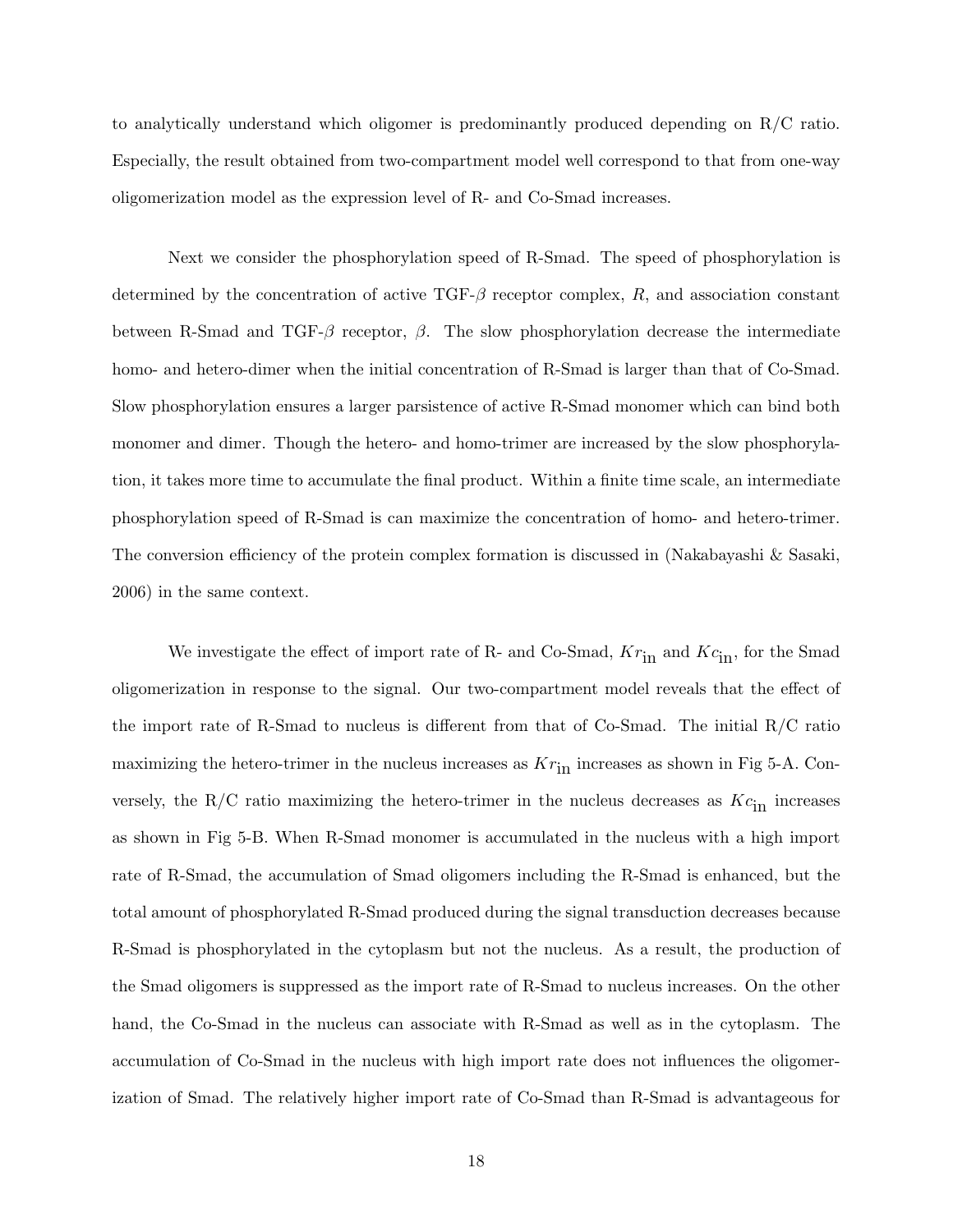the predominant production of heteromeric complex of Smad. Under this condition, it is necessary to express more R-Smad to produce the homomeric complex of Smad.

Next, we also examine the advantage of trimerization over dimerization in switching gene expression with two  $TGF-\beta$  receptor. We apply the one-way oligomerization model for the mixed receptor complex in endothelial cells. ALK-1 and ALK-5 are simultaneously expressed in endothelial cells as type I receptor (Goumans et al., 2002; Goumans et al., 2003). ALK-1 and -5 activate Smad-1/5/8 and Smad-2/3, respectively. We expand the model to include two R-Smads. The relative activity is evaluated by the ratio of equilibrium concentration of the trimer composed of two Smad-1/5/8 molecules and one Smad-4  $(R_1R_1C)$  to that of the trimer composed of two Smad- $2/3$  molecules and one Smad-4 ( $R_2R_2C$ ). When the final product is trimer, the ratio of the initial concentration of Smad-1 to that of Smad-2 is significantly amplified in the final products. When the final product is dimer the amplification of the ratio of initial concentration of Smad-1 to that of Smad-2 becomes smaller than 1, indicating that the ratio in the final products is decelerated from that of the initial monomer concentrations.

The specific interactions between  $TGF-\beta$  ligand and type II receptor, type II and type I receptor, type I receptor and R-Smad are designed for the specificity of signal transduction. ALK-1→Smad-1/5 signal transduction pathway has the conflicting effect against ALK-5  $\rightarrow$  Smad- $2/3$  signal transduction pathway (Byfield & Roberts, 2004). Cells receive mixed signal, but must determine their fate uniquely. Though either ALK-1 or ALK-5 is expressed in many cells, the stoichiometry of ALKs in the ligand receptor complex determine the final activity of  $TGF-\beta$  signal in endothelial cells. Our model reveals that the small difference between ALK-1 and -5 in the active receptor complex is amplified by trimerization but not by dimerization of Smads. The trimeric complex of Smad is useful for the clear switching of the mixed signal. This clear switching is caused by the competition between Smad-1/3/8 and Smad-2/3 over the Co-Smad, but not explicit inhibition each other.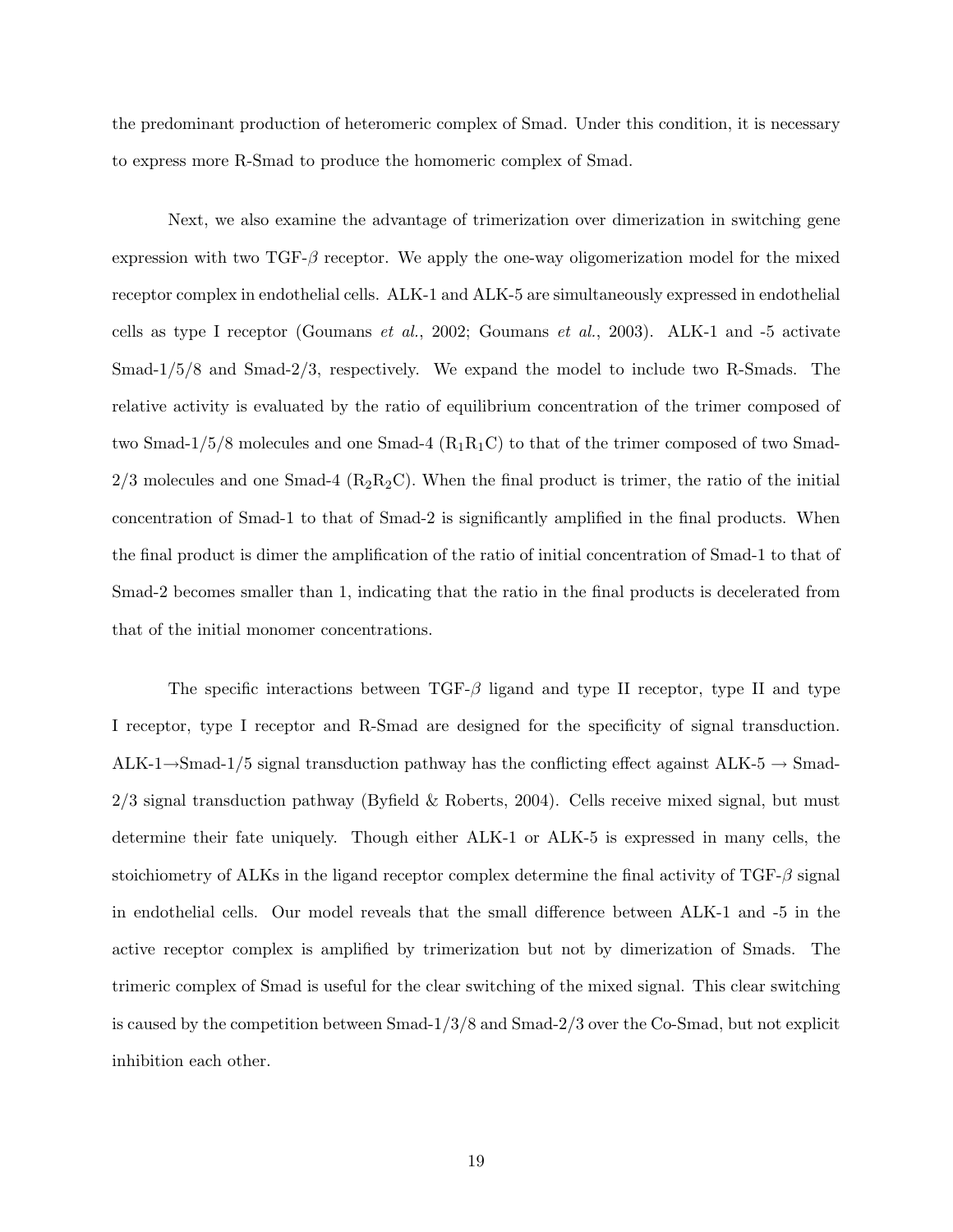# Appendix A

two-compartment model of TGF- $\beta$  signal transduction is described as follows:

## 7.1 TGF- $\beta$  receptor activation and degradation

$$
\begin{aligned}\n\frac{d[TGF\beta]}{dt} &= -\alpha[TGF\beta][T\beta R] \\
\frac{d[T\beta R]}{dt} &= -\alpha[TGF\beta][T\beta R] \\
\frac{d[T\beta R^*]}{dt} &= \alpha[TGF\beta][T\beta R] - \delta_r[T\beta R^*]\n\end{aligned}
$$

## 7.2 Cytoplasmic compartment

$$
\frac{dR_0^{\text{cyt}}}{dt} = -\gamma [T\beta R^*] R_0^{\text{cyt}} - K r_{\text{in}} R_0^{\text{cyt}} + K r_{\text{out}} R_0^{\text{nuc}} \n\frac{dR_1^{\text{cyt}}}{dt} = \gamma [T\beta R^*] R_0^{\text{cyt}} - K r_{\text{in}} R_1^{\text{cyt}} + K r_{\text{out}} R_1^{\text{nuc}} \n-R_1^{\text{cyt}} (2\mu_1 R_1^{\text{cyt}} + \mu_2 R_2^{\text{cyt}} + \mu_3 C_1^{\text{cyt}} + \mu_4 C_2^{\text{cyt}}) \n+2\lambda_1 R_2^{\text{cyt}} + 2\lambda_2 R_3^{\text{cyt}} + \lambda_3 C_2^{\text{cyt}} + \lambda_4 C_3^{\text{cyt}} \n\frac{dR_2^{\text{cyt}}}{dt} = -Kr_{\text{in}}^* R_2^{\text{cyt}} + \mu_1 (R_1^{\text{cyt}})^2 - \lambda_1 R_2^{\text{cyt}} \n-R_2^{\text{cyt}} (\mu_2 R_1^{\text{cyt}} + \mu_5 C_1^{\text{cyt}}) + 2\lambda_2 R_3^{\text{cyt}} + \lambda_5 C_3^{\text{cyt}} \n\frac{dR_3^{\text{cyt}}}{dt} = -Kr_{\text{in}}^* R_3^{\text{cyt}} + \mu_2 R_1^{\text{cyt}} R_2^{\text{cyt}} - 2\lambda_2 R_3^{\text{cyt}} \n\frac{dC_1^{\text{cyt}}}{dt} = -K c_{\text{in}} C_1^{\text{cyt}} + K c_{\text{out}} C_1^{\text{nuc}} \n-C_1^{\text{cyt}} (\mu_3 R_1^{\text{cyt}} + \mu_5 R_2^{\text{cyt}}) + \lambda_3 C_2^{\text{cyt}} + \lambda_5 C_3^{\text{cyt}} \n\frac{C_2^{\text{cyt}}}{dt} = -K c_{\text{in}}^* C_2^{\text{cyt}} + \mu_3 R_1^{\text{cyt}} C_1^{\text{cyt}} - \lambda_3 C_2^{\text{cyt}} \n-\mu_4 R_1
$$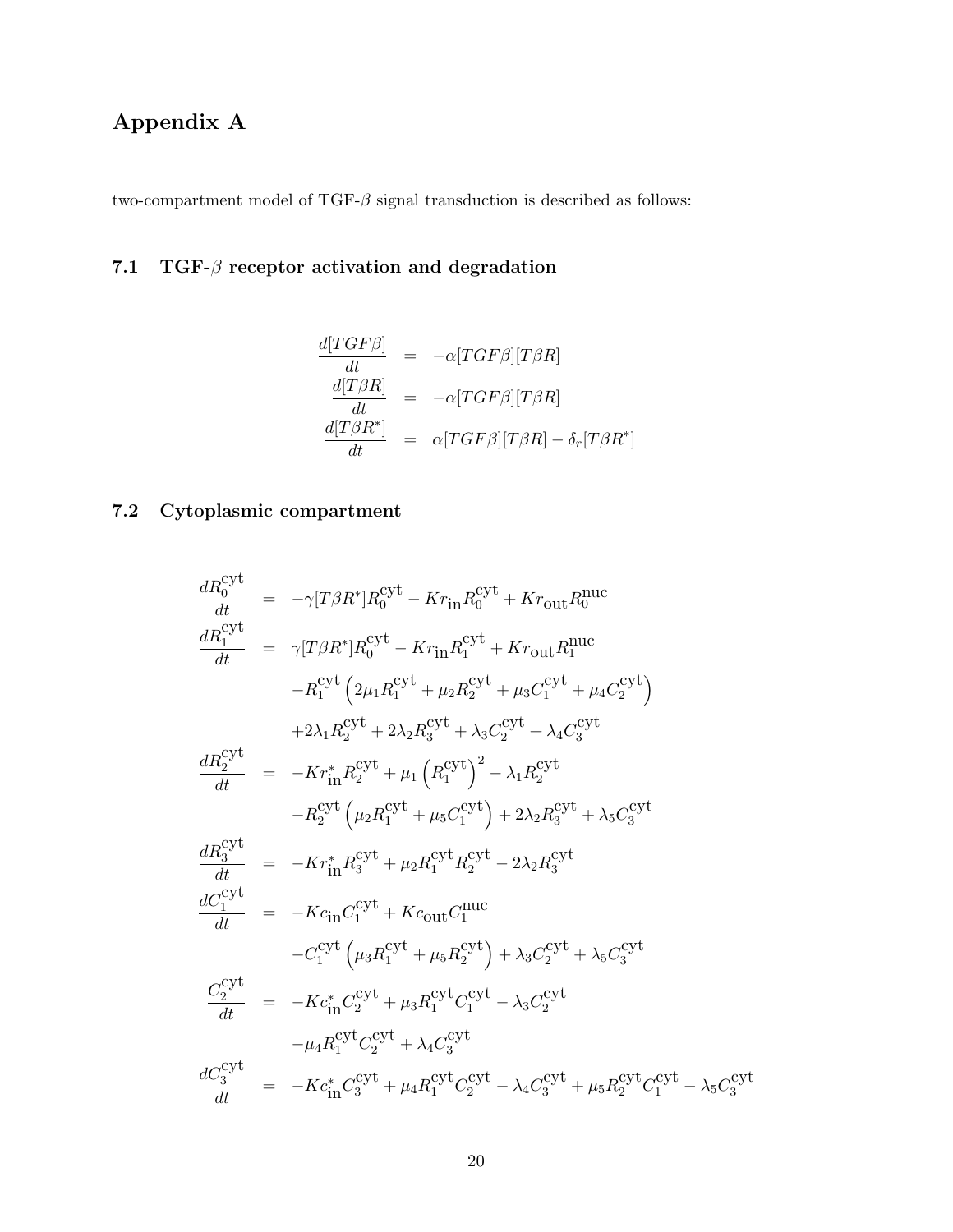## 7.3 Nuclear compartment

$$
\frac{dR_0^{\text{nuc}}}{dt} = Kr_{\text{in}}R_0^{\text{cyt}} - Kr_{\text{out}}R_0^{\text{nuc}} + \delta_p R_1^{\text{nuc}}
$$
\n
$$
\frac{dR_1^{\text{nuc}}}{dt} = Kr_{\text{in}}R_1^{\text{cyt}} - Kr_{\text{out}}R_1^{\text{nuc}} - \delta_p R_1^{\text{nuc}}
$$
\n
$$
-R_1^{\text{nuc}} (2\mu_1 R_1^{\text{nuc}} + \mu_2 R_2^{\text{nuc}} + \mu_3 C_1^{\text{nuc}} + \mu_4 C_2^{\text{nuc}})
$$
\n
$$
+2\lambda_1 R_2^{\text{nuc}} + 2\lambda_2 R_3^{\text{nuc}} + \lambda_3 C_2^{\text{nuc}} + \lambda_4 C_3^{\text{nuc}}
$$
\n
$$
\frac{dR_2^{\text{nuc}}}{dt} = Kr_{\text{in}}^* R_2^{\text{cyt}} + \mu_1 (R_1^{\text{nuc}})^2 - \lambda_1 R_2^{\text{nuc}}
$$
\n
$$
-R_2^{\text{nuc}} (\mu_2 R_1^{\text{nuc}} + \mu_5 C_1^{\text{nuc}}) + 2\lambda_2 R_3^{\text{nuc}} + \lambda_5 C_3^{\text{nuc}}
$$
\n
$$
\frac{dR_3^{\text{nuc}}}{dt} = Kr_{\text{in}}^* R_3^{\text{nuc}} + \mu_2 R_1^{\text{nuc}} R_2^{\text{nuc}} - 2\lambda_2 R_3^{\text{nuc}}
$$
\n
$$
\frac{dC_1^{\text{nuc}}}{dt} = Kc_{\text{in}} C_1^{\text{cyt}} - Kc_{\text{out}} C_1^{\text{nuc}}
$$
\n
$$
-C_1^{\text{nuc}} (\mu_3 R_1^{\text{nuc}} + \mu_5 R_2^{\text{nuc}}) + \lambda_3 C_2^{\text{nuc}} + \lambda_5 C_3^{\text{nuc}}
$$
\n
$$
\frac{C_2^{\text{nuc}}}{dt} = K_{\text{in}}^* C_2^{\text{cyt}} + \mu_3 R_1^{\text{nuc}} C_1^{\text{nuc}} - \lambda_3 C_2^{\text{nuc}}
$$
\n
$$
-
$$

Abbreviations, parameters and chemical reaction equations are summarized in Table1,2 and 3.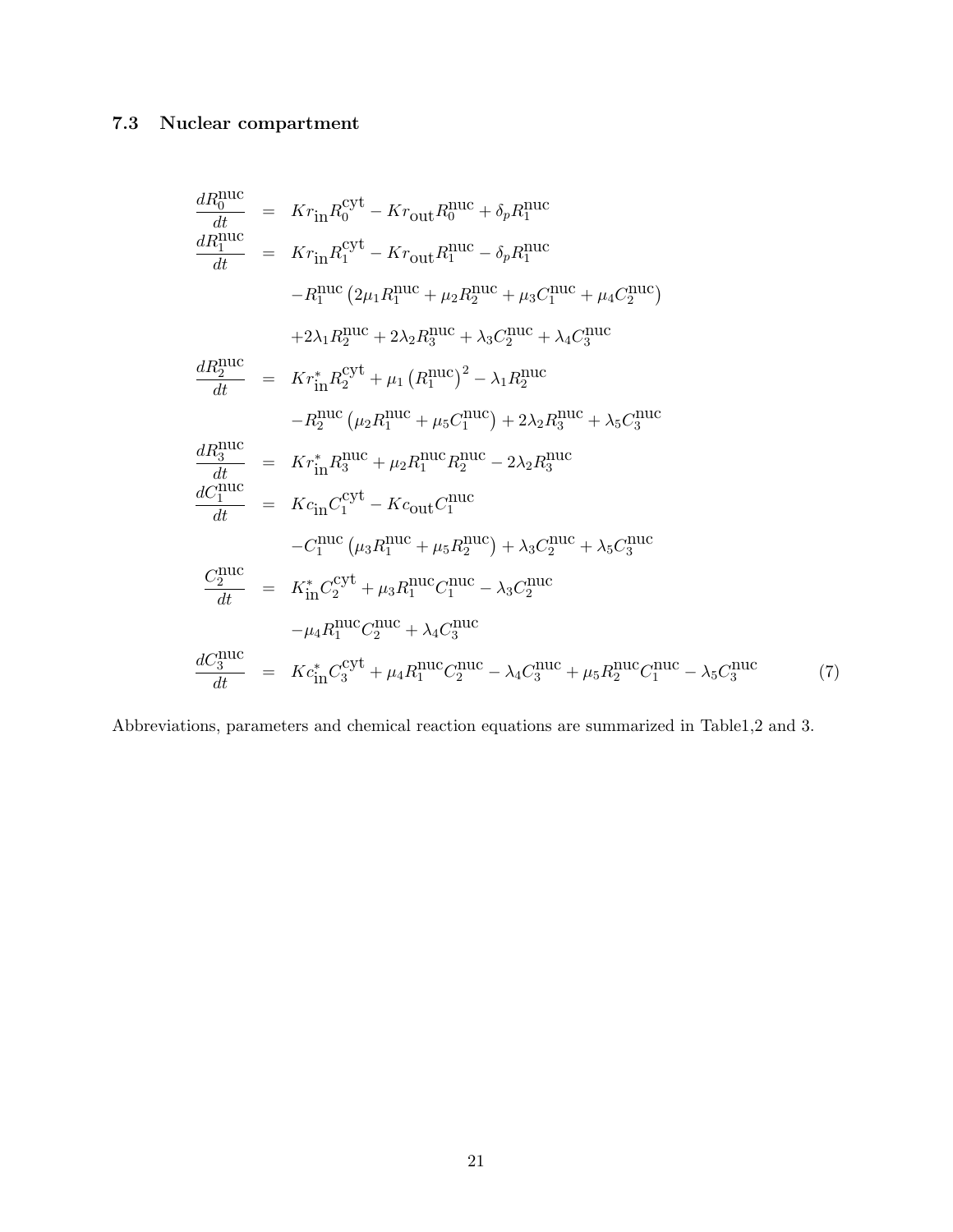## Appendix B

Here we derive the analytical formula for the final concentration of homo-dimer, hetero-dimer, homo-trimer and hetero-trimer as a function of the ratio of initial concentration of R-Smad to Co-Smad monomers. Assuming  $\mu = 0$  in Eq(6) and Eq(3) in the text, rescaling time, and letting  $\lambda = \beta R/\alpha$  yields

$$
\frac{dx_0}{dt} = -\lambda x_0 \tag{A1a}
$$

$$
\frac{dx_1}{dt} = \lambda x_0 - x_1(2x_1 + x_2 + y_1 + y_2)
$$
\n(A1b)

$$
\frac{dx_2}{dt} = x_1^2 - x_2(x_1 + y_1) \tag{A1c}
$$

$$
\frac{dx_3}{dt} = x_1 x_2 \tag{A1d}
$$

$$
\frac{dy_1}{dt} = -y_1(x_1 + x_2) \tag{A1e}
$$

$$
\frac{dy_2}{dt} = x_1 y_1 - y_2 x_1 \tag{A1f}
$$

$$
\frac{dy_3}{dt} = x_1 y_2 + x_2 y_1 \tag{A1g}
$$

with the initial conditions:  $x_0(0) = r/(1+r)$ ,  $y_1(0) = 1/(1+r)$ ,  $x_i(0) = 0$   $(i = 1, 2, 3)$ ,  $y_i(0) = 0$  $(i = 2, 3).$ 

### Slow phosphorylation and  $r<2$

Assume that  $\lambda$  is small (slow phosphorylation), and that the initial Co-Smad monomers are more abundant than R-Smad (inactive) monomers. The active R-Smad monomers are only gradually supplied, which are then rapidly consumed by its binding to abundant Co-Smad monomers. We therefore expect that R-Smad monomers and home-dimers remain small. Let us rescale the time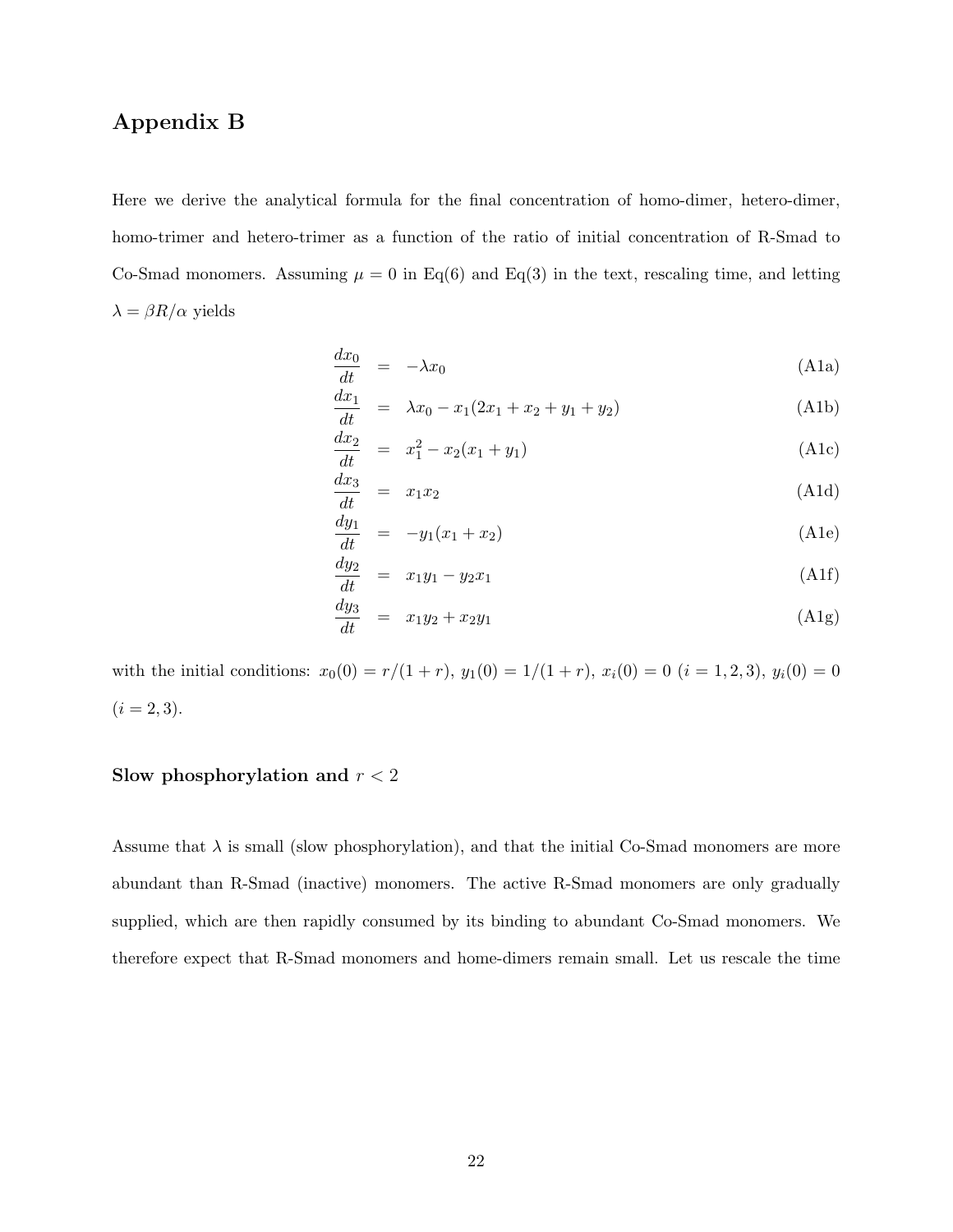in unit of the mean phosphorylation time as  $T = \lambda t$ , and let  $x_1 = \lambda X_1$ ,  $x_2 = \lambda X_2$  to have

$$
\frac{dx_0}{dT} = -x_0 \tag{A2a}
$$

$$
\frac{dX_1}{dT} = \frac{1}{\lambda} (x_0 - X_1(y_1 + y_2)) - X_1(2X_1 + X_2)
$$
\n(A2b)

$$
\frac{dX_2}{dT} = X_1(X_1 - X_2) - \frac{1}{\lambda} X_2 y_1 \tag{A2c}
$$

$$
\frac{dx_3}{dT} = \lambda X_1 X_2 \tag{A2d}
$$

$$
\frac{dy_1}{dT} = -y_1(X_1 + X_2) \tag{A2e}
$$

$$
\frac{dy_2}{dT} = X_1(y_1 - y_2) \tag{A2f}
$$

$$
\frac{dy_3}{dT} = (X_1y_2 + X_2y_1) \tag{A2g}
$$

For  $\lambda \to 0$  we see that  $x_0 - X_1(y_1 + y_2) \approx 0$  and  $X_2 \approx 0$ ,  $x_3 \approx 0$  to have the approximate system

$$
\frac{dx_0}{dT} = -X_1(y_1 + y_2) \tag{A3a}
$$

$$
\frac{dy_1}{dT} = -y_1 X_1 \tag{A3b}
$$

$$
\frac{dy_2}{dT} = X_1(y_1 - y_2) \tag{A3c}
$$

$$
\frac{dy_3}{dT} = X_1 y_2 \tag{A3d}
$$

Introducing

$$
\tau = \int_0^T X_1(s) ds,
$$

we have a linear system

$$
\frac{dx_0}{d\tau} = -(y_1 + y_2) \tag{A4a}
$$

$$
\frac{dy_1}{d\tau} = -y_1 \tag{A4b}
$$

$$
\frac{dy_2}{d\tau} = y_1 - y_2 \tag{A4c}
$$

$$
\frac{dy_3}{d\tau} = y_2 \tag{A4d}
$$

with  $x_0(0) = r/(1+r)$  and  $y_1(0) = 1/(1+r)$ .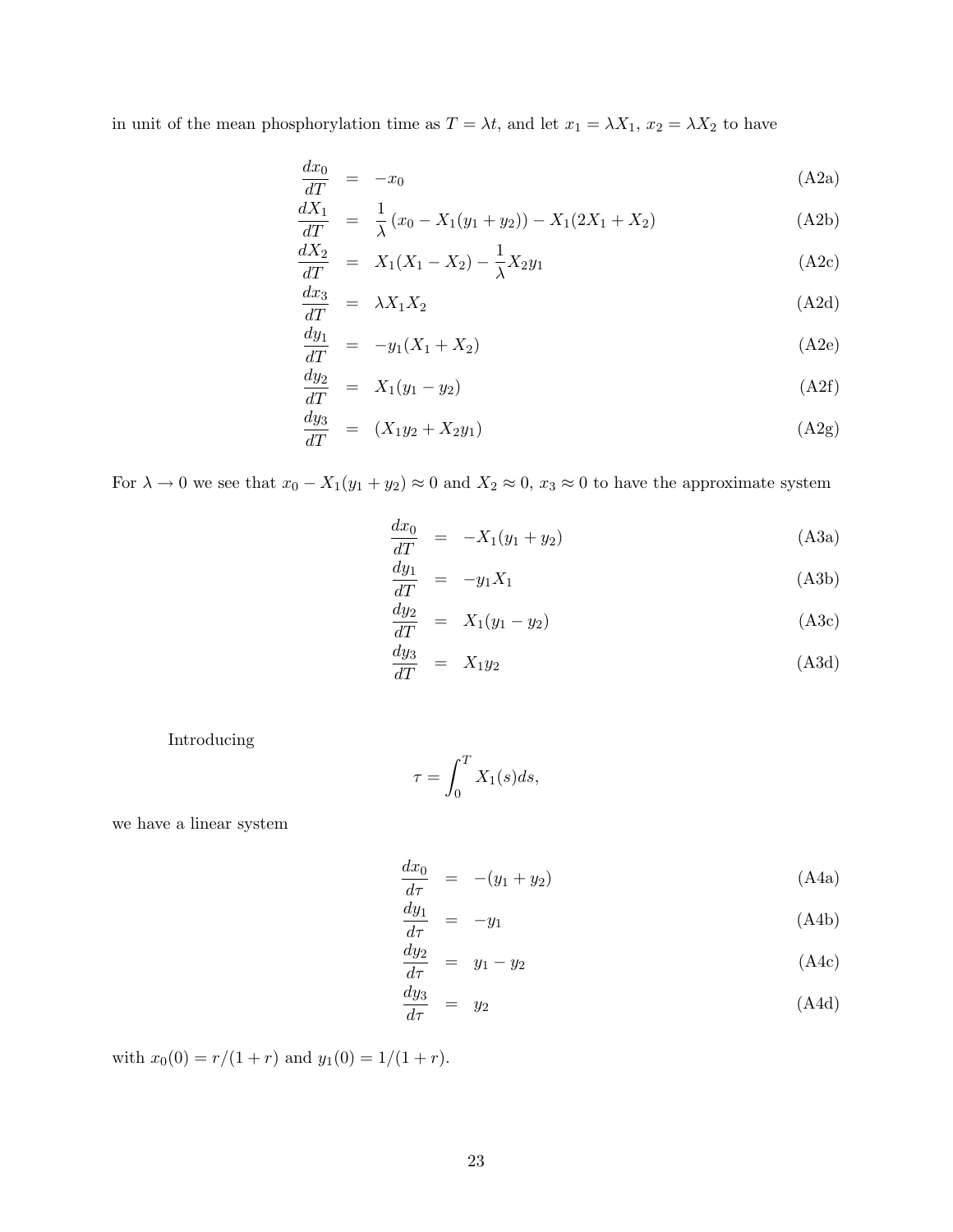Solving this linear equations

$$
x_0(\tau) = \frac{1}{1+r} \{ (\tau+2)e^{-\tau} - (2-r) \}
$$
 (A5a)

$$
y_1(\tau) = \frac{1}{1+r} e^{-\tau} \tag{A5b}
$$

$$
y_2(\tau) = \frac{1}{1+r} \tau e^{-\tau} \tag{A5c}
$$

$$
y_3(\tau) = \frac{1}{1+r} \left\{ 1 - (1+\tau)e^{-\tau} \right\} \tag{A5d}
$$

At the equilibrium  $x_0$  must vanish and hence

$$
(2-r) = (\tau_{\infty} + 2)e^{-\tau_{\infty}}.\tag{A6}
$$

With  $\tau_{\infty}$  defined above (which is well defined if  $r < 2$ ), the equilibrium concentrations are expressed as

$$
\hat{y}_1 = \frac{2-r}{1+r} \cdot \frac{1}{2+\tau_{\infty}},\tag{A7a}
$$

$$
\hat{y}_2 = \frac{2-r}{1+r} \cdot \frac{\tau_{\infty}}{2+\tau_{\infty}}, \qquad (r < 2), \qquad (A7b)
$$

$$
\hat{y}_3 = \frac{1}{1+r} \cdot \frac{r + (r-1)\tau_{\infty}}{2 + \tau_{\infty}}.\tag{A7c}
$$

In this approximation, all R-Smads are converted either to RC or RRC. Indeed, using  $(A6)$  and (A7) we can show that

$$
\hat{y}_2 + 2\hat{y}_3 = \frac{r}{1+r} = x_0(0). \tag{A8}
$$

### Slow phosphorylation and  $r > 2$

Now we assume that initially R-Smads are more than twice as abundant as Co-Smads, keeping the assumption of small  $\lambda$ .

Co-Smad monomers are gradually but consistently consumed because active R-Smad monomers are consistently produced until all the Co-Smad monomers are used up. With the same reason all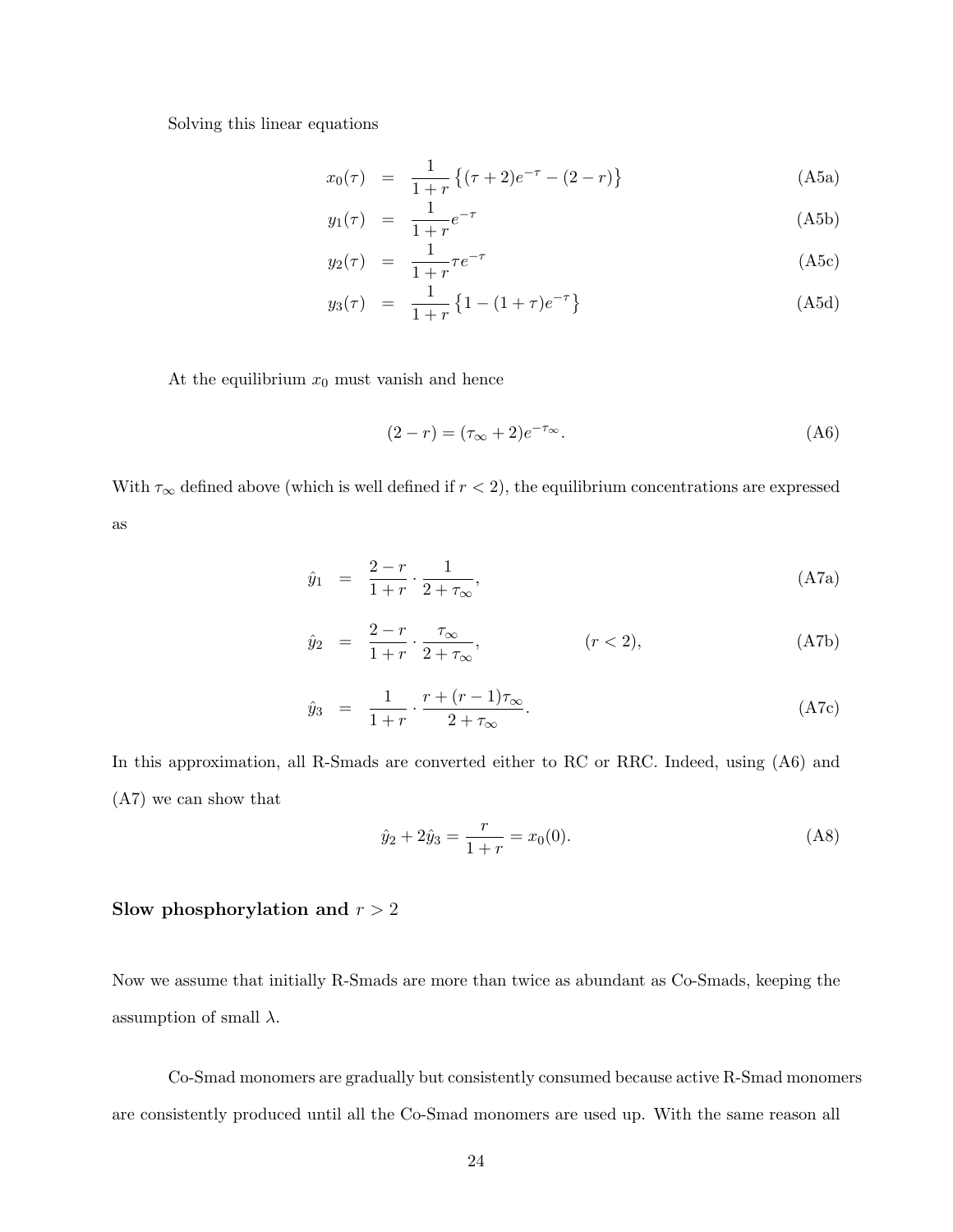the heterodimers (RC) are converted to heterotrimers. Thus the conservation of Co-Smads

$$
y_1 + y_2 + y_3 = \frac{1}{1+r}
$$
 (A9)

applied at equilibrium then yields

$$
\hat{y}_1 = \hat{y}_2 = 0,\tag{A10a}
$$

$$
\hat{y}_3 = \frac{1}{1+r}.\qquad (r > 2)\tag{A10b}
$$

Slow supply of active R-Smad monomers also guarantees that nearly all the monomers are converted to trimers (Nakabayashi and Sasaki 2006). Hence at equilibrium  $\hat{x}_0 = \hat{x}_1 = 0$  and  $\hat{x}_2 \approx 0$ . The conservation of R-Smads

$$
x_0 + x_1 + 2x_2 + 3x_3 + y_2 + 2y_3 = \frac{r}{1+r}
$$
\n(A11)

applied at equilibrium then yields

$$
\hat{x}_0 = \hat{x}_1 = \hat{x}_2 = 0,\tag{A12a}
$$

$$
\hat{x}_3 = \frac{r-2}{3(1+r)}.\tag{A12b}
$$

To summarize, the approximate equilibrium concentration of Smad complexes in the limit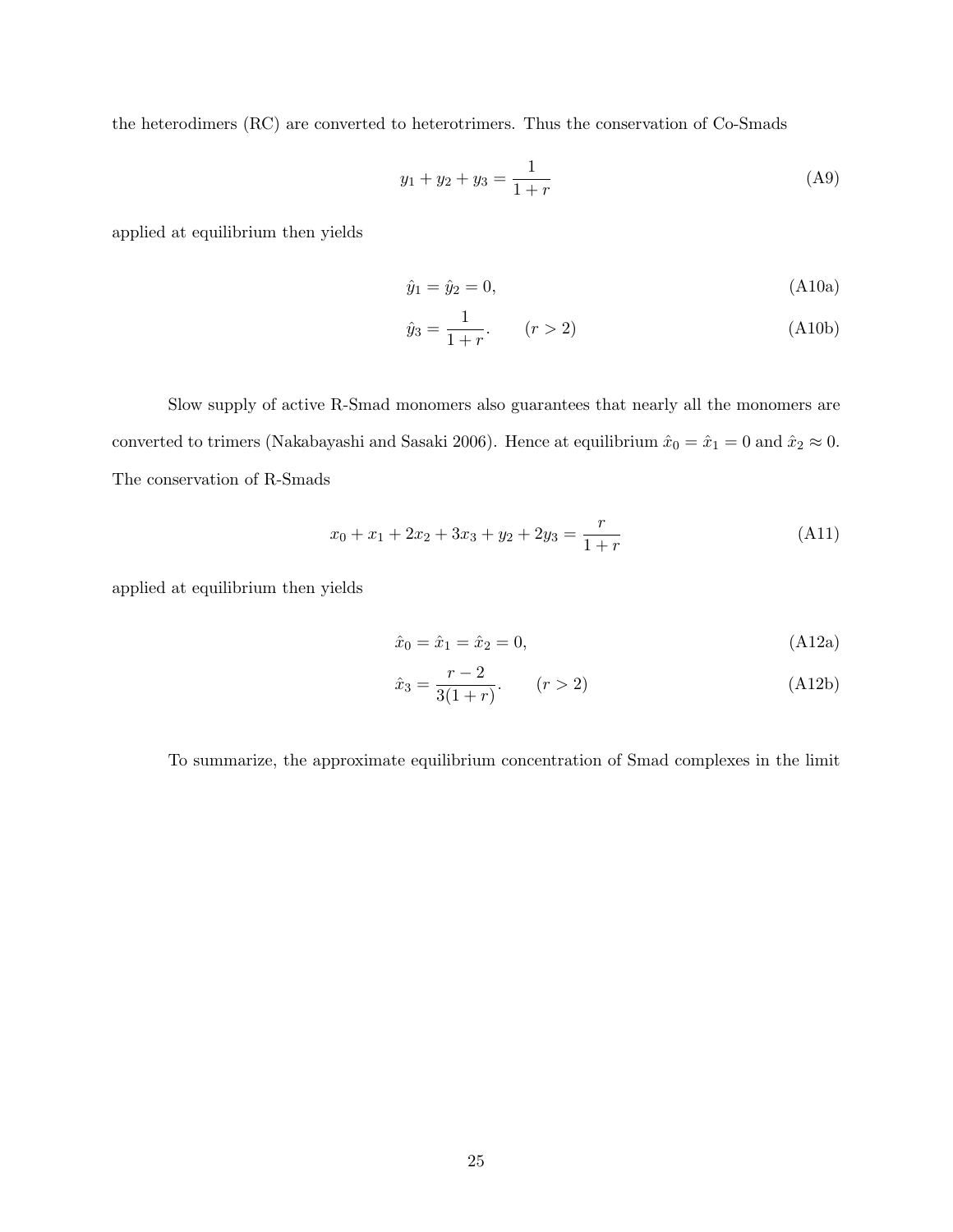of slow phosphorylation  $(\lambda \to 0)$  are given as a function of  $r = x_0/y_0$  as  $\hat{x}_0 = \hat{x}_1 = 0$  and

$$
\hat{x}_2 = [RR] = 0,\tag{A13}
$$

$$
\hat{x}_3 = [RRR] = \begin{cases} 0, & (r < 2), \\ \frac{r-2}{3(1+r)}, & (r > 2), \end{cases}
$$
(A14)

$$
\hat{y}_1 = [C] = \begin{cases} \frac{2-r}{1+r} \cdot \frac{1}{2+\tau_{\infty}}, & (r < 2), \\ 0, & (r > 2), \end{cases}
$$
 (A15)

$$
\hat{y}_2 = [RC] = \begin{cases} \frac{2-r}{1+r} \cdot \frac{\tau_{\infty}}{2+\tau_{\infty}}, & (r < 2), \\ 0, & (r > 2), \end{cases}
$$
(A16)

$$
\hat{y}_3 = [RRC] = \begin{cases} \frac{1}{1+r} \frac{r + (r-1)\tau_{\infty}}{2 + \tau_{\infty}}, & (r < 2), \\ \frac{1}{1+r}, & (r > 2). \end{cases}
$$
(A17)

Here  $\tau_{\infty}$  is defined as the unique positive root of (A6) which exists for  $r < 2$ .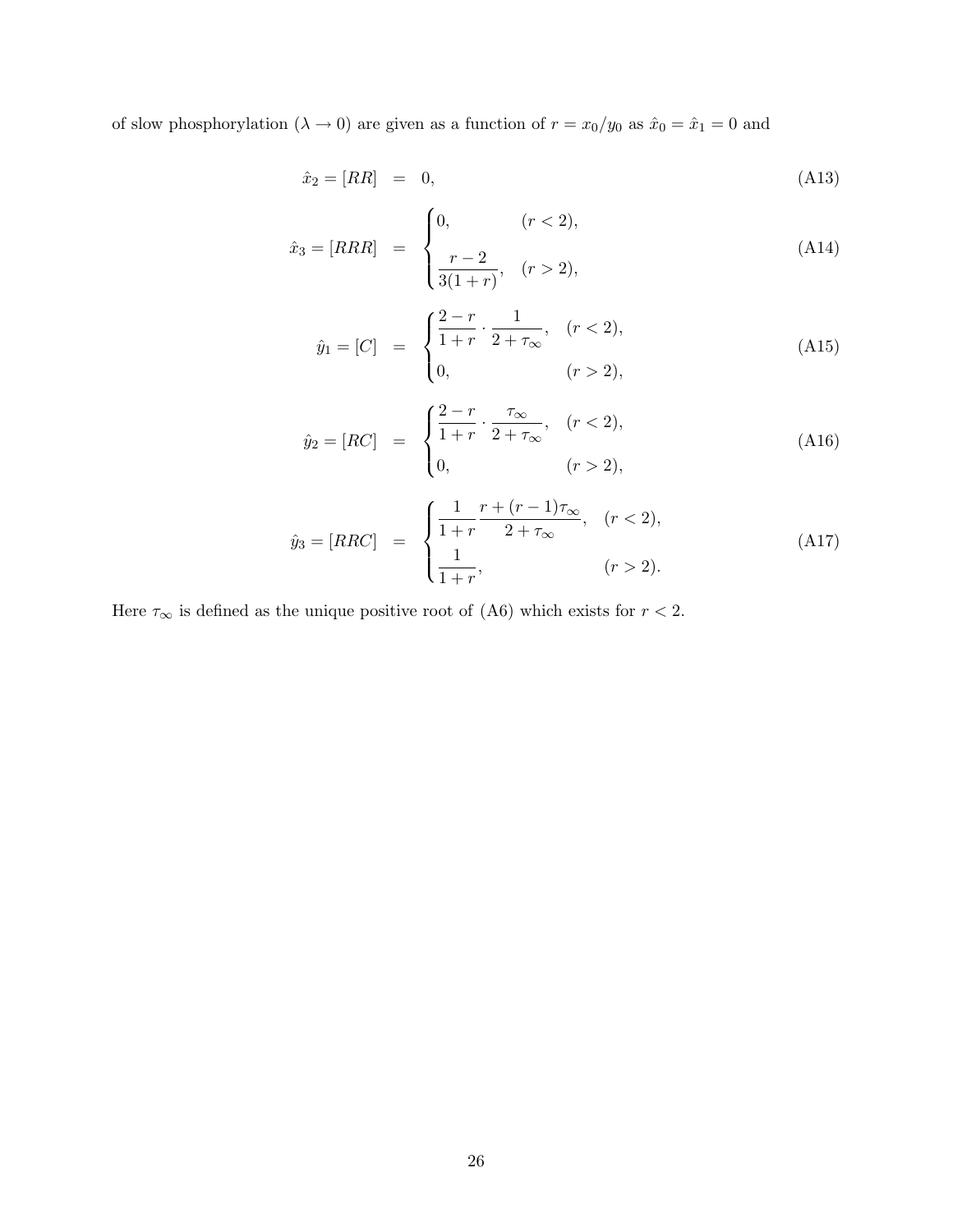#### References

- Byfield, S. D. & Roberts, A. B. (2004). Lateral signaling enhances TGF-β response complexity. Trends Cell Biol, 14 (3), 107–111.
- Feng, X. H. & Derynck, R. (2005). Specificity and versatility in TGF-β signaling through Smads. Annu Rev Cell Dev Biol, 21, 659–693.
- Goumans, M. J., Valdimarsdottir, G., Itoh, S., Lebrin, F., Larsson, J., Mummery, C., Karlsson, S. & ten Dijke, P. (2003). Activin receptor-like kinase (ALK)1 is an antagonistic mediator of lateral TGFP/ALK5 signaling. Mol Cell,  $12$  (4), 817–828.
- Goumans, M. J., Valdimarsdottir, G., Itoh, S., Rosendahl, A., Sideras, P. & ten Dijke, P. (2002). Balancing the activation state of the endothelium via two distinct  $TGF-\beta$  type I receptors.  $EMBO \, J, \; 21 \, (7), \, 1743-1753.$
- Green, J. (2002). Morphogen gradients, positional information, and Xenopus: Interplay of theory and experiment. Dev Dyn, 225 (4), 392-408.
- Gurdon, J. B. & Bourillot, P. Y. (2001). Morphogen gradient interpretation. Nature, 413 (6858), 797–803.
- Hill, C. S. (2001). TGF- $\beta$  signalling pathways in early Xenopus development. Curr Opin Genet Dev, 11  $(5)$ , 533-540.
- Inman, G. J. & Hill, C. S. (2002). Stoichiometry of active Smad-transcription factor complexes on DNA. J Biol Chem, 277 (52), 51008–51016.
- Kawabata, M., Imamura, T., Inoue, H., Hanai, J. I., Nishihara, A., Hanyu, A., Takase, M., Ishidou, Y., Udagawa, Y., Oeda, E., Goto, D., Yagi, K., Kato, M. & Miyazono, K. (1999). Intracellular signaling of the tgf- $\beta$  superfamily by smad proteins. In Anticancer Molecules: Structure, Function, and Design vol. 886, of Ann N Y Acad Sci pp. 73–82.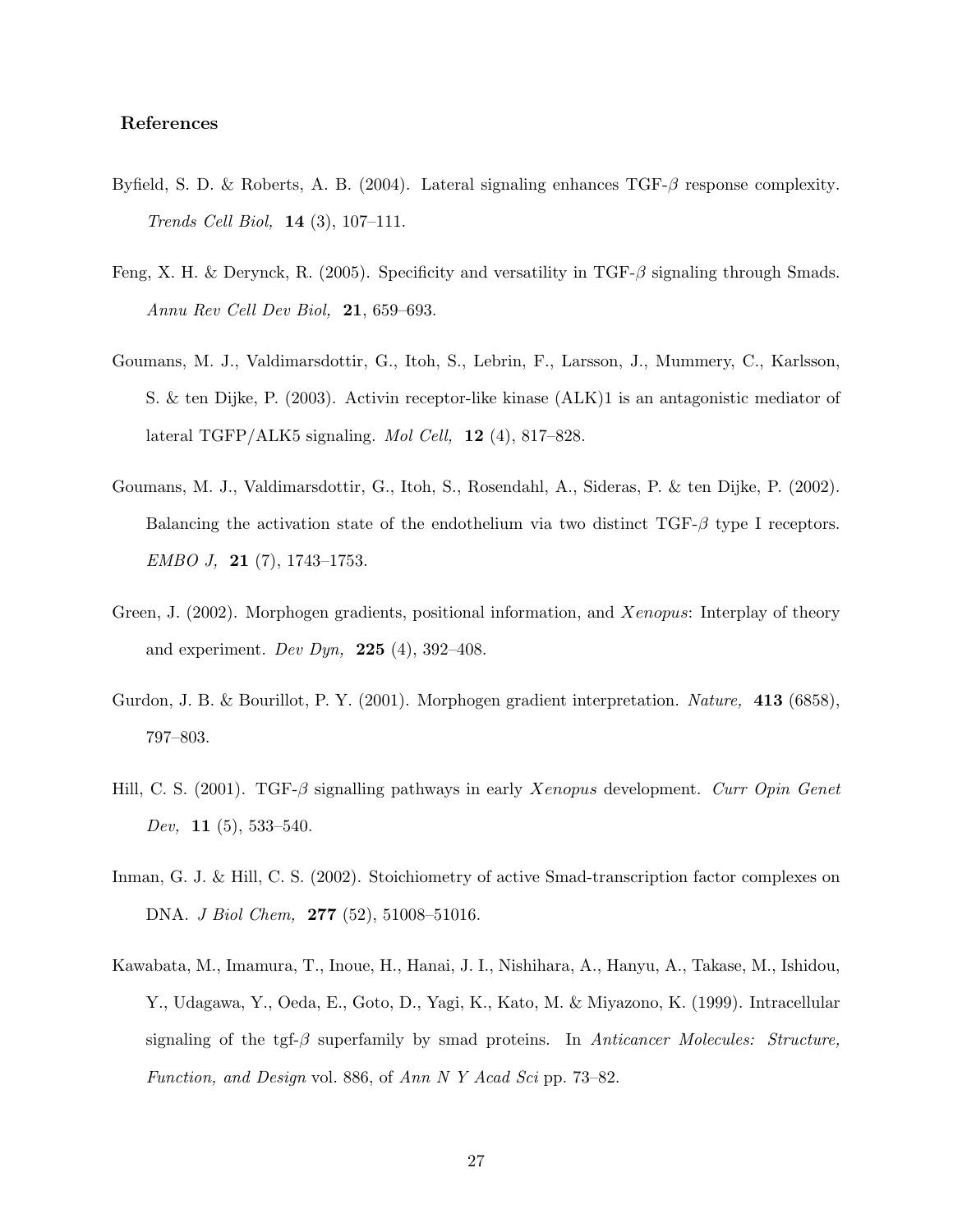- Kawabata, M., Inoue, H., Hanyu, A., Imamura, T. & Miyazono, K. (1998). Smad proteins exist as monomers in vivo and undergo homo- and hetero-oligomerization upon activation by serine/threonine kinase receptors. *EMBO J*, **17** (14), 4056-4065.
- Massague, J., Seoane, J. & Wotton, D. (2005). Smad transcription factors. *Genes Dev*, 19 (23), 2783–2810.
- Miyazono, K. (2000). Positive and negative regulation of TGF- $\beta$  signaling. J Cell Sci, 113 (7), 1101–1109.
- Moustakas, A. & Heldin, C. H. (2002). From mono- to oligo-Smads: The heart of the matter in TGF- $\beta$  signal transduction. Genes Dev, 16 (15), 1867–1871.
- Nakabayashi, J. & Sasaki, A. (2006). A mathematical model for apoptosome assembly: The optimal cytochrome c/Apaf-1 ratio. J. Theol. Biol.  $242$  (3), 280–287.
- Podos, S. D. & Ferguson, E. L. (1999). Morphogen gradients New insights from DPP. Trends Genet, 15  $(10)$ , 396-402.
- Schmierer, B., Tournier, A. L., Bates, P. A. & Hill, C. S. (2008). Mathematical modeling identifies smad nucleocytoplasmic shuttling as a dynamic signal-interpreting system. Proc Natl Acad Sci  $U S A$ , **105** (18), 6608-13.
- Shi, Y. G. & Massague, J. (2003). Mechanisms of TGF- $\beta$  signaling from cell membrane to the nucleus. Cell,  $113(6)$ , 685–700.
- ten Dijke, P. & Hill, C. S. (2004). New insights into TGF-β-Smad signalling. Trends Biochem Sci, 29 (5), 265–273.
- ten Dijke, P., Miyazono, K. & Heldin, C. H. (2000). Signaling inputs converge on nuclear effecters in TGF- $\beta$  signaling. Trends Biochem Sci, 25 (2), 64–70.
- Wu, J. W., Fairman, R., Penry, J. & Shi, Y. G. (2001). Formation of a stable heterodimer between Smad2 and Smad4. J Biol Chem, 276 (23), 20688–20694.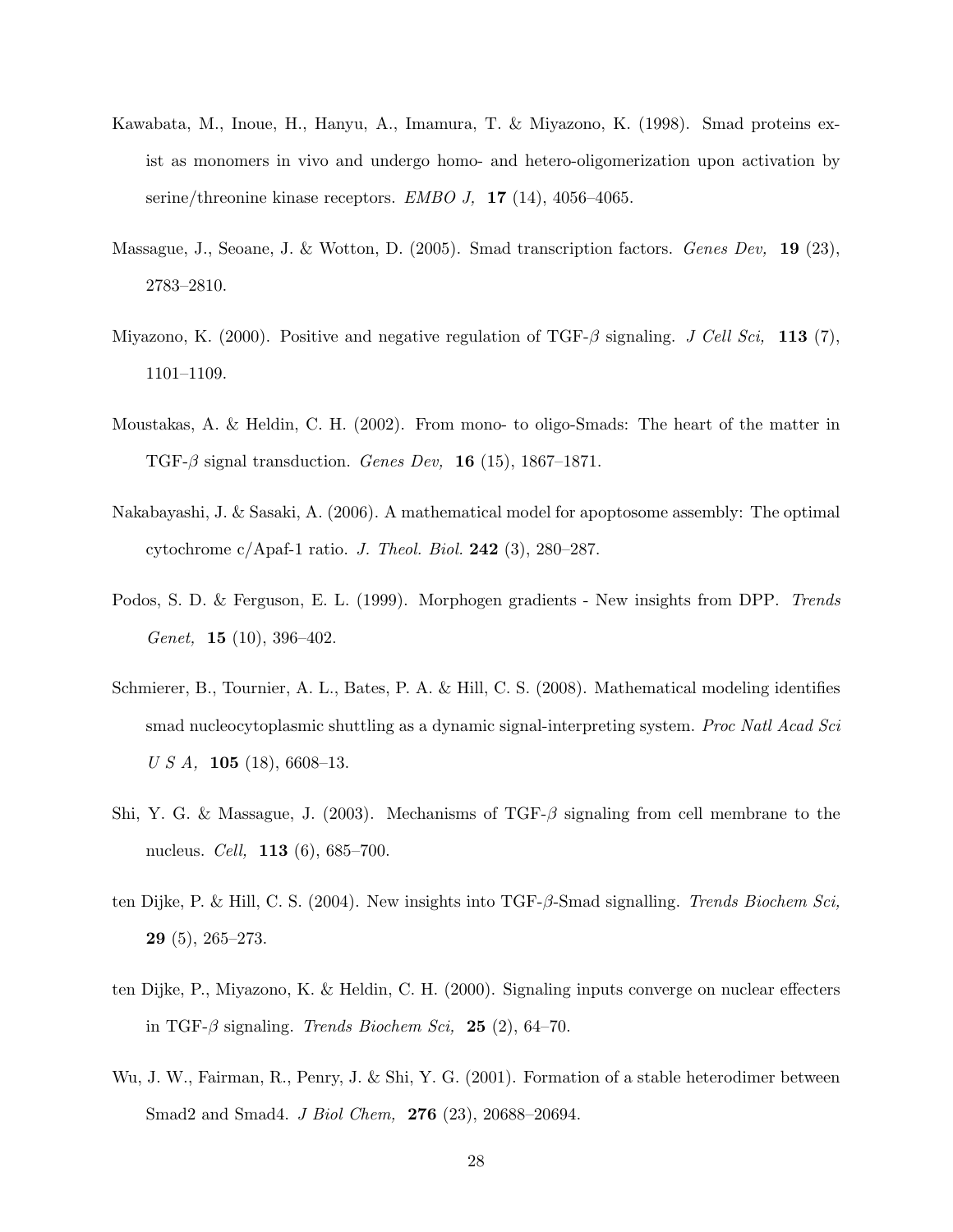Yeo, C. Y., Chen, X. & Whitman, M. (1999). The role of FAST-1 and Smads in transcriptional regulation by activin during early  $Xenopus$  embryogenesis. J Biol Chem, 274 (37), 26584– 26590.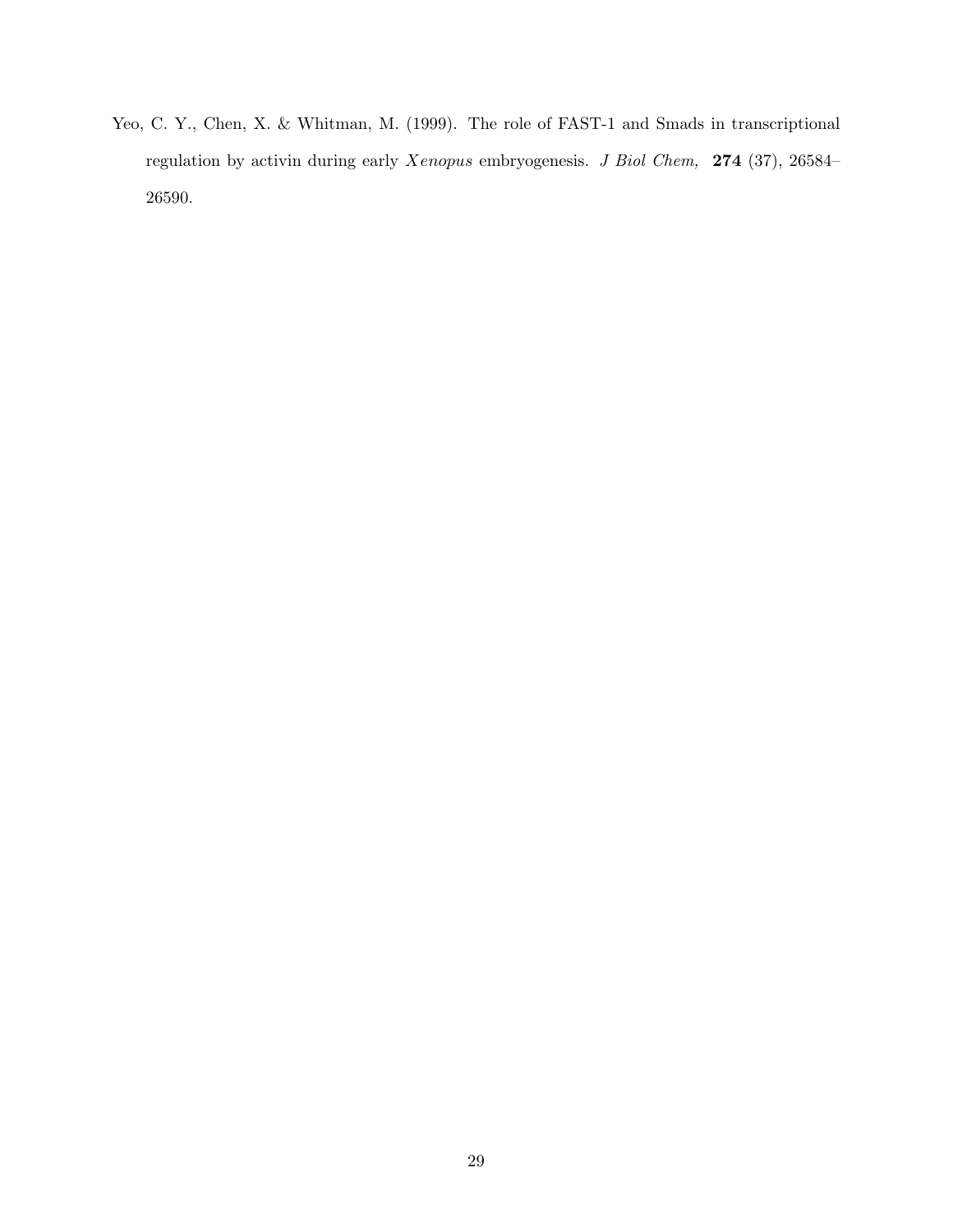| actual name    | name in the model              | abbreviation<br>stoichiometry |               | one-way model |  |  |
|----------------|--------------------------------|-------------------------------|---------------|---------------|--|--|
| Smad-1-2-3-5-8 | inactive R-Smad                | $R_0$                         |               | $x_0$         |  |  |
|                | phosphorylated R-Smad<br>$R_1$ |                               | R             | $x_1$         |  |  |
|                | homo-dimer                     | $R_2$<br>RR                   |               | $x_2$         |  |  |
|                | homo-trimer                    | <b>RRR</b><br>$R_3$<br>$x_3$  |               |               |  |  |
| Smad-4         | $Co-Smad$                      |                               | $\mathcal{C}$ | $y_1$         |  |  |
| hetero-dimer   |                                | $C_2$                         | RC            | $y_2$         |  |  |
|                | hetero-trimer                  | $\mathrm{C}_3$                | RRC           | $y_3$         |  |  |

Table 1: The stoichiometry of various Smad complexes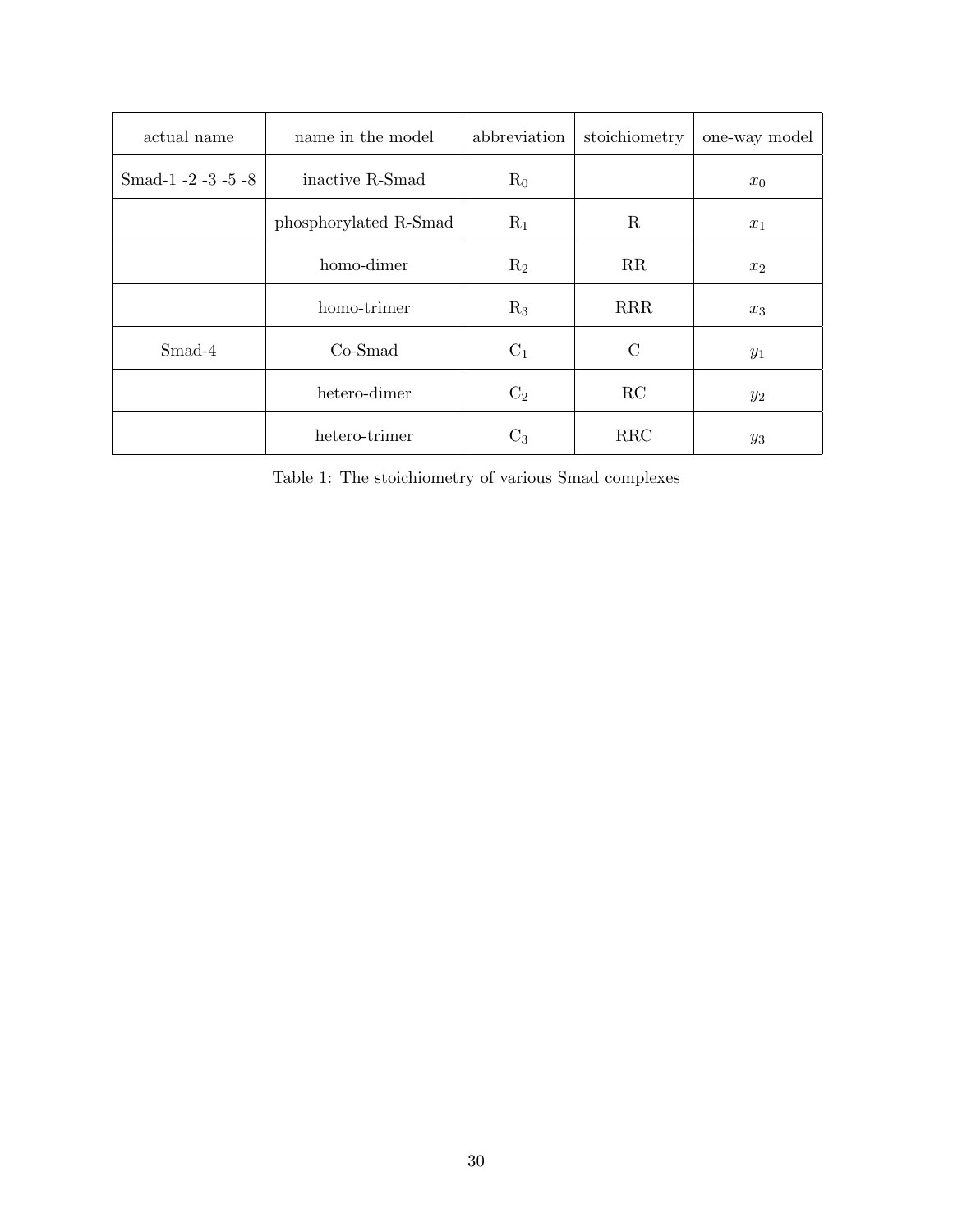| $\mathbf{1}$   | $TGF\beta + R \xrightarrow{\alpha} R^*$                                                                        | receptor activation            |
|----------------|----------------------------------------------------------------------------------------------------------------|--------------------------------|
| $\overline{2}$ | $R^* + R_0^{\text{cyt}} \overset{\gamma}{\rightarrow} R_1$                                                     | phosphorylation                |
| 3              | $R_0^{\text{cyt}} \stackrel{Kr_{\text{in}}}{\longrightarrow} R_0^{\text{nuc}}$                                 | shuttling                      |
| 4              | $R_{1}^{\text{cyt}}{\xleftarrow[Kr_{\text{out}}/Kr_{\text{out}}]}R_{1}^{\text{nuc}}$                           | shuttling                      |
| 5              | $C_1^{\text{cyt}} \stackrel{\kappa r_{\text{in}}}{\overbrace{K r_{\text{out}}}} C_1^{\text{nuc}}$              | shuttling                      |
| 6              | $R_1^{\text{cyt}}+R_1^{\text{cyt}}\frac{\mu_1}{\lambda_1}R_2^{\text{cyt}}$                                     | complex formation in cytoplasm |
| 7              | $R_1^{\text{cyt}}+R_2^{cyt} \frac{\mu_2}{\sqrt{2}}R_3^{\text{cyt}}$                                            | complex formation in cytoplasm |
| 8              | $R_1^{\text{cyt}}+C_1^{cyt}\frac{\mu_3}{\lambda_2}C_2^{\text{cyt}}$                                            | complex formation in cytoplasm |
| 9              | $R_1^{\text{cyt}}+C_2^{\text{cyt}}\frac{\mu_4}{\lambda_4}C_3^{\text{cyt}}$                                     | complex formation in cytoplasm |
| 10             | $R_2^{\text{cyt}} + C_1^{\text{cyt}} \overbrace{1}^{\mu_5} C_3^{\text{cyt}}$                                   | complex formation in cytoplasm |
| 11             | $R_1^{\text{nuc}}+R_1^{\text{nuc}}\frac{\mu_1}{\lambda_1}R_2^{\text{nuc}}$                                     | complex formation in nucleus   |
| 12             | $R_1^{\text{nuc}}+R_2^{\text{nuc}}\frac{\mu_2}{\lambda_2}R_3^{\text{nuc}}$                                     | complex formation in nucleus   |
| 13             | $R_1^{\text{nuc}} + C_1^{\text{nuc}} \overbrace{ \overbrace{ \overline{\Lambda_2}}^{ \mu_3}} C_2^{\text{nuc}}$ | complex formation in nucleus   |
| 14             | $R_1^{\text{nuc}} + C_2^{\text{nuc}} \overbrace{\lambda_1}^{P4} C_3^{\text{nuc}}$                              | complex formation in nucleus   |
| 15             | $R_2^{\text{nuc}} + C_1^{\text{nuc}} \frac{\mu_5}{\lambda_5} C_3^{\text{nuc}}$                                 | complex formation in nucleus   |
| 16             | $R_2^{\text{cyt}} \xrightarrow{Kr_{11}^*} R_2^{\text{nuc}}$                                                    | shuttling                      |
| 17             | $R_3^{\text{cyt}} \xrightarrow{Kr_{11}^*} R_3^{\text{nuc}}$                                                    | shuttling                      |
| 18             | $C_2^{\text{cyt}}\xrightarrow{Kc_{1}^*} C_2^{\text{nuc}}$                                                      | shuttling                      |
| 19             | $C_3^{\text{cyt}} \xrightarrow{Kc_{11}^*} C_3^{\text{nuc}}$                                                    | shuttling                      |
| 20             | $R_1^{\text{nuc}} \xrightarrow{\delta_p} R_0^{\text{nuc}}$                                                     | dephosphorylation              |

Table 2: chemical reaction equation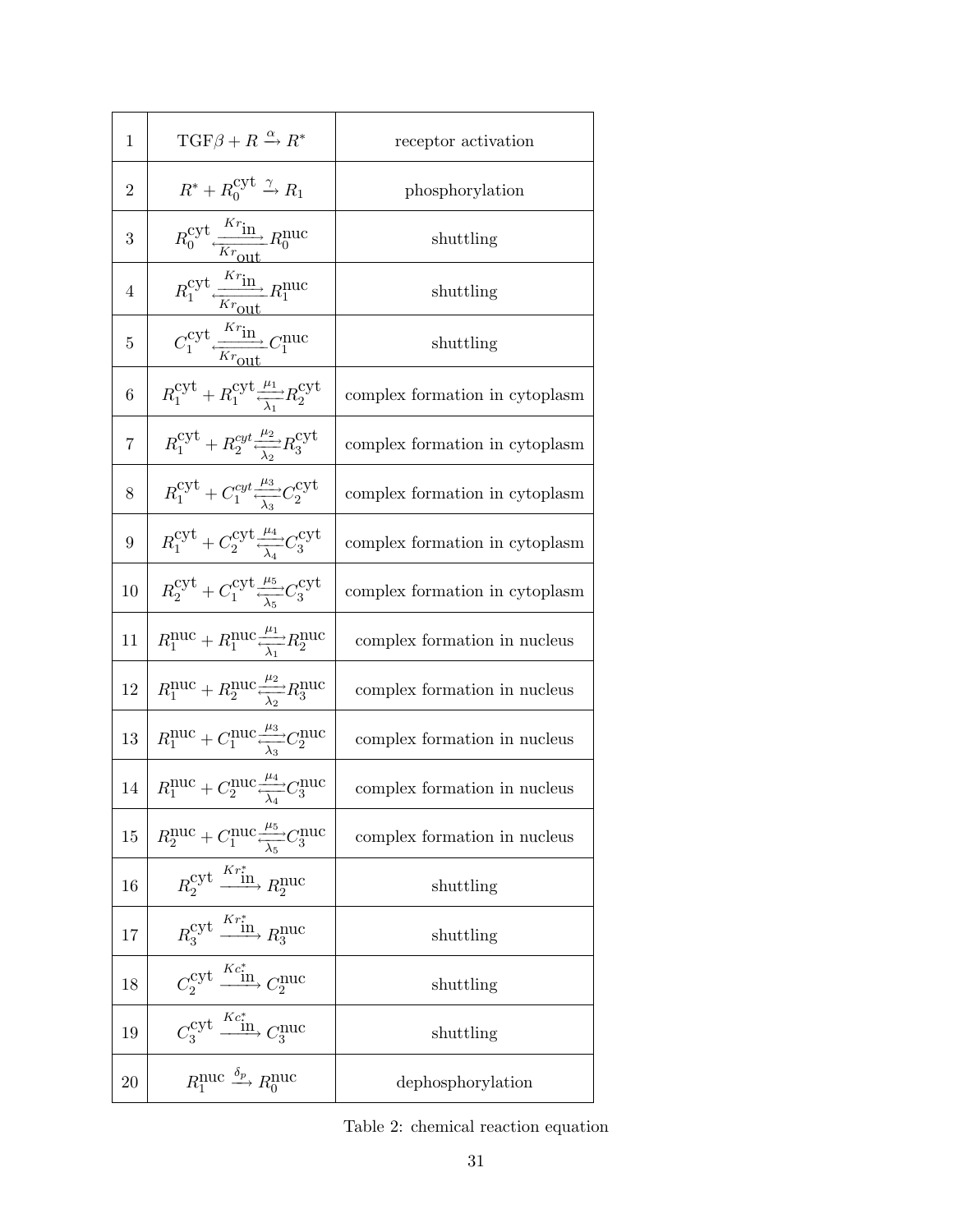| abbreviations                                               | value                | units                | reactions                                      |
|-------------------------------------------------------------|----------------------|----------------------|------------------------------------------------|
| $Kr_{in}$                                                   | 0.0026               | $s^{-1}$             | import rate of R-Smad monomer                  |
| $Kr_{out}$                                                  | 0.0056               | $s^{-1}$             | export rate of R-Smad monomer                  |
| $Kc_{in}$                                                   | 0.0026               | $s^{-1}$             | import rate of Co-Smad monomer                 |
| $Kc_{out}$                                                  | 0.0026               | $s^{-1}$             | export rate of Co-Smad monomer                 |
| $Kr_{in}^*$                                                 | $5.7 \times Kr_{in}$ | $s^{-1}$             | import rate of homomeric complex of Smad       |
| $Kc_{in}^*$                                                 | $5.7 \times Kc_{in}$ | $s^{-1}$             | import rate of heteromeric complex of Smad     |
| $\alpha$                                                    | 0.074                | $nM^{-1}s^{-1}$      | $TGF\beta$ -receptor association               |
| $\gamma$                                                    | 0.0004               | $\rm nM^{-1}~s^{-1}$ | phosphorylation                                |
| $\delta_r$                                                  | 0.00005              | $s^{-1}$             | active receptor degradation                    |
| $\delta_p$                                                  | 0.00657              | $s^{-1}$             | dephosphorylation                              |
| $\mu_1$ $\mu_2$ $\mu_3$ $\mu_4$ $\mu_5$                     | 0.0018               | $nM^{-1}s^{-1}$      | complex formation                              |
| $\lambda_1$ $\lambda_2$ $\lambda_3$ $\lambda_4$ $\lambda_5$ | 0.016                | $s^{-1}$             | complex dissociation                           |
| $[TGF-\beta](0)$                                            | 1.0                  | $\mathrm{nM}$        | initial concentration of TGF- $\beta$          |
| $[T\beta R](0)$                                             | 1.0                  | nM                   | initial concentration of TGF- $\beta$ receptor |
| $R_0^{\text{cyt}}(0) + R_0^{\text{nuc}}(0)$                 | 89.1                 | nM                   | total concentration of R-Smad                  |
| $C_1^{\text{cyt}}(0) + C_1^{\text{nuc}}(0)$                 | 101.6                | nM                   | total concentration of Co-Smad                 |

Table 3: parameter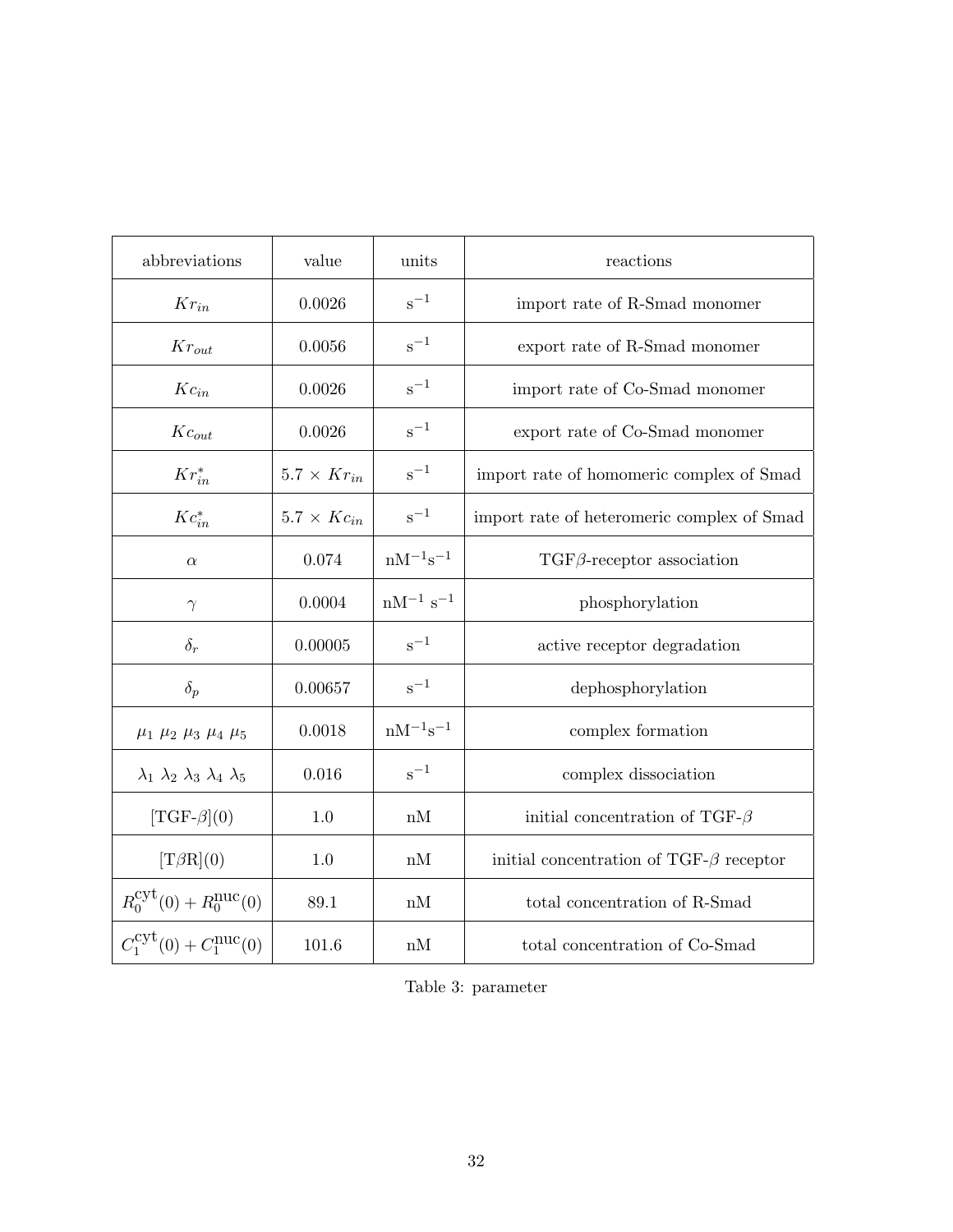

Figure 1: Schematic illustration of TGF- $\beta$  signal transduction pathway. Type II TGF- $\beta$  receptor binds TGF- $\beta$  ligand forming heteromeric complex with type I receptor. Type I receptor recruit and phosphorylates receptor mediated Smad (R-Smad). Phosphorylated R-Smad can bind each other or common mediator Smad (Co-Smad). Smad monomers are reversibly imported and exported from cytoplasm and nucleus. On the other hands, Smad complexes irreversibly move into nucleus and regulate the transcriptional activity of the target genes. Phosphorylated R-Smad is dephosphorylated only in nucleus.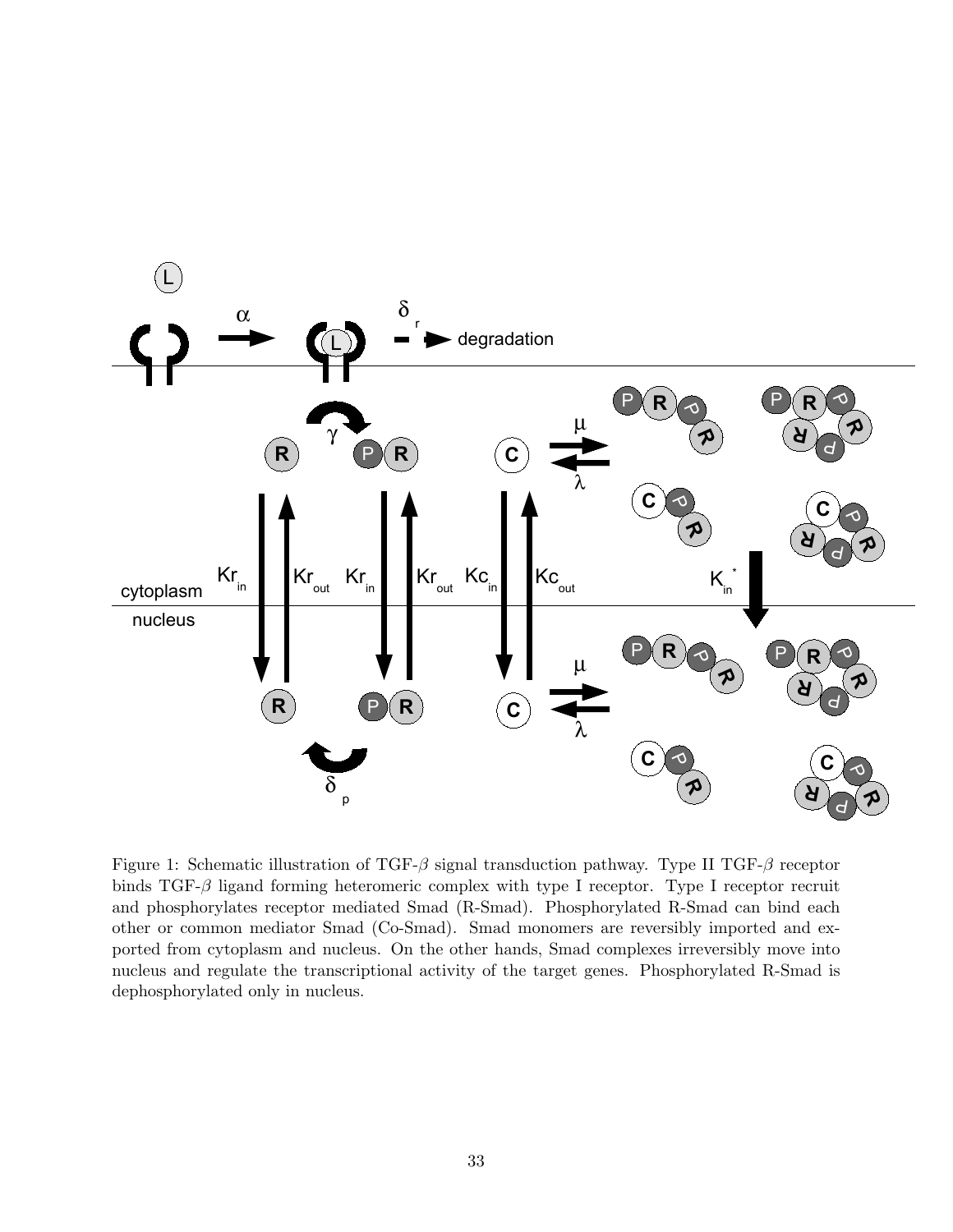

Figure 2: Time course of the Smad signal transduction obtained from two-compartment model(7). A: The concentrations of Smad monomers in cytoplasm are plotted. Smad is phosphorylated when the signal transduction started at time 0. After sufficiently long time for the degradation of the active receptor complex has passed,  $R_0^{\text{cyt}}$  $_{0}^{\text{cyt}}$  and  $C_{1}^{\text{cyt}}$  $1<sup>1</sup>$  are restored to the normal condition. B: The concentration of Smad oligomers in cytoplasm are plotted. The concentrations of Smad oligomers in cytoplasm are small because Smad oligomers is irreversibly transported to nucleus. C: The concentrations of Smad monomers in nucleus are plotted. Contrary to cytoplasm, the initial concentration of Co-Smad in nucleus is higher than that of R-Smad monomer in nucleus because export rate of Co-Smad is smaller than that of R-Smad.  $R_1^{\text{nuc}}$  is rapidly consumed by the oligomerization and is dephosphorylated in nucleus. D: The concentrations of Smad oligomers in nucleus are plotted. Hetero-dimer  $(RC^{nuc})$  is predominantly accumulated in nucleus in response to the signal in this condition. The concentration of hetero-trimer (RRC<sup>nuc</sup> becomes higher than that of homo-dimer  $(RR^{nuc})$  in nucleus. Homo-trimer is hardly accumulated in nucleus as well as in the cytoplasm. Parameters:  $\alpha = 0.074 \text{[nM}^{-1} \text{s}^{-1} \text{]}, \gamma = 0.0004 \text{[nM}^{-1} \text{s}^{-1} \text{]}, \delta_r = 0.00005 \text{[s}^{-1} \text{]},$  $\delta_p\,=\,0.00657[{\rm s}^{-1}],\;\mu_1\,=\,\mu_2\,=\,\mu_3\,=\,\mu_4\,=\,\mu_5\,=\,0.0018[{\rm nM^{-1}s^{-1}}],\;\lambda_1\,=\,\lambda_2\,=\,\lambda_3\,=\,\lambda_4\,=\,\lambda_5\,=\,\lambda_6\,=\,\lambda_7\,=\,\lambda_8\,=\,\lambda_9\,=\,\lambda_1\,=\,\lambda_1\,=\,\lambda_2\,=\,\lambda_4\,=\,\lambda_5\,=\,\lambda_6\,=\,\lambda_7\,=\,\lambda_8\,=\,\lambda_9\,=\,\lambda_9\,=\,\lambda_1\,=\,\lambda$  $0.016[s^{-1}], Kr_{in} = 0.0026[s^{-1}], Kr_{out} = 0.0056[s^{-1}], Kc_{in} = 0.0026[s^{-1}], Kc_{out} = 0.0026[s^{-1}].$ Initial conditions:  $[TGF- $\beta$ ] =1.0[nM],  $[T\beta R]=1.0[nM]$ , total  $R_0 = 89.1[nM]$ , total  $C_1 = 101.6[nM]$ .$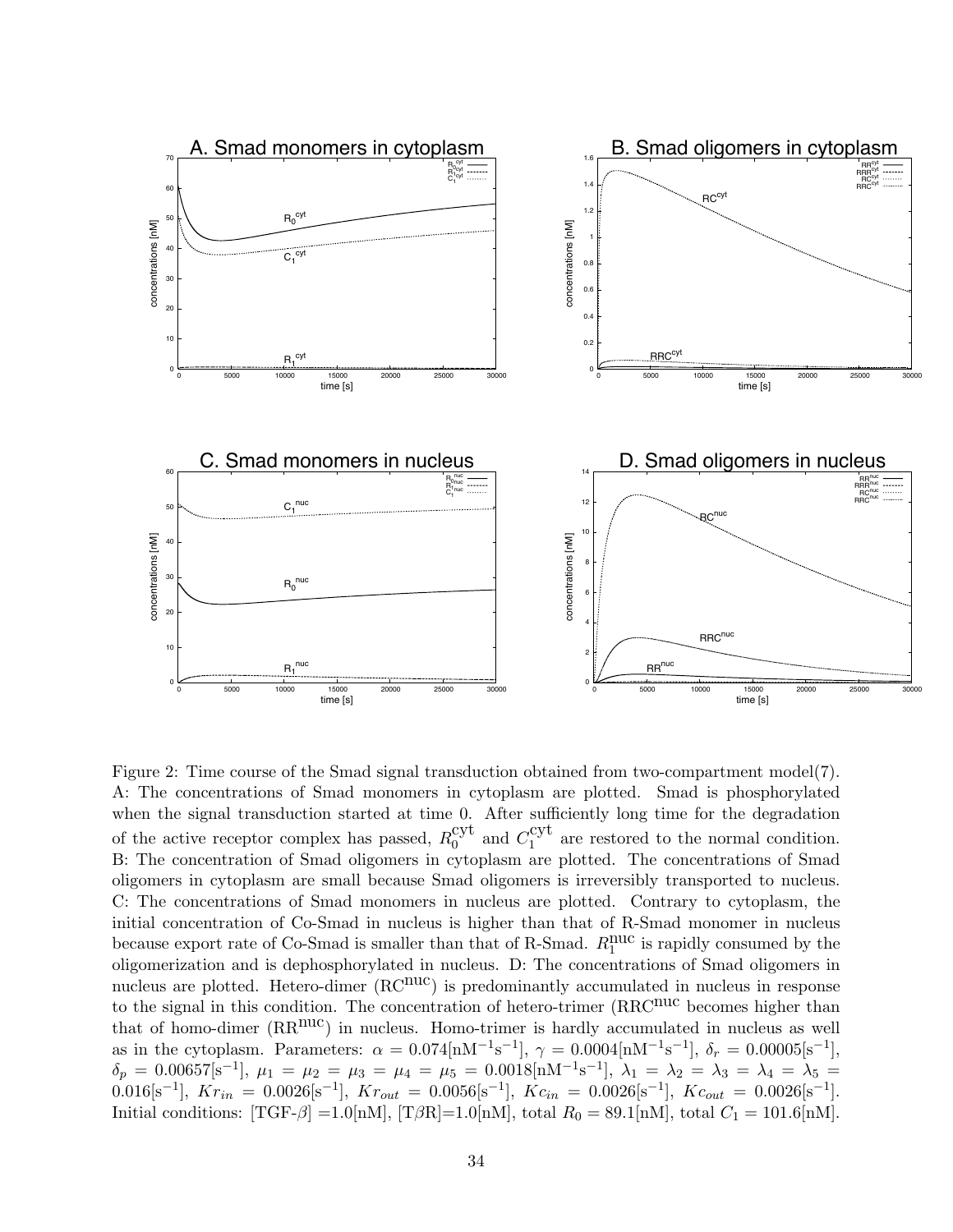

Figure 3: The relative peak concentrations of Smad oligomers to the initial Smad concentrations are plotted as a function of the initial R/C ratio. The initial concentration of Co-Smad is fixed as 101.6 [nM] and the concentration of R-Smad is varied from 10.16 [nM] to 5000.16 [nM]. Smad heterodimer (RC) are dominantly produced when R/C ratio is small or intermediate. As the R/C ratio increases, both hetero-trimer and homo-trimer are accumulated and homo-dimer are accumulated when  $R/C$  ratio is sufficiently large. The hetero-dimer is maximized around when  $R/C$  ratio is 2. On the other hand, hetero-trimer is maximized around  $R/C$  ratio is 5.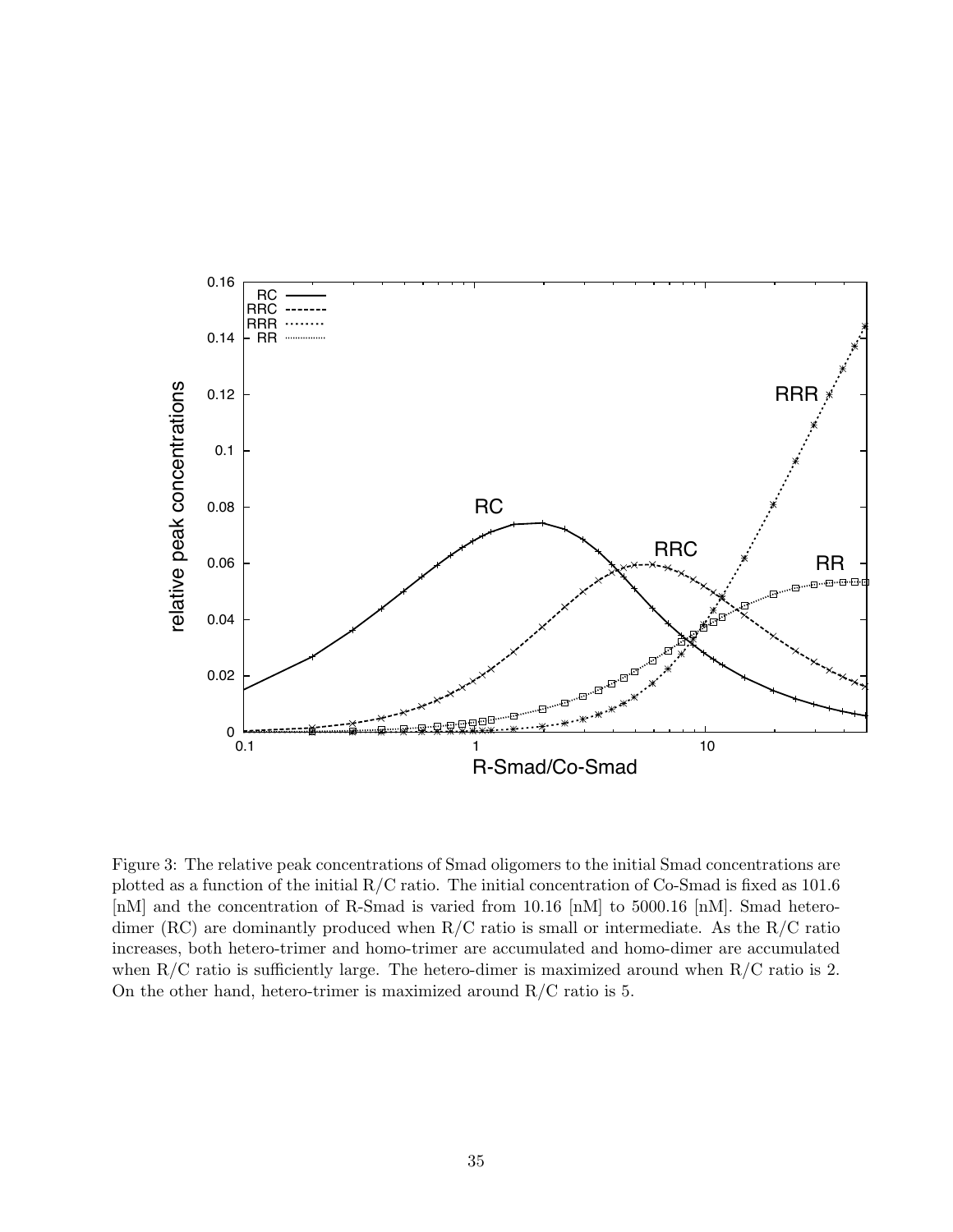

Figure 4: The relative peak concentrations obtained from single-compartment model (2). As well as shown in Fig 3, the relative peak concentration is plotted as a function of  $R/C$  ratio. The graph is slightly shifted to left as compare with Fig 4. The concentration of hetero-dimer is maximized when  $R/C$  ratio is 1 and hetero-trimer is maximized when  $R/C$  ratio is from 3 to 4.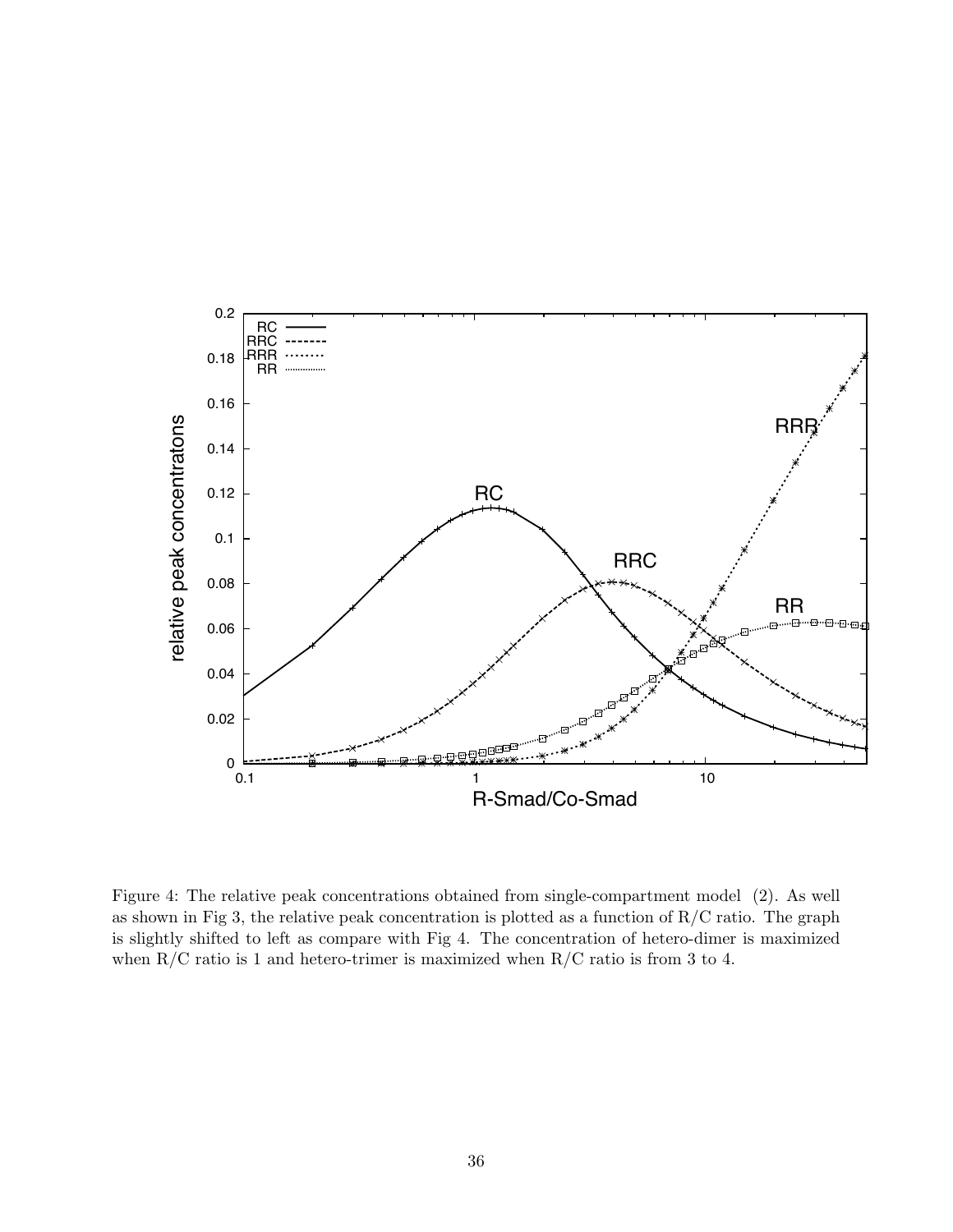

Figure 5: A: The effect of the import rate of R-Smad. The peak concentrations of all Smad oligomers monotonically decrease depending on the ratio of the import to the export rate constant of R-Smad. The accumulation of R-Smad in nucleus inhibits the phosphorylation of R-Smad. B: The effect of the import rate of Co-Smad. The peak concentration of heteromeric complex of Smad is specifically increased by increasing the import rate of Co-Smad. The predominant production of heteromeric complex of Smad is enhanced by the accumulation of Co-Smad to nucleus but not R-Smad.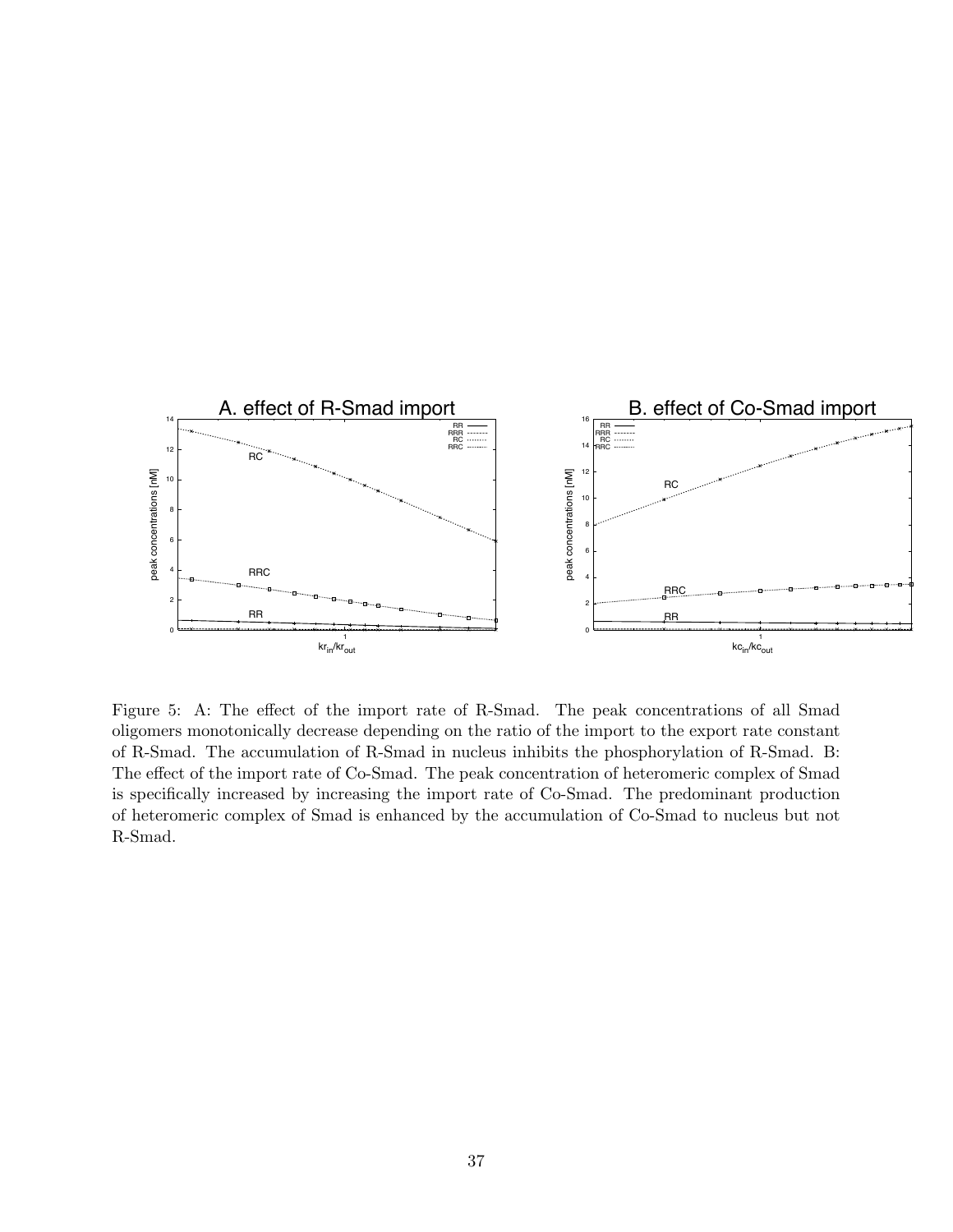

Figure 6: A: The relative peak concentration of Smad oligomers in two-compartment model when the expression level of R- and Co-Smad is large (100 times Co-Smad expression in Fig 4). The peak concentration of hetero-trimer increases as compared with Fig 3. Though the conversion efficiency is changed depending on the expression level of Smads, the relationship between  $R/C$ ratio and the predominant Smad species is qualitatively conserved. Hetero-dimer is predominantly produced when R/C ratio is small and intermediate. And then, hetero-trimer is maximized when R/C ratio becomes 2. The threshold R/C ratio switching both from homo-dimer to hetero-trimer and from hetero-trimer to homo-trimer becomes clear. The result obtained from two-compartment model becomes close to Fig 7 as Smad expression increases. B: The relative peak concentration of Smad oligomers in single-compartment model when  $\lambda = 0$ . As well as Fig 6-A, the relative peak concentration of hetero-trimer increases. The conversion efficiency of Smad complex formation from monomer to oligomers is improved by omitting the dissociation of Smad complex.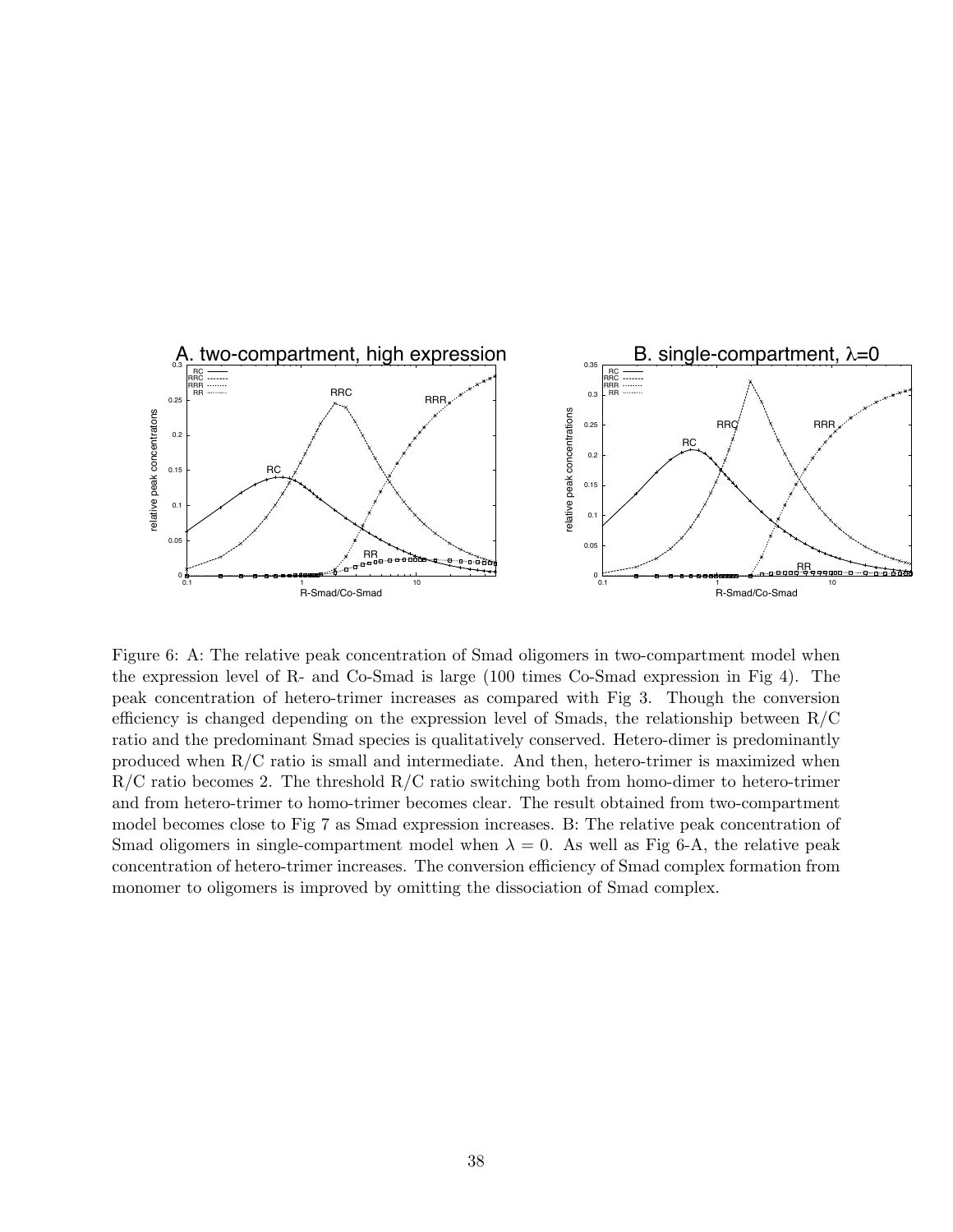

Figure 7: Analytical result which Smad species is predominantly produced. This graph show the case when R-Smad is slowly phosphorylated with small  $\beta R$  ( $\beta R = 0.001$ ). Green solid, blue dashed and red small dashed line show the concentration of hetero-dimer, hetero-trimer and homo-trimer, respectively. Lines and dots indicate the analytical results obtained in Appendix and the numerical results, respectively. The concentration of Homo-dimer are almost 0 around the all region. This result well coincides with the results obtained from both two-compartment model with the large Smads expression in Fig 6-A and from single-compartment model without dissociation in Fig 6-B. The conversion efficiency from dimer to trimer is improved by the slow phosphorylation of R-Smad in the following sense (Nakabayashi & Sasaki, 2006). The slow phosphorylation decreases the final concentrations of homo- and hetero-dimer when the initial concentration of R-Smad is large, because it prolongs the period during which phosphorylated R-Smad monomer can contribute to form the homo- and the hetero-trimer.